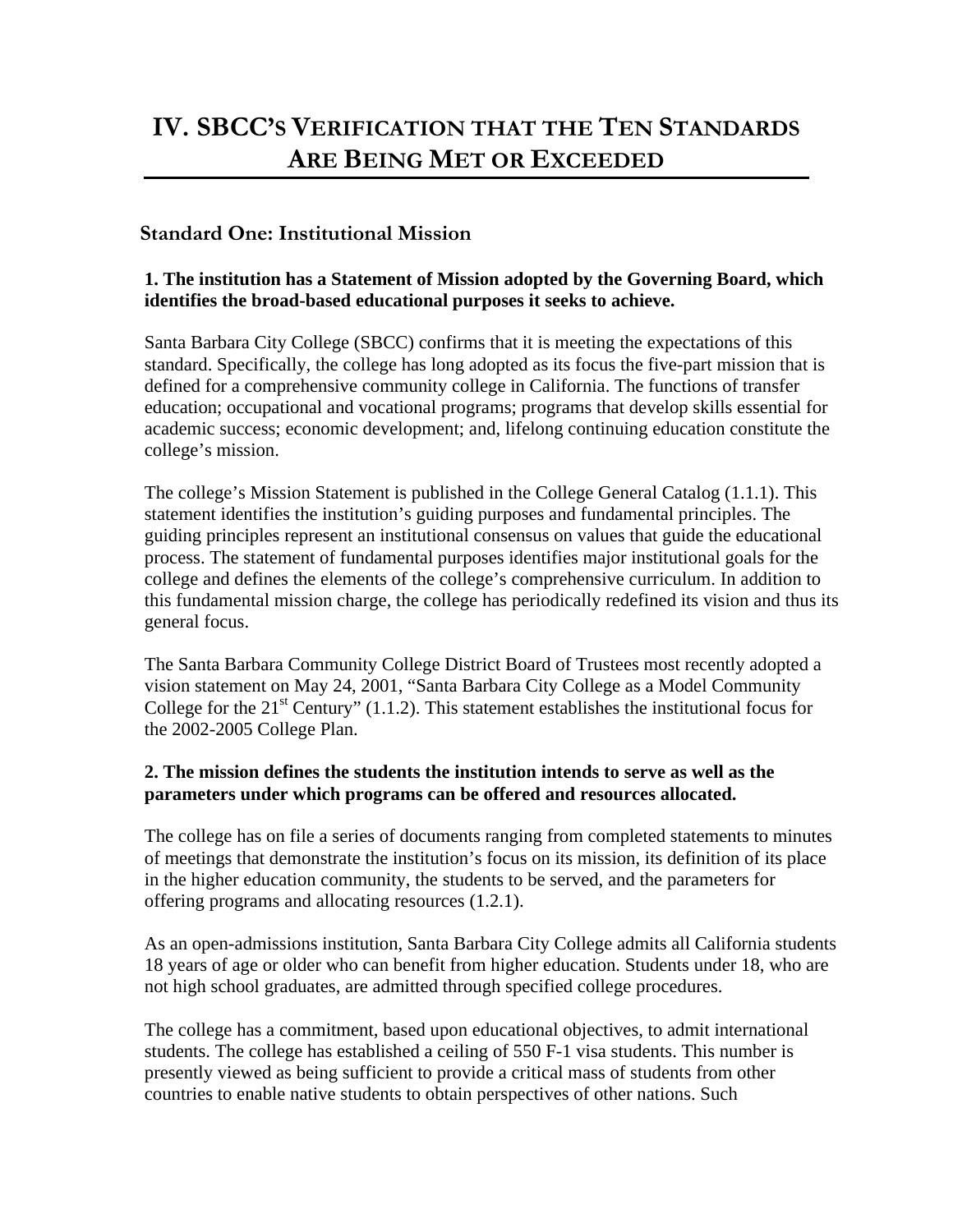understandings are viewed as an important component of Santa Barbara City College's Educational Programs.

College decisions regarding new programs and the allocation of resources are made based upon the college's mission, the Vision Statement and goals and objectives in the College Plan. The specifics in support of this statement are contained in the college's response to Standard 9A.

## **3. Institutional planning and decision making are guided by the mission statement.**

Every three years, the college engages in a comprehensive planning process in which new goals and objectives are defined to enable the mission to be accomplished. The institution is clearly guided by its mission in the planning and decision making that occurs.

The college's 1999-2002 and 2002-2005 plans (1.3.1, 1.3.2) provide clear evidence of the college's planning product and its relationship to the mission. The process to produce the plan is comprehensive, involving all constituent groups of the college community and culminating in approval by the Board of Trustees.

The process involves "scans" of the college's external and internal environments. These reviews are intended to ensure that the plan identifies directions that will respond most directly and effectively to both the district population to be served and the internal needs of the college. Constituent groups, including the Academic Senate, Classified Council and the Associated Student Body, have the opportunity to contribute to the plan's content. The College Planning Council (CPC), consisting of representatives of all constituent groups and the college Vice Presidents, conducts the final review, and forwards recommendations to the college President. The college President is responsible for forwarding the complete plan to the Board of Trustees.

## **4. The institution evaluates its mission statement on a regular basis.**

The college evaluates on a regular basis how it will achieve its mission. There is a consistency to the five-part comprehensive mission for the college. As outlined earlier in substandard 1.1, the college mission is established by law.

The college embraces this comprehensive mission and every three years adopts a plan to ensure that each component is being pursued. To sharpen its focus, the college has adopted a vision statement (1.4.1). This statement provides an overall direction in regard to the college's values, commitment to access, and its aspirations.

The true work in retaining the vitality of the institution's mission is the college's broad based commitment to planning. This process provides the opportunity for the full college community to be involved in defining how the mission will be achieved. The product, a College Plan, provides institutional direction for the next three years.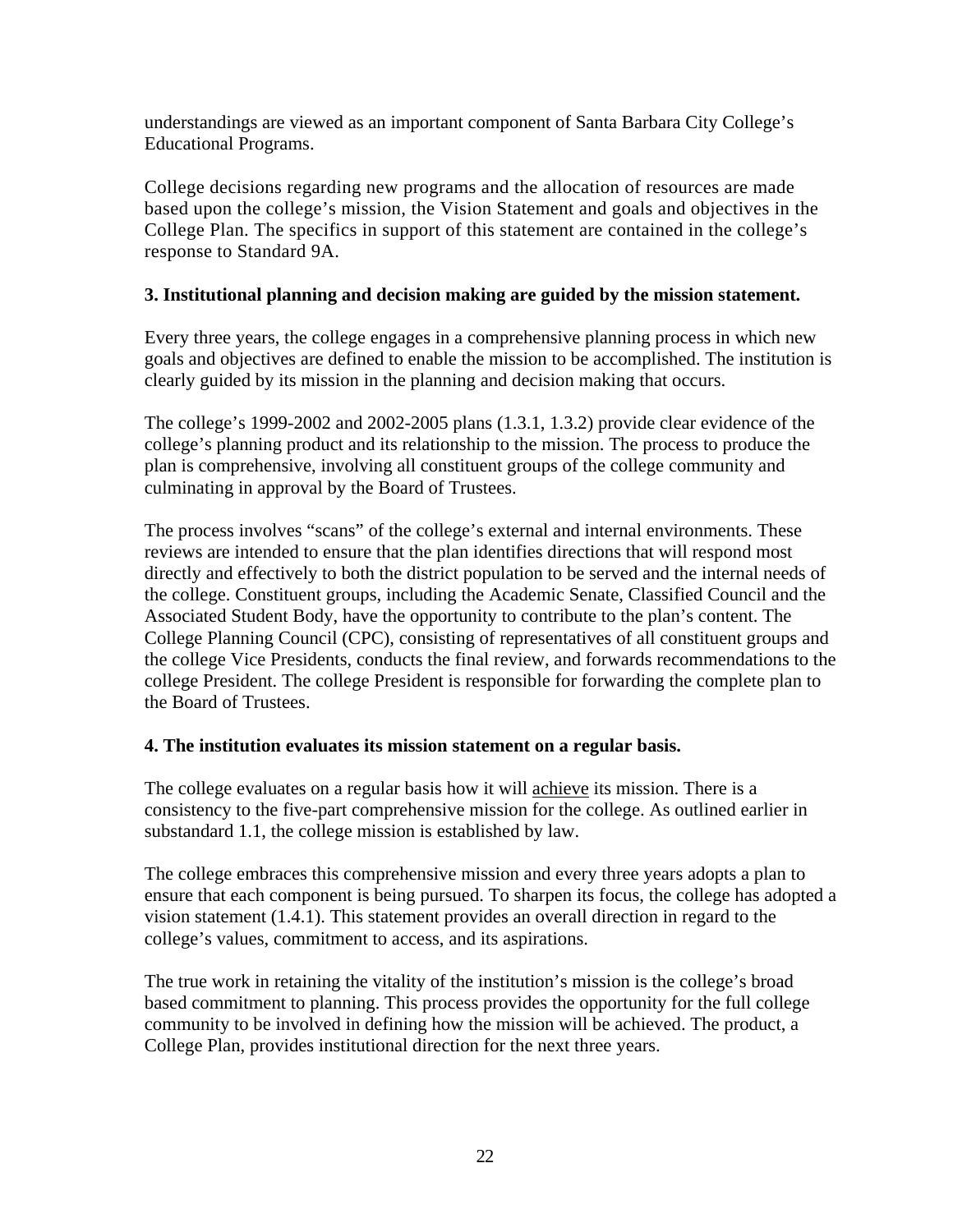Concluding Statement: As stated at the beginning of this section, the college affirms, through this outline of its processes and the products on file, that it is fully meeting the expectations for Standard 1.

| <b>Standard One Supporting Documents</b> |                              |  |  |
|------------------------------------------|------------------------------|--|--|
| 1.1.1                                    | College General Catalog      |  |  |
| 1.1.2                                    | <b>Vision Statement</b>      |  |  |
| 1.2.1                                    | Board Agendas and Minutes    |  |  |
| 1.3.1                                    | College Plan 1999-2002       |  |  |
| 1.3.2                                    | College Plan 2002-2005       |  |  |
| 1.4.1                                    | Vision Statement (see 1.1.2) |  |  |

# **Standard Two: Institutional Integrity**

**The institution subscribes to, advocates, and demonstrates honesty and truthfulness in representations to its constituencies and the public; in pursuit of truth and the dissemination of knowledge; in its treatment of and respect for administration, faculty, staff, and students; in the management of its affairs and in relationships with its accreditation association and other external agencies.**

**1. The institution represents itself clearly, accurately, and consistently to its constituencies, the public, and prospective students through its catalogues, publications, and statements, including those presented in electronic formats. Precise, accurate, and current information is provided in the catalog concerning (a) educational purposes; (b) degrees, curricular offerings, educational resources, and course offerings; (c) student fees and other financial obligations, student financial aid, and fee refund policies; (d) requirements for admission and for achievement of degrees, including the academic calendar and information regarding program length; and (e) the names of administrators, faculty, and governing board.**

Santa Barbara City College (SBCC) strives to represent itself clearly, accurately and consistently to its constituencies, prospective students, and the public by providing comprehensive, accurate, timely and useful information in all publications and statements, including those presented in electronic formats. Such publications include the College General Catalog, Schedule of Credit Classes, Adult Education Schedule of Classes, Student Planning Guide*,* the college Web site, and numerous brochures and pamphlets describing the college's academic programs and student services.

The Public Information Office issues regular press releases (2.1.1) to keep the community informed about college issues, innovations and activities. Campus constituencies are kept informed of college news and events through a weekly Faculty-Staff Newsletter distributed via e-mail and posted on the college Web site.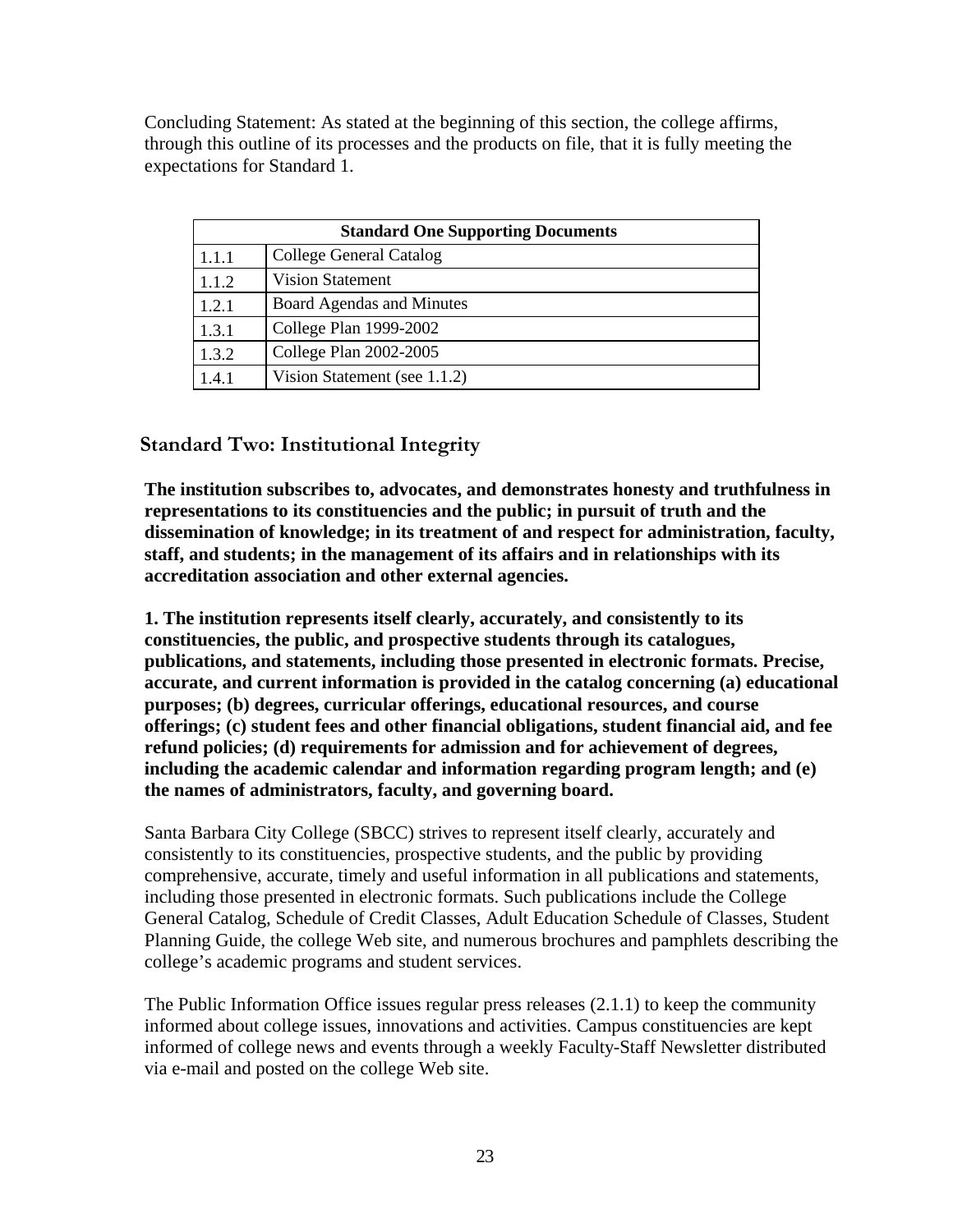The Office of School Relations supplements online and print information, including a viewbook for prospective students (2.1.2), with informational presentations at local high schools, on-campus tours, and an annual College Fair each fall and Preview Night each spring.

The Office of Marketing and Publications, created in 2000, has initiated a proactive marketing campaign utilizing local media, direct mail and the World Wide Web to increase public awareness of the college's services and educational programs. Standardizing and updating the college's publications is an ongoing function of this office.

The Foundation for Santa Barbara City College distributes informational materials to prospective donors and the public, and publishes an annual newspaper insert entitled *Community* (2.1.3) to update district residents on college developments and giving opportunities.

The College General Catalog (2.1.4), updated annually, serves as a comprehensive source of information regarding the college's mission; educational purposes; curricular offerings; support services; degrees and certificates; courses; fees; payment and refund policies; financial aid; procedures for application; admission and registration; academic calendar; and listings of faculty, key staff, administrators and the Board of Trustees. Every effort is made to ensure the accuracy and currency of information in the catalog, with faculty, counselors and academic support personnel actively involved in the yearly updating process.

The Schedule of Classes (2.1.5) is published before each semester and summer session, both in print and on the college Web site. It provides current information regarding application, admission, registration, fees, course offerings and student support services. Policies regarding student rights and responsibilities, non-discrimination, and family educational rights and privacy are included in the schedule and in the annual Student Planning Guide (2.1.6).

The college Web site at www.sbcc.edu offers comprehensive information about college programs, services, departments, courses, and events. The Web site was completely redesigned and updated in fall 2000. Currently, the Office of Marketing and Publications and a cross-functional Web site Committee are conducting a thorough review of the site with the goal of achieving greater consistency, navigability and visual appeal.

## **2. The institution has a readily available governing board-adopted policy protecting academic freedom and responsibility which states the institutional commitment to the free pursuit and dissemination of knowledge and fosters the integrity of the teachinglearning process.**

The college's board-adopted "Faculty Freedom of Expression Policy" (2.2.1) is contained in the District's Policies for Certificated Personnel, as well as in the Faculty Manual (2.2.2)*.* The manual is posted on the college Web site at www.sbcc.edu/academic/senate.

The college's highest priority is the integrity and effectiveness of its instructional programs. Faculty members are given support in the development of new course materials, and in the learning and adoption of new pedagogical techniques. They are encouraged to explore, experiment and develop materials and approaches based upon their own professional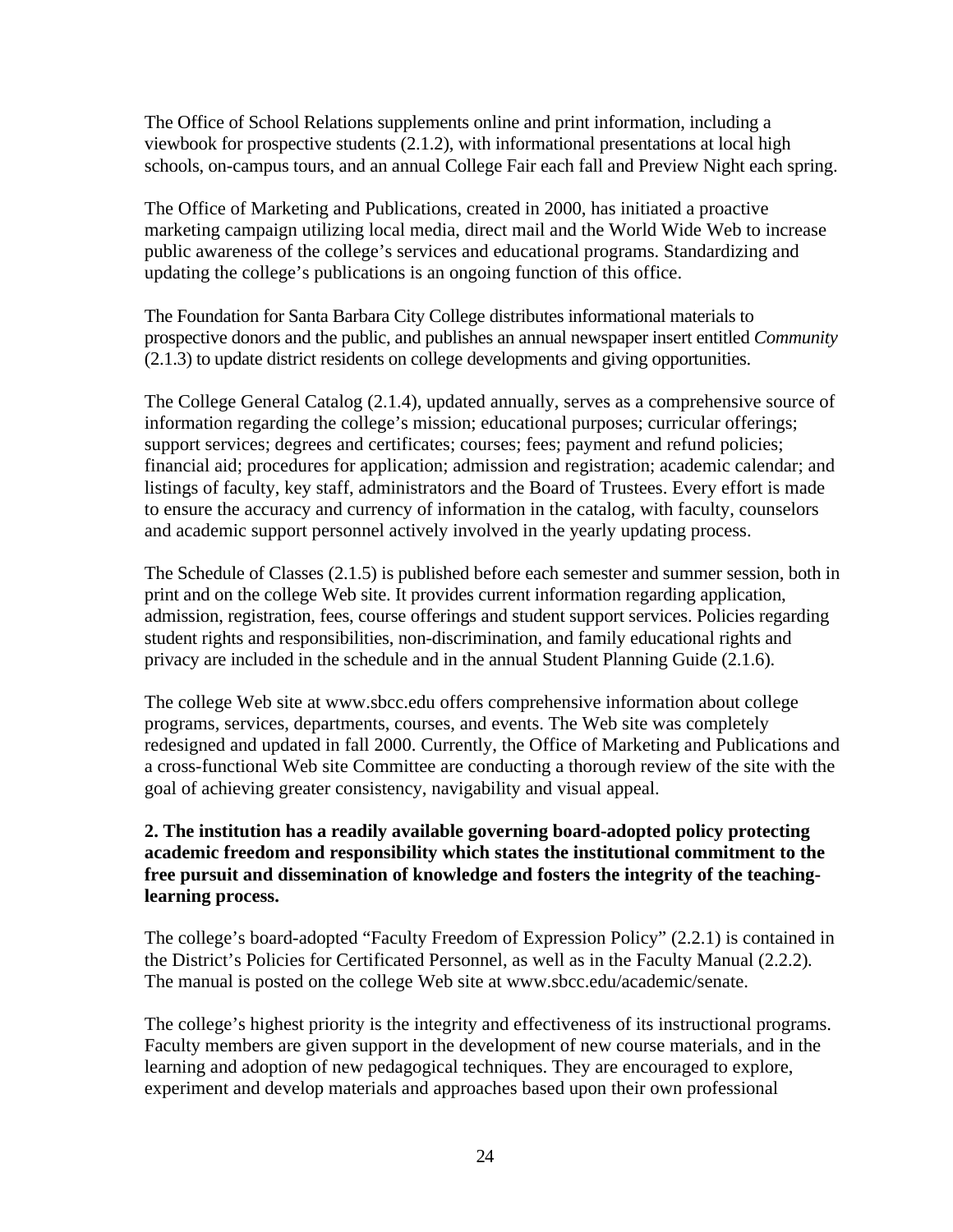judgment and collegial consultation. The integrity of the teaching/learning process is maintained through the review of curriculum proposals by the Academic Senate's Curriculum Advisory Committee, as well as through program review and periodic peer evaluation. Disputes regarding the exercise of academic freedom or the professional responsibility of a faculty member are typically resolved through informal mediation involving the member's department chair or dean, or representatives from the Academic Senate and/or Instructors' Association. Disputes requiring formal resolution are addressed through the "Certificated Employee Grievance Policy," published in the Faculty Manual. Matters of broad faculty concern are handled through the Academic Senate and the shared governance process.

#### **3. Faculty and other college staff distinguish between personal conviction and proven conclusions and present relevant data fairly and objectively to students and others.**

The "Faculty Freedom of Expression Policy" makes clear faculty freedom to express personal opinions in the classroom, as long as they are identified as such and as long as differing points of view are permitted. The college's "Political Activity Policy" (2.3.1) likewise recognizes the right of faculty members to support or oppose any political issue or candidate, as long as such activity is conducted on their own time and care is taken to show they are acting in their capacity as private citizens. Demonstrating integrity, showing respect for professional ethics of the field, and distinguishing between private views and official positions of the college or department are items included in the "Performance Criteria Guidelines for Faculty Evaluation Committees" in the Faculty Manual.

## **4. Institutions which strive to instill specific beliefs or world views or to require codes of conduct of faculty, administrative and support staff, or students give clear prior notice of such policies.**

College policies and guidelines that define institutional values and/or expected standards of behavior and conduct (e.g., Affirmative Action Policy, Policy on Academic Honesty, Drug-Free Workplace Policy, Smoke-Free Workplace Policy, Standards of Student Conduct, and Professional Conduct Policy) are developed utilizing the shared governance mechanisms of the college. Throughout the development process, proposals are given broad exposure through the publication of minutes, reports in college publications, circulation of drafts, and requests for comment. Following adoption, such policies are included in the district's policy manuals and distributed to the appropriate constituencies. Copies of the college's "Standards of Student Conduct" (2.4.1), adopted by the Board in December 1995, are distributed to all students during registration and are available from the Dean of Educational Programs in charge of admissions. The Human Resources and Legal Affairs Division disseminates relevant personnel policies via campus-wide e-mail at the beginning of each semester and whenever a significant change is adopted. Policies and procedures, such as the Student Grievance Procedures (2.4.2), are also published, as appropriate, in the College General Catalog, Schedule of Credit Classes, Student Planning Guide, and the Faculty Manual to ensure adequate dissemination to students, faculty and staff.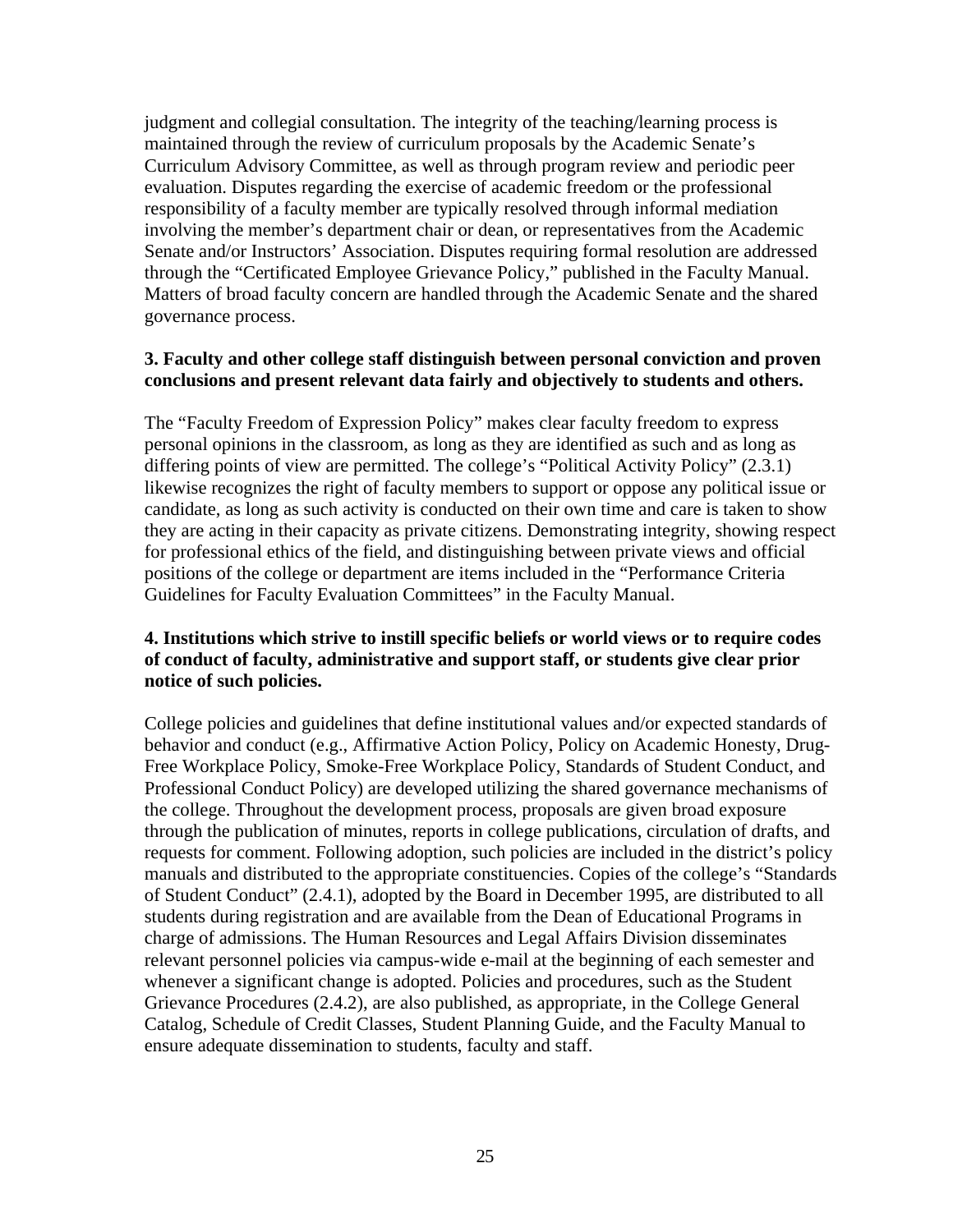#### **5. The institution provides faculty and students with clear expectations concerning the principles of academic honesty and the sanctions for violation.**

Issues of academic honesty are addressed by faculty members in the classroom and, when warranted, under the guidelines of the "Standards of Student Conduct" distributed to all students during registration. The "Policy on Academic Honesty" (2.5.1), adopted in 1995, expands upon and clarifies the "Adherence to Standards" section of the "Standards of Student Conduct." The policy clearly delineates responsibilities of both students and faculty in reporting breaches of academic honesty, disciplinary protocols and sanctions for violations.

#### **6. The institution demonstrates through policies and practices an appropriate understanding of and concern for issues of equity and diversity.**

As an academic community, the college has long demonstrated a commitment to creating and maintaining an environment that embraces diversity among its students, faculty, and staff, and that encourages a supportive climate of mutual respect and growth among its many constituencies. The college's commitment to these principles is articulated through the "Affirmative Action Policy," college mission statement, and information in the college General Catalog and numerous other publications.

The college's commitment to equity and diversity has been demonstrated on an ongoing basis through actions such as the inclusion of ethnic/multicultural/gender studies to fulfill general education requirements, and the active encouragement of inclusion of multi-ethnic and multicultural components in new and existing curricula. Outreach to potential students of diverse backgrounds, abilities, goals, and financial resources has included the production of media campaigns and informational materials in languages other than English, and the development and support of new and ongoing programs to assist under-prepared and/or economically disadvantaged students. Such programs include the Running Start summer bridge program, Student Opportunity and Access Program (CalSOAP), CalWORKs, Transfer Achievement Program (TAP), Multicultural English Transfer Program (MET), Extended Opportunity Program/Services (EOPS), Cooperative Agencies Resources for Education (CARE), ENLACE y Avance, and Disabled Students Programs/Services (DSPS), many of which have received state-wide recognition for excellence.

The college's International Students Program and a variety of educational, cultural and social activities sponsored by campus departments and organizations are means through which the college continues to build a community in which diversity and fellowship are celebrated. Activities include campus-wide events such as the annual El Dia de los Muertos art exhibition and celebration, the Leonardo Dorantes Memorial Lectures, the Cinco de Mayo celebration, the Peter A. Angeles Colloquia, as well as myriad activities within classrooms, academic departments and clubs (2.6.1).

## **7. The institution demonstrates honesty and integrity in its athletic programs.**

The college continues to demonstrate a profound commitment to the honesty and integrity of its athletic programs and to the success of students participating in those programs. Policies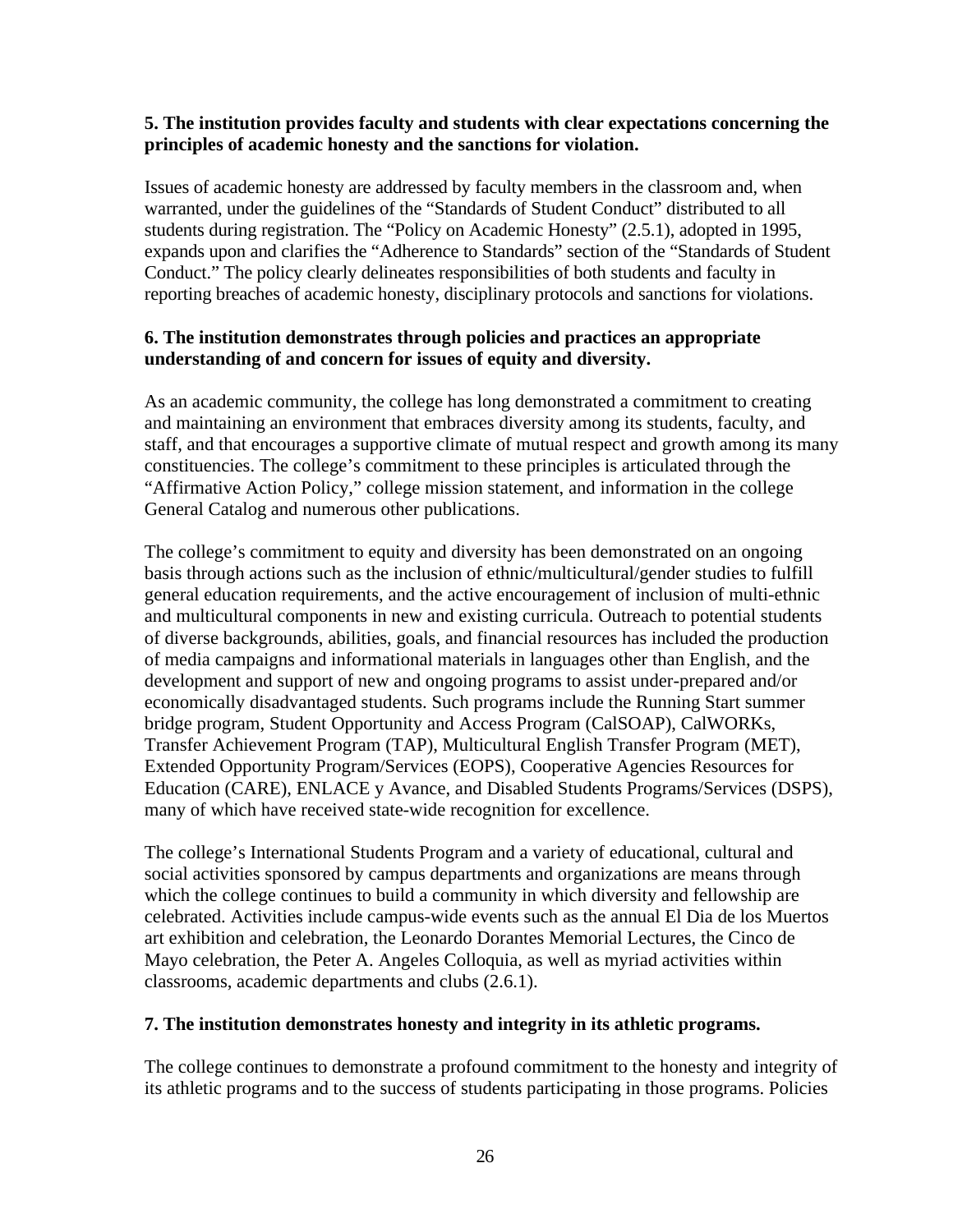governing the conduct of the programs, and articulating the standards expected, are contained in the Athletic Department Handbook (2.7.1) and the Student-Athlete Handbook (2.7.2), both of which were updated in 2001. In addition, the Athletic Department conducts a "Student Athlete Assistance Program," (2.7.3) which provides confidential, professional help and support for student athletes and their family members regarding problems that affect their personal lives, academic or athletic performance, or school behavior.

## **8. The institution demonstrates honesty and integrity in its relationships with the Commission and agrees to comply with Commission standards, policies, guidelines, public disclosure, and self study requirements.**

The college has demonstrated a consistent history of compliance with both the letter and spirit of the Commission's standards, policies, guidelines and requirements. The strength of the college's relationship with the Commission has been evidenced by the Commission's approval of the college's requests, for both the past and current accreditation cycles, to conduct experimental self studies and to complete the traditional certification of compliance with the accreditation standards in summary fashion. Through regular communications apprising the Commission of the college's progress throughout the self study (2.8.1), SBCC has sought to reinforce the Commission's clear confidence in the honesty and integrity of the college's approach to accreditation.

## **9. The institution regularly evaluates and revises institutional policies, practices, and publications to ensure integrity in all representations about its mission, programs, and services.**

College publications are evaluated and revised regularly to keep them accurate and current. Policies and procedures are reviewed on an ongoing basis through the collegial governance process and are revised as needs and changing circumstances dictate. Suggested policies or changes to policy are discussed at meetings of the Educational Policies Committee of the Board of Trustees, and minutes (2.9.1) of those meetings are distributed to shared governance entities and the College Planning Council. Proposed policies or changes to policy are subject to final adoption or approval by the full Board of Trustees.

Concluding Statement: Based on the information provided in this section and the supporting documents available, the college affirms that it is fully meeting the expectations for Standard 2.

| <b>Standard Two Supporting Documents</b> |                                                                      |  |  |
|------------------------------------------|----------------------------------------------------------------------|--|--|
| 2.1.1                                    | <b>General Press Releases</b>                                        |  |  |
| 2.1.2                                    | <b>School Relations Viewbook</b>                                     |  |  |
| 2.1.3                                    | Foundation – Community                                               |  |  |
| 2.1.4                                    | College General Catalog (2001-02)                                    |  |  |
| 2.1.5                                    | Schedule of Classes (Fall 2001, Spring 2002, Summer 2002, Fall 2002) |  |  |
| 2.1.6                                    | <b>Student Planning Guide</b>                                        |  |  |
| 2.2.1                                    | Faculty Freedom of Expression Policy (Certificated Policy #2520)     |  |  |
| 2.2.2                                    | <b>Faculty Handbook</b>                                              |  |  |
| 2.3.1                                    | Political Activity Policy (Certificated Policy #2440)                |  |  |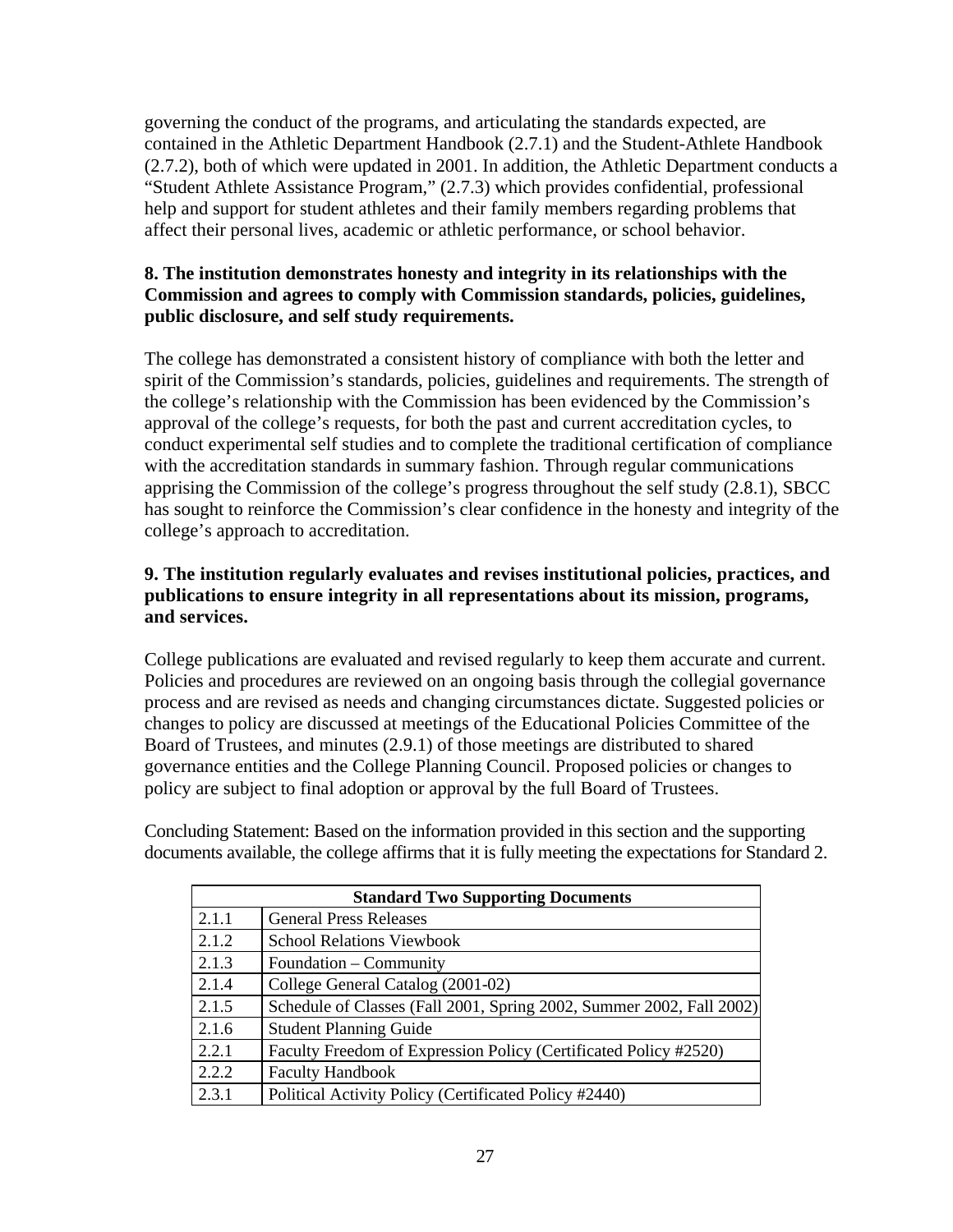| <b>Standard Two Supporting Documents</b> |                                                 |  |  |
|------------------------------------------|-------------------------------------------------|--|--|
| 2.4.1                                    | <b>Standards of Student Conduct</b>             |  |  |
| 2.4.2                                    | <b>Student Grievance Procedures</b>             |  |  |
| 2.5.1                                    | Policy on Academic Honesty                      |  |  |
| 2.6.1                                    | Events and exhibitions brochures and flyers     |  |  |
| 2.7.1                                    | <b>Athletic Department Handbook</b>             |  |  |
| 2.7.2                                    | <b>Student Athlete Handbook</b>                 |  |  |
| 2.7.3                                    | <b>Student Athlete Assistance Program</b>       |  |  |
| 2.8.1                                    | Letters of Communication with ACCJC             |  |  |
| 2.9.1                                    | Minutes of Educational Policies Board Committee |  |  |

## **Standard Three: Institutional Effectiveness**

**The institution, appropriate to its mission and purposes as a higher education institution, develops and implements a broad-based and integrated system of research, evaluation, and planning to assess institutional effectiveness and uses the results for institutional improvement. The institution identifies institutional outcomes which can be validated by objective evidence.**

#### **A. Institutional Research and Evaluation**

#### **A.1 Institutional research is integrated with and supportive of institutional planning and evaluation.**

Santa Barbara City College (SBCC) has a tradition of integrating institutional research with planning and evaluation. Until 1999, the college had an Institutional Research Committee chaired by the Vice President of Academic Affairs (since July 2000, Executive Vice President) who has also been chairing the College Planning Council (CPC) for the last six years. The committee set annual research agendas (3.A.1.1). In this decentralized research model, faculty, staff and management personnel carried out the research agenda. However, the college recognized that a centralized Office of Institutional Research and Planning dedicated to these tasks was needed to better serve the growing institutional research needs of the college, respond to reporting, conduct assessment and accountability related studies, establish a decision and planning support system, and evaluate planning activities, their progress and outcomes.

The new resources that became available through the Partnership for Excellence initiative made it possible for the college to create in September 1999 the Office of Institutional Assessment, Research and Planning (IARP) by hiring its Director. IARP has a well-defined mission that is articulated through its Web site (www.sbcc.edu/home/admin/ia/index.cfm). Reporting to the district Superintendent/President, IARP has a broad range of responsibilities meant to ensure strong integration of the research, planning and evaluation components. The office has the leadership role for: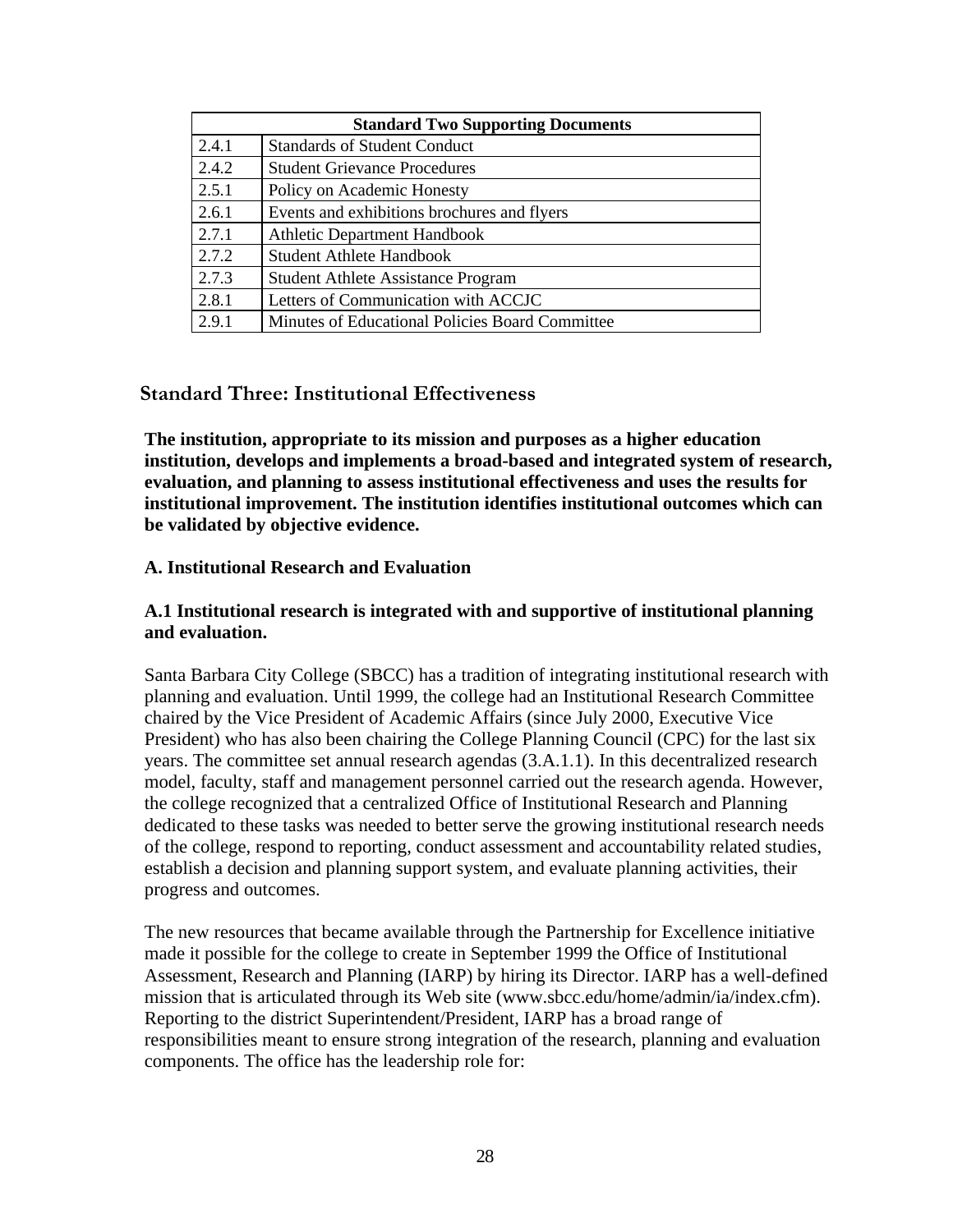- Institutional Effectiveness (3.A.1.2)
- Research  $(3.A.1.3, 3.A.1.4)$
- Accreditation (the Director serves as the Accreditation liaison and responds to and/or provides supporting materials for all requests coming from the Accrediting Commission including annual and mid-term reports)
- College Planning and Environmental Scanning (the Executive Vice President provides CPC leadership; IARP provides leadership for delivering the product of the College Plan.)
- Decision Making Support System
- Reporting (Federal; State; Internal)
- Office Web Site
- Ad-hoc Requests for Information and Data (Internal and External)

The office also provides data, analyses and evaluation studies for:

- Departmental Program Reviews  $(3.A.1.5)$
- Enrollment Management/Marketing (3.A.1.6)
- Requests for new and replacement faculty positions  $(3.A.1.7)$
- Chancellor's Office Management Information System

The Director is a member of CPC and is actively involved in college planning and evaluation activities. CPC was created to coordinate educational, financial, facilities and human resources planning and provides recommendations to the college President.

## **A.2 The institution provides the necessary resources for effective research and evaluation.**

The college provides the necessary human, financial and technology resources for research and evaluation activities. IARP is staffed with two full-time positions and has its own budget. The Director and the research analyst are both exceptionally qualified and effective in their jobs. The Director is a published institutional researcher with over ten years of experience. She is editor of *Professional File*, a publication of the national Association for Institutional Research, and associate editor of *Planning for Higher Education*, a publication of the national Society for College and University Planning. She is also a member of the Board of the Research and Planning Group of California Community Colleges, the group that represents institutional researchers and planners in two-year colleges in California, and a member of the Publications Committee of the Association for Institutional Research.

Since the last accreditation, the college has also made significant progress in acquiring and implementing technologies that provide IARP with the technical infrastructure to conduct research and evaluation and to disseminate the results of its studies and information effectively and efficiently. An Oracle datawarehouse was created. This allows direct access by the IARP staff to the data needed to conduct research about and provide information on all college programs. The college has initiated the design and implementation of its intranet structure through the Oracle iPortal (3.A.2.1). A major component of this initiative is the deployment of a Web-based decision support system that will help to inform college decision making and planning. The decision support function is a primary responsibility of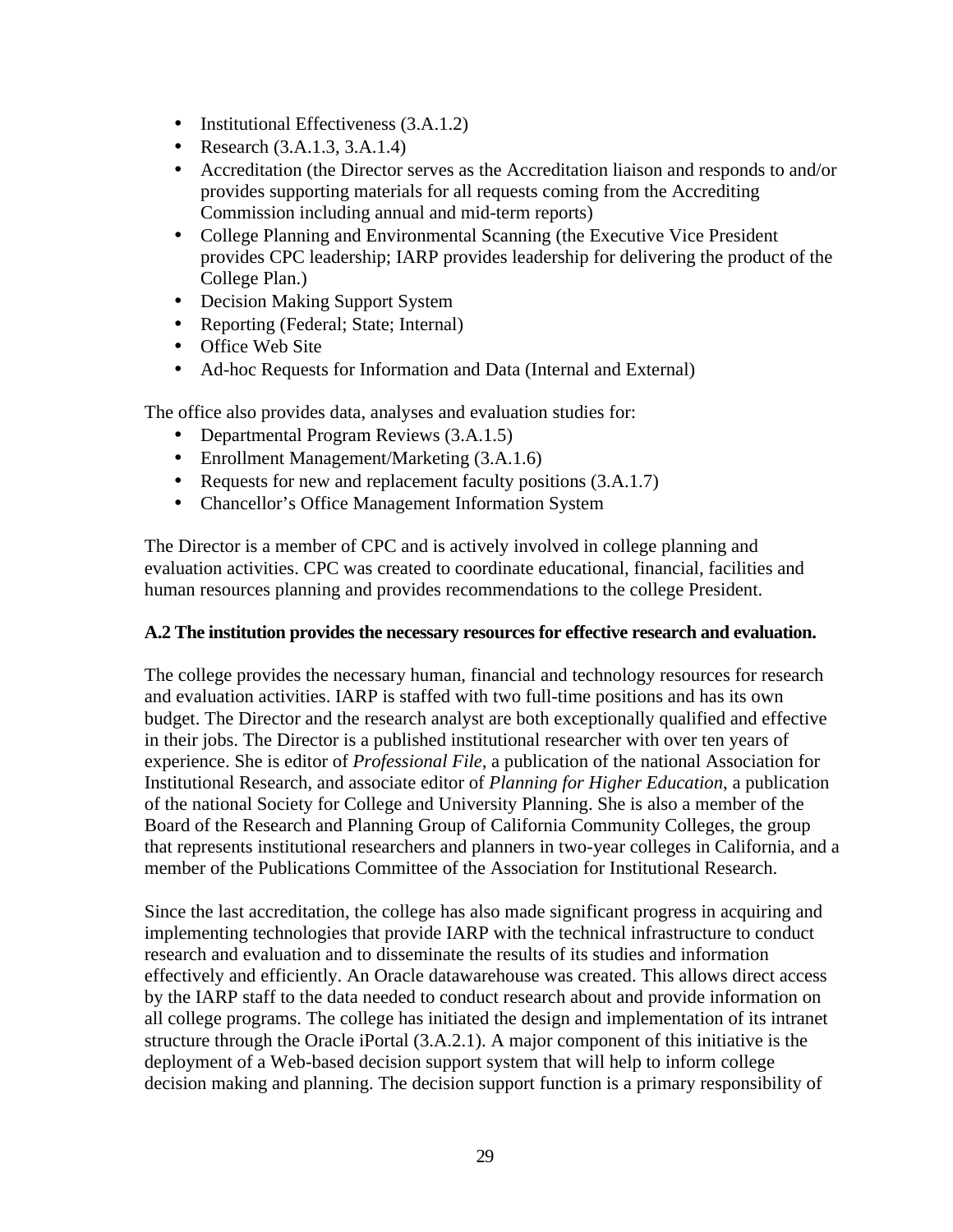IARP. This responsibility includes guiding the institutional discussions of appropriate measures to be used, designing data warehouse structures, developing standard reports and query templates, as well as training college faculty and management to use the tools and information effectively in support of their respective roles.

## **A.3 The institution has developed and implemented the means for evaluating how well, and in what ways, it accomplishes its mission and purposes.**

The College Plan is founded upon the stated mission of the college and it includes goals and objectives meant to achieve the mission. IARP conducts periodic evaluations of the progress and status of the College Plan goals and objectives (3.A.3.1). In addition, IARP conducts an annual assessment of institutional effectiveness (3.A.3.2). These reports are widely disseminated through the office Web site and discussed with all college groups and constituents, including CPC and the Academic Senate.

The focus of decision support activities conducted by IARP has been to support academic program review, college planning and resource rankings, assessment of institutional effectiveness, and accreditation. Common measures of institutional effectiveness are used for many of these purposes. Measures such as successful course completions, faculty load and productivity are used on an institutional basis in the IARP's annual assessment of institutional effectiveness. The Academic Senate and CPC use these same measures at the departmental level to make decisions concerning the ranking of new faculty positions. Division Deans and Department Chairs use these same measures during the evaluation of individual faculty members.

## **A.4 The institution provides evidence that its program evaluations lead to improvement of programs and services.**

The college revised its procedures for conducting program reviews from a five-year cycle to an annual cycle for all departments (3.A.4.1). IARP provides comprehensive information in support of program reviews and evaluation of the progress made by various teaching and non-teaching programs (3.A.4.2). These evaluations are used to make necessary adjustments and changes in the operations of existing programs and services and to provide new ones, as needed.

## **B. Institutional Planning**

#### **B.1 The institution defines and publishes its planning processes and involves appropriate segments of the college community in the development of institutional plans**.

The college has a clearly articulated planning process (3.B.1.1) that is publicized through IARP's Web site as well as through communications with the college community. The planning processes involve groups representing all campus constituents: Classified Council, Academic Senate and Associated Student Body. As described in Standard 1, CPC has the overall responsibility for the final review of the College Plan, which is then submitted for Board approval. CPC agendas and minutes will be published through the campus intranet portal.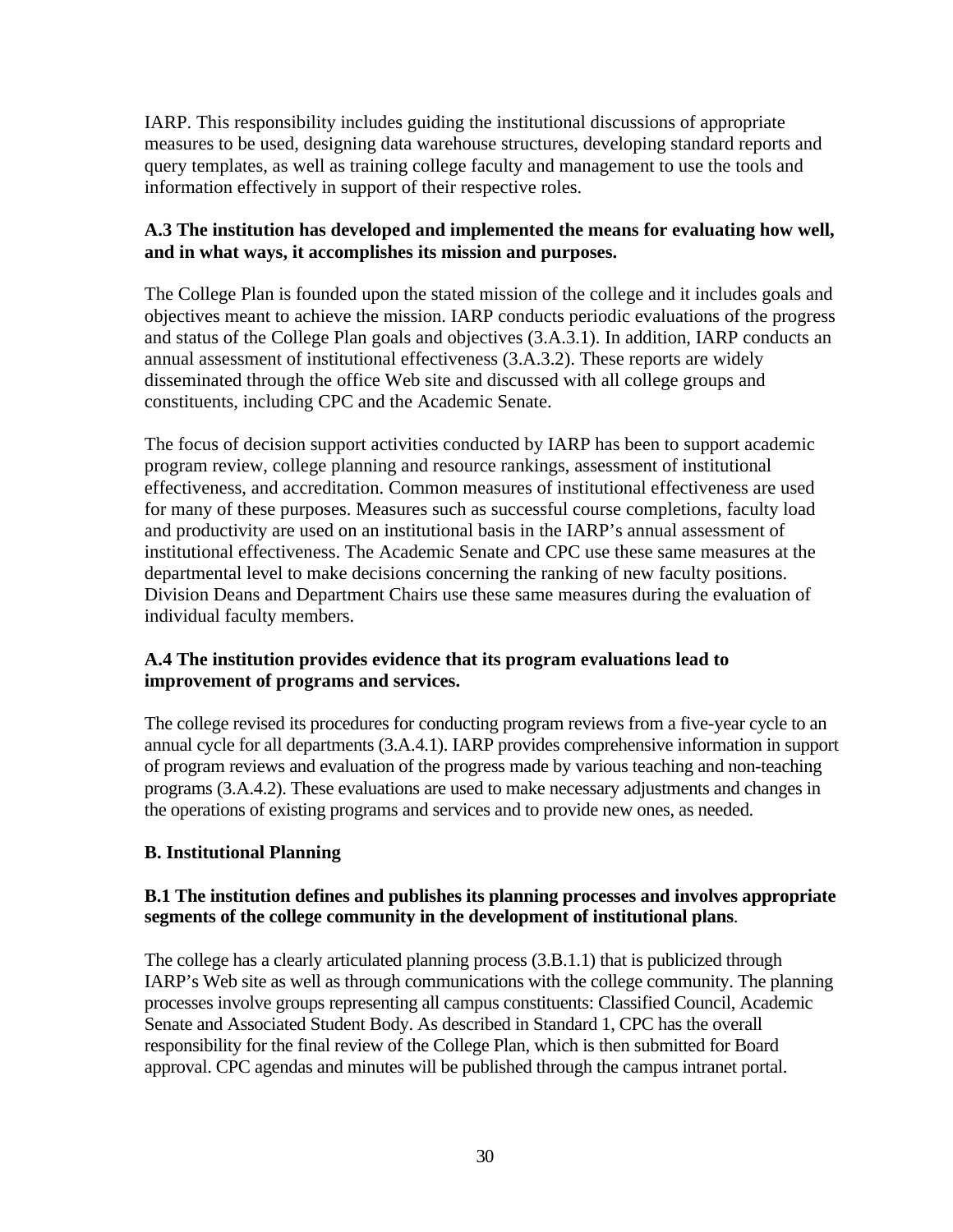#### **B.2 The institution defines and integrates its evaluation and planning processes to identify priorities for improvement.**

The college has defined planning goals and objectives in its three-year plan (3.B.2.1). In addition, the college has a number of function-specific plans meant to provide operational guidance for various units and departments. These include: Transfer Plan, Matriculation Plan, Long-Range Development Plan, Affirmative Action Plan, Information Technology Plan, and Equipment Replacement Plan. These plans are tied to the overall college plan. The planning process is a college-wide activity, providing all departments and units opportunities to identify priorities and recommend strategies. The process includes an evaluation component designed to promote improvement.

#### **B.3 The institution engages in systematic and integrated educational, financial, physical, and human resources planning and implements changes to improve programs and services.**

The operational responsibility for the integration of educational, financial, physical and human resources planning rests with the College Cabinet (composed of the college President and the five Vice Presidents). All proposed plans are reviewed by CPC. Changes in Educational Programs that have an effect on fiscal resources, for example, are discussed in the Cabinet before they are approved. Each of the five Vice Presidents is responsible for communicating to the Cabinet changes that are taking place in their areas and their potential effect on the other units of the college. In addition to having this coordination in the Cabinet, the creation of the Educational Programs Division in July 2000 (which combined Academic Affairs and Student Affairs into a single division) has resulted in establishing the position of Dean of Educational Technologies whose job includes serving as a liaison between Educational Programs and the Information Resources Division (IRD). The Dean meets weekly with IRD staff to discuss technology-related initiatives considered by the instructional and support services units of the college. These sessions allow for the appropriate level of planning to take place and to ensure that the proposals under consideration can be achieved. In the area of technology, the District Technology Committee (DTC) regularly attends CPC meetings to ensure that all technology-related planning is integrated with other college-wide priorities and with financial planning. CPC reviews the College Plan to make sure that integration of priorities is achieved. New major initiatives introduced during the academic year are brought to CPC for review, and the information provided is taken in consideration into the final development of the initiative. All initiatives are coordinated in the college Cabinet.

Integration also occurs through the three committees of the Board of Trustees: Educational Policies, Fiscal and Facilities. These committees review proposed initiatives and plans and coordinate with the overall College Plan in study sessions of the Board of Trustees.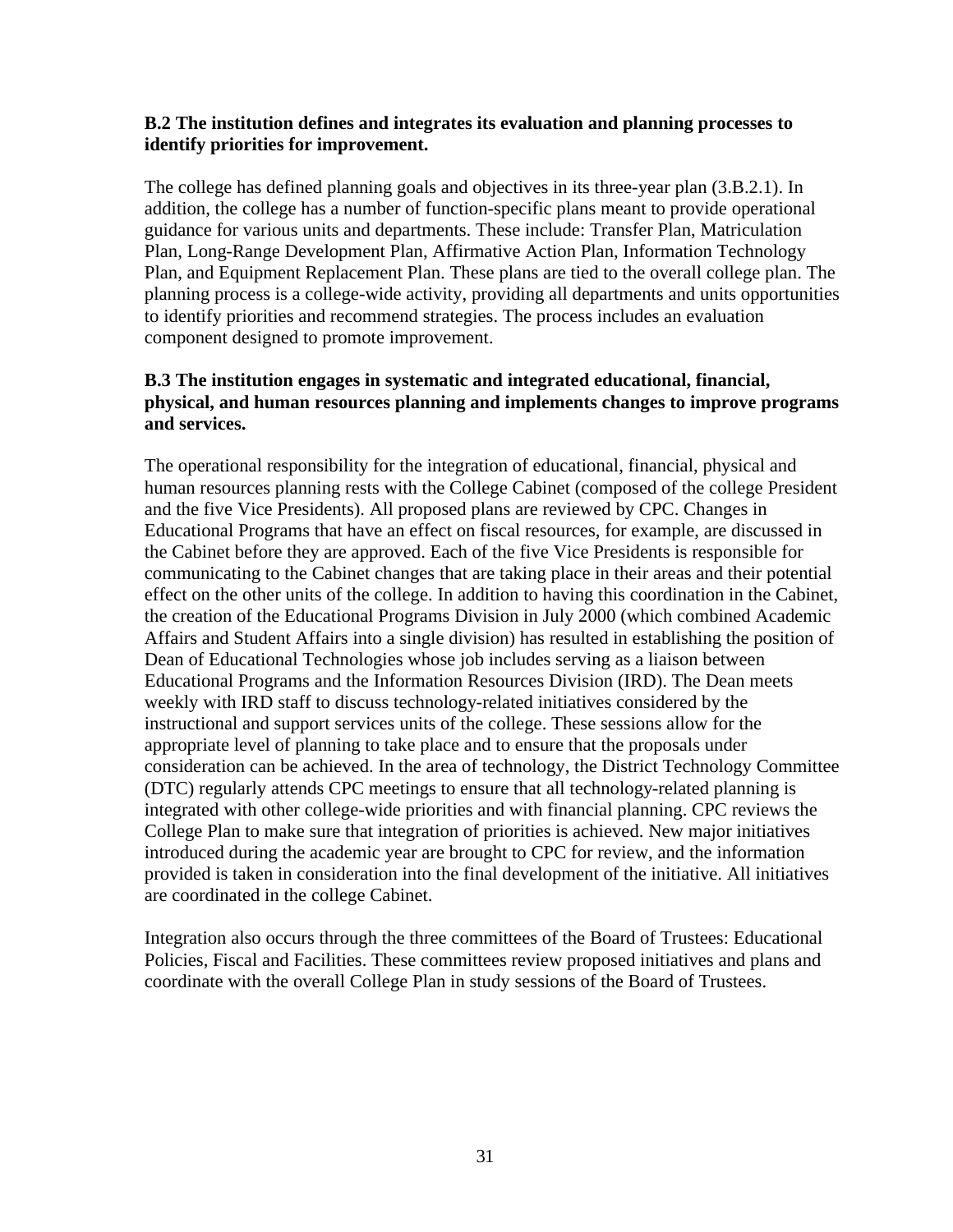#### **C. Institutional Outcomes Assessment**

#### **C.1 The institution specifies intended institutional outcomes and has clear documentation of their achievement.**

The college establishes institutional goals and objectives through its College Plan. The college reviews annually its measures of institutional effectiveness to ensure that they reflect the college's priorities, and address the college's mission and state and regional accrediting accountability requirements. The annual institutional effectiveness reports provide the primary means for college-wide assessment of college performance in relation to the goals of the institution.

In addition, during the Educational Programs annual program reviews, departments identify the extent to which annual departmental goals and objectives have been achieved.

#### **C.2 The institution uses information from its evaluation and planning activities to communicate matters of quality assurance to the public.**

All major research and evaluation studies, the annual institutional effectiveness reports, the College Plan, reports on the status of the progress made on College Plan goals and objectives, departmental performance information and other relevant information from the college's research, evaluation and planning activities are available to the public on IARP's Web site (www.sbcc.edu/home/admin/ia/index.cfm). In addition, IARP's Director and college Deans make periodic presentations to the Board of Trustees (3.C.2.1). Periodically, the college's student newspaper -- Channels -- publishes articles based on studies and data produced by IARP (3.C.2.2).

#### **C.3 The institution systematically reviews and modifies, as appropriate, its institutional research efforts, evaluation processes, institutional plans, and planning processes to determine their ongoing utility for assessing institutional effectiveness.**

In consultation with the college President and the Executive Vice President of Educational Programs, the IARP Director conducts an annual evaluation of the institutional effectiveness measures and develops an annual institutional research agenda based on discussions and requests from Deans and various institutional and Academic Senate committees. In addition, the IARP Director conducts an evaluation of the progress on College Plan goals and objectives. The resulting documents are shared with CPC and the Academic Senate. Similarly, the Cabinet and CPC periodically review the college's planning processes and institutional plans.

Concluding Statement: Based on the evidence provided above and the supporting documents available on file, SBCC affirms that it meets the requirements of Standard 3.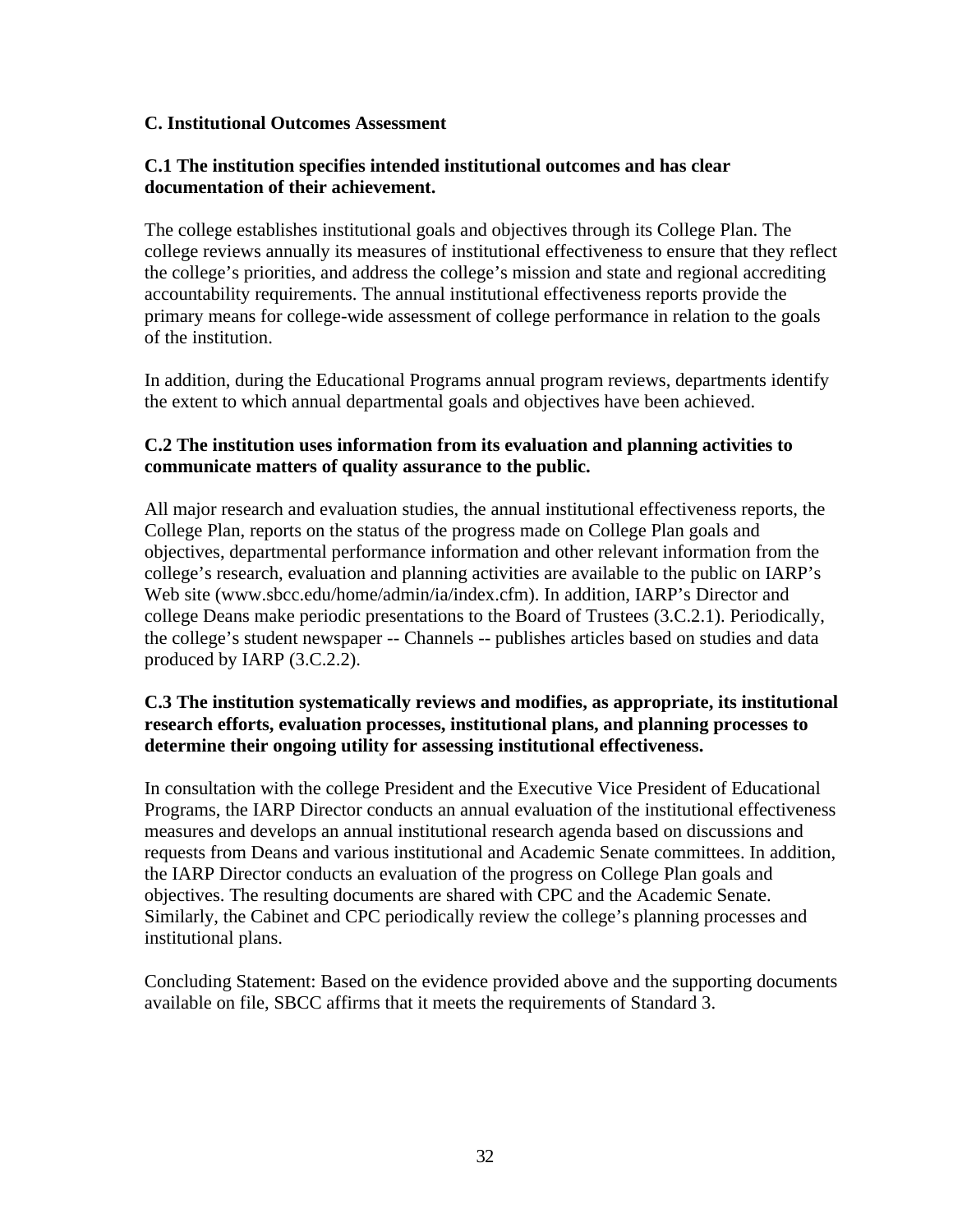| <b>Standard Three Supporting Documents</b> |                                                                        |  |  |  |  |
|--------------------------------------------|------------------------------------------------------------------------|--|--|--|--|
| 3.A.1.1                                    | Institutional Research Agendas 1997-98, 1998-1999                      |  |  |  |  |
| 3.A.1.2                                    | Annual Institutional Effectiveness Reports 1999-2000; 2000-01; 2001-02 |  |  |  |  |
| 3.A.1.3                                    | Institutional Research Agendas 1999-00, 2000-01, 2001-02               |  |  |  |  |
| 3.A.1.4                                    | <b>Selected Examples of Research Studies</b>                           |  |  |  |  |
| 3.A.1.5                                    | Samples of Departmental Data Sets for Annual Program Reviews           |  |  |  |  |
| 3.A.1.6                                    | Samples of Reports Prepared for Enrollment Management                  |  |  |  |  |
|                                            | Samples of Reports Prepared for Requests for New or Replacement        |  |  |  |  |
| 3.A.1.7                                    | <b>Faculty Positions</b>                                               |  |  |  |  |
| 3.A.2.1                                    | Description Oracle iPortal and Decision Support System                 |  |  |  |  |
| 3.A.3.1                                    | Status of 1999-2002 College Plan Goals and Objectives                  |  |  |  |  |
|                                            | Annual Institutional Effectiveness Reports 1999-2000; 2000-01; 2001-02 |  |  |  |  |
| 3.A.3.2                                    | (see $3.A.1.2$ )                                                       |  |  |  |  |
| 3.A.4.1                                    | <b>Annual Program Review Policy</b>                                    |  |  |  |  |
|                                            | Samples of Departmental Data Sets for Annual Program Reviews (see      |  |  |  |  |
| 3.A.4.2                                    | 3.A.1.5                                                                |  |  |  |  |
| 3.B.1.1                                    | <b>SBCC Planning Process Model</b>                                     |  |  |  |  |
| 3.B.2.1                                    | 2002-05 College Plan                                                   |  |  |  |  |
| 3.C.2.1                                    | <b>Relevant Board Agendas and Minutes</b>                              |  |  |  |  |
| 3.C.2.2                                    | Relevant Copies of the Channels                                        |  |  |  |  |

## **Standard Four: Educational Programs**

## **A. General Provisions**

#### **4.A.1 The institution seeks to meet the varied educational needs of its students through programs consistent with its institutional mission and purposes and its demographics and economics of its community.**

The college's mission statement (4.A.1.1) and its goals and objectives in the Student Outreach and Responsiveness to the Community sections of the College Plan for 1999-2002 (4.A.1.2) and the College Plan for 2002-2005 (4.A.1.3) reflect the institution's goals and priorities in meeting the varied educational needs of its students. The mission statement is consistent with the historical and legal mission of California's public community colleges.

Evidence of the college's commitment to meet the varied needs of its students is reflected in the number of new courses and certificate and degree programs that have been developed since the institution's last accreditation (4.A.1.4). In addition to the extensive number of new courses and programs, the college has implemented a number of instructional initiatives designed to be responsive to the educational needs of different segments of those in its service area. These initiatives include the creation of the Online College (4.A.1.5), the Dual Enrollment Program with area high schools (4.A.1.6), the Center for Management and Staff Development (4.A.1.7), and the CREATE (Convenient, Relevant Education Acquired Through Education) workplace learning program (4.A.1.8). The college makes extensive use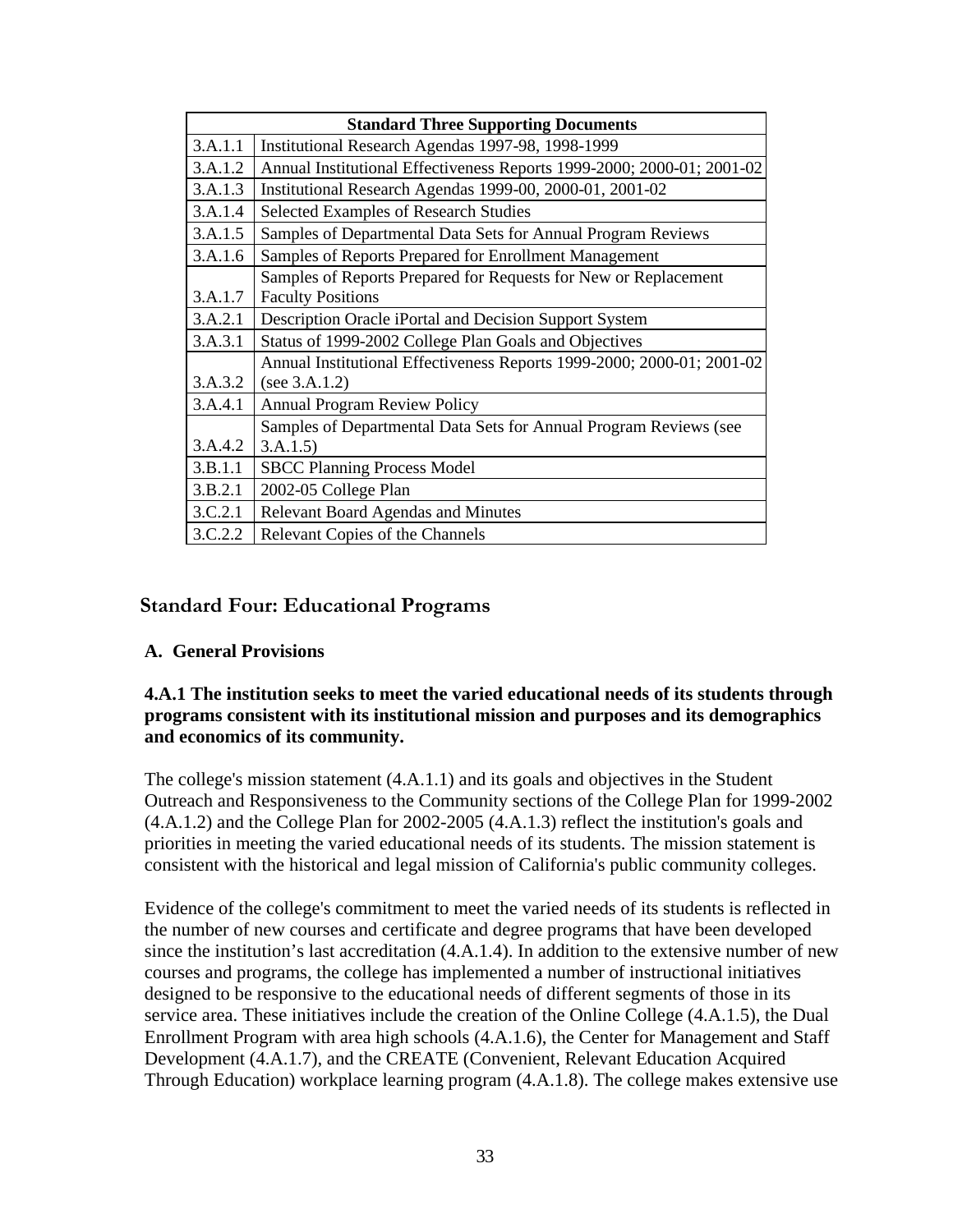of input from advisory committees as well as analyses of demographic and economic trend data (4.A.1.9) in identifying new courses, programs and methods of delivering instruction that are responsive to the educational needs of different segments of the population.

The college also has a Continuing Education Division which provides non-credit classes and programs to the community. The entire division serves more than 43,000 unduplicated students each year -- approximately one in three adults in the college's service area. The program has more than 800 classes each term offered in over 80 locations throughout the district (4.A.1.10).

Community liaison is an on-going activity of all administrators and is evidenced by the Citizens' Continuing Education Advisory Council. This council consists of 40 community leaders representing a wide cross-section of professions, interests and groups in the program service area. Members serve two-year terms and are required to attend quarterly meetings and to participate on three subcommittees.

## **4.A.2 Programs and courses leading to degrees are offered in a manner that provides students the opportunity to complete the program as announced, within a reasonable time.**

Degree and certificate programs at SBCC are designed so that they can be completed within a reasonable period of time. A concerted effort is made to ensure that full-time students are able to complete one-semester to two-year certificate and degree programs within these time frames. This is reflected in the analysis that was conducted to verify that courses needed to complete degree and certificate requirements were offered at times allowing day and evening students to complete them in a reasonable amount of time (4.A.2.1). Courses are offered on weekdays from 8:00 a.m. to 10:00 p.m. and on Saturdays (4.A.2.2). In addition, the college offers a wide range of courses through its Online College (4.A.2.3). The college has made a commitment to allow students to complete all their requirements for an Associate Degree in Liberal Studies through the Online College.

## **4.A.3 When programs are eliminated or program requirements are significantly changed, the institution makes appropriate arrangements so that enrolled students may complete their education in a timely manner with a minimum of disruption.**

The college has a policy for program discontinuation (4.A.3.1). The policy and procedures specify the steps to be taken to ensure that students in the program to be discontinued are offered the opportunity to complete their education in a timely manner with a minimum of disruption. The college has not had to discontinue any of its degree or certificate programs since its last accreditation. Students in instructional programs in which one or more requirements have been changed can submit a course substitution petition (4.A.3.2). The department chair reviews this petition to determine if the course substitutions requested are acceptable. If the student is not satisfied with the department chair's decision, the petition can be forwarded to the Scholastic Standards Committee for review. The college has recently implemented two new procedures to ensure that students are provided with viable options for completing their degree requirements when those requirements have been substantially changed after they entered the college. The program modification form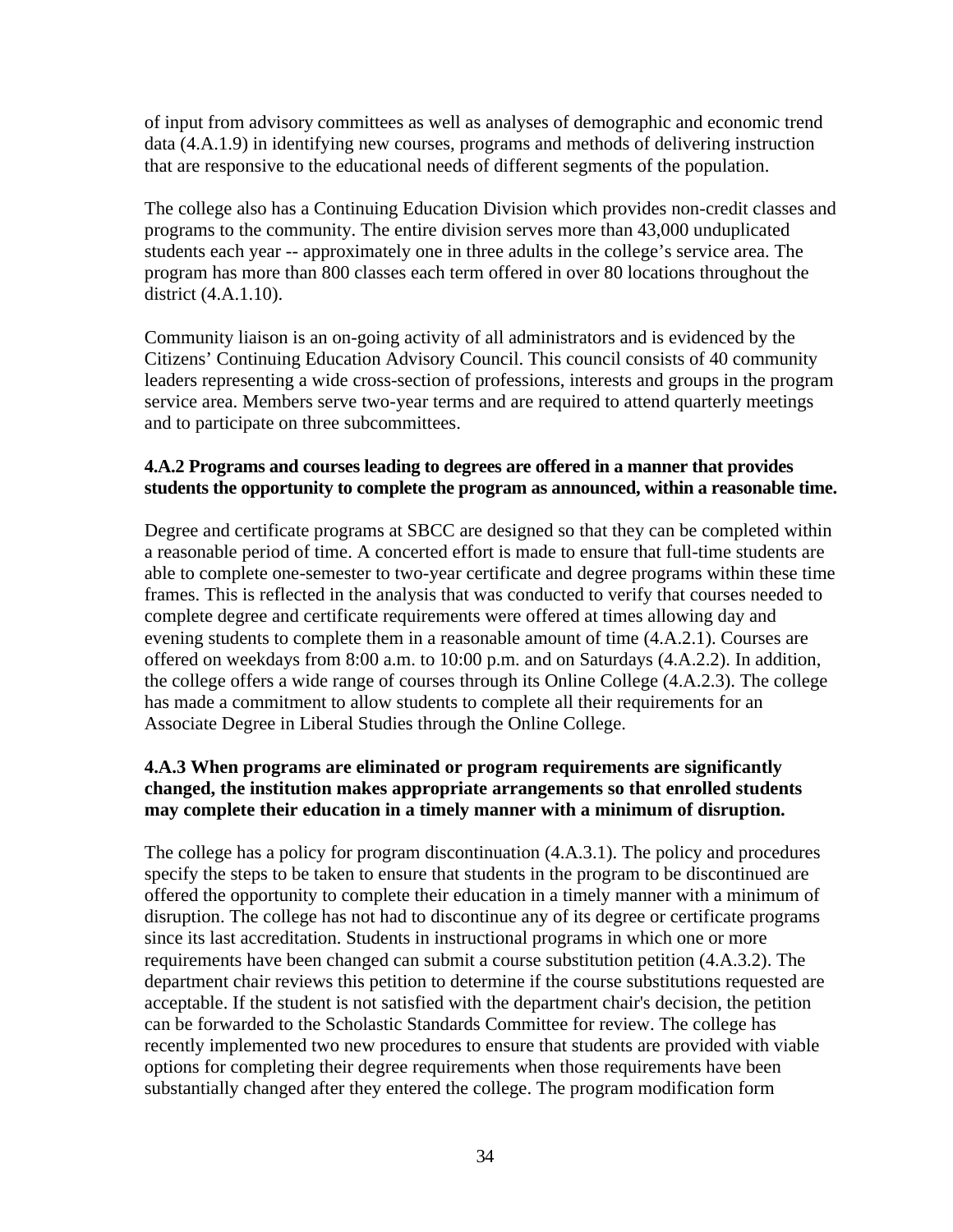(4.A.3.3) now includes a section that requires department chairs to specify the courses students can take to satisfy the certificate and/or degree requirements to be changed. In those instances where substantial changes in the program requirements are made, the department must develop a blanket substitution/waiver requirement plan (4.A.3.4). This plan is applied to all students who entered the college under previous catalog rights.

## **4.A.4 The institution provides sufficient human, financial, and physical (including technological) resources to support its educational programs and to facilitate achievement of the goals and objectives of those programs regardless of the service location or instructional delivery method.**

The college supports its educational mission with a staff of 224 full-time faculty and 405 adjunct instructors for the Credit Division and one full-time and 450 adjunct instructors for the Continuing Education Division. The credit faculty are supported by 107 staff in administrative, classified and technical positions. The college spends approximately 53% of its budget in direct support of instruction (4.A.4.1).

The college allocates \$3 million each year to replace its technology and non-technology equipment. The college has set aside funds to replace each of its computers and computerrelated equipment on a three- or four-year cycle, depending on the equipment. Requests for new computer-related equipment must include ongoing funds to replace equipment on a three- or four- year cycle (4.A.4.2). The Deans work closely with the department chairs in their areas to allocate funds to replace or acquire non-technical equipment. The Executive Vice President of Educational Programs maintains a reserve account to ensure there are funds to replace or acquire essential non-technical equipment in instances where the funds allocated to the instructional divisions are not adequate.

The college has made a concerted effort to keep its educational facilities up-to-date and in good working order. The college spent \$4.3 million over the last three years in building maintenance and improvements. The following is a partial list of the major facility remodels that were completed to accommodate new, expanded or changed programs:

- Remodel of the Administration Building to create a Health Education wing for the Nursing programs
- Establishment of the Multimedia Arts and Technologies programs (creation of the Digital Arts Center in the Administration Building)
- Establishment of the Digital Photography program and the expansion of the Graphic Design program (remodel of OE 184)
- Remodel of the Studio Theatre
- Remodel of the Life Sciences and Geology building
- Remodel of the Humanities Building to house the new Entertainment Production Center used for Video Production classes
- Establishment of the Life Fitness Center in the Physical Education Building
- Remodel of the kitchen facilities for the Hotel, Restaurant and Culinary program
- Creation and subsequent expansion of the Cosmetology Academy located in a shopping center off-campus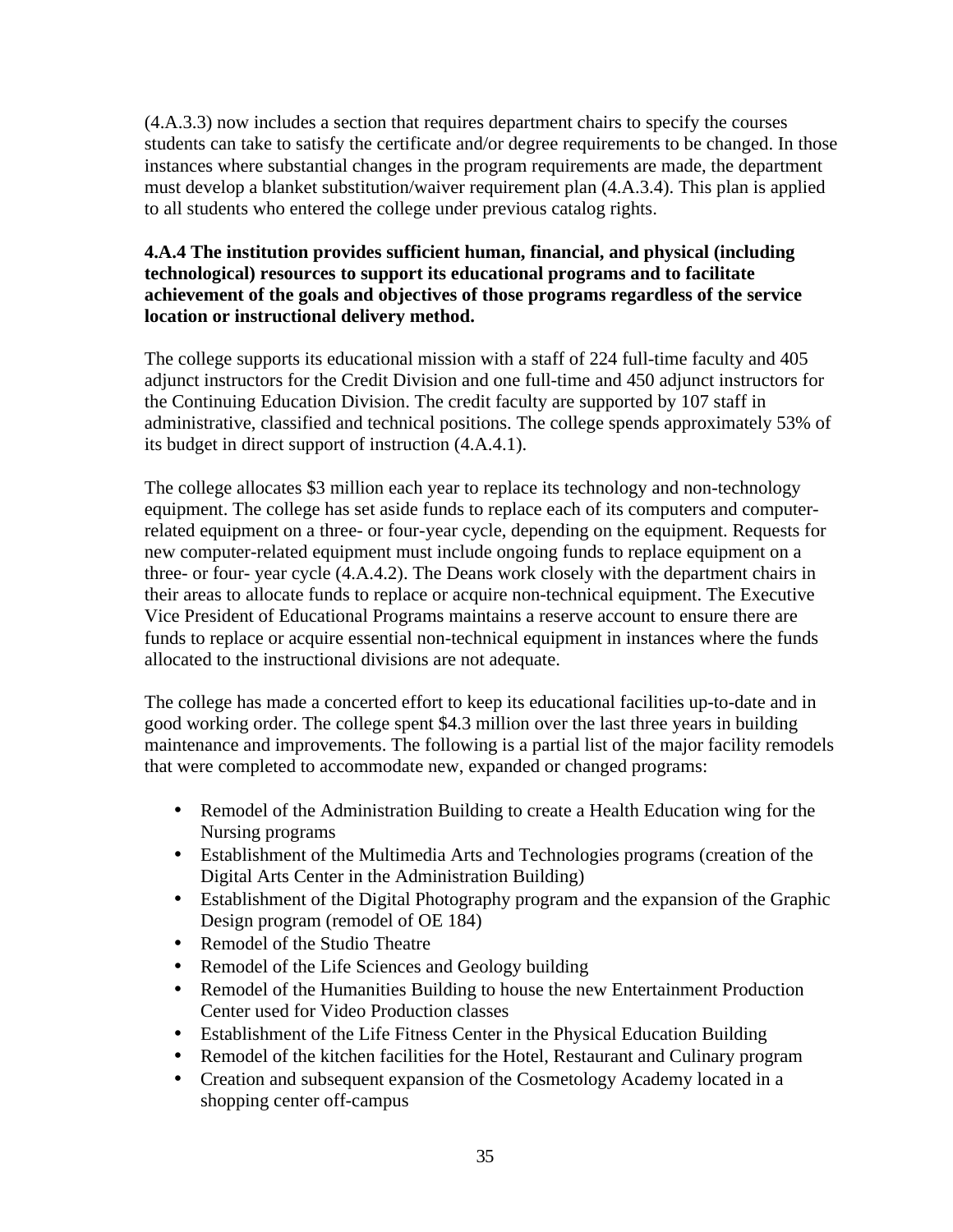- Creation of the off-campus Center for Management and Staff Development instructional facility located on property owned by the County of Santa Barbara
- Remodel of the facilities in the Humanities Building used for sculpture and ceramics
- Acquisition of temporary buildings used for classrooms, labs and offices

The results of the Student Satisfaction Survey completed in Spring 2001 showed that 86% of the respondents expressed satisfaction with the college's facilities (4.A.4.3).

Within the Continuing Education Division, classroom renovations funded from community fundraising and district support are as follows:

- Tannahill Auditorium at the Schott Center
- Learning lab for adult high school at the Schott Center
- The Lee Luria Glass Arts Studio at the Wake Center
- Room 9 (crafts) at the Wake Center

#### **4.A.5 The institution designs and maintains academic advising programs to meet student needs for information and advice and adequately informs and prepares faculty and other personnel responsible for the advising function.**

Academic and career counseling/advising services are extensive and include small-group, one-on-one walk-in, appointment-based and computer-assisted advising/counseling, as well as considerable self-help resources. These services are provided through a well-coordinated set of programs, including a comprehensive Transfer Center, a model Career Center, a computer-assisted Counseling Office, and an effective Faculty Advising Program.

A model Career Advancement Center has been developed since the last self study. This center has significantly expanded career counseling services to assist students with decision making, goal setting and career planning. The career planning processes have been creatively and effectively integrated with instructional activity. Over 30 courses now include Career Advancement Center assignments that involve students in career research through counselor consultations, computer-assisted career guidance and information systems, video, hard-copy resources and community referrals.

The Transfer Center has developed into a statewide model for assisting students seeking access to four-year institutions. Two innovations, the "Transfer Task Inventory" and the "Career Task Inventory," have provided the basis for structured student involvement in educational planning. The implementation of a comprehensive computer-based Student Services Tracking and Report System has provided the foundation for a wide array of referral and follow-up services for students on probation and students with special needs. Through computer tracking of student utilization of services, direct mail, and proactive telephone and classroom intervention, virtually every student is afforded several opportunities each year for regular and timely feedback on his or her educational progress. Classroom intervention in 2001-02 included over 80 guest presentations to classes by Student Services staff and Counseling faculty.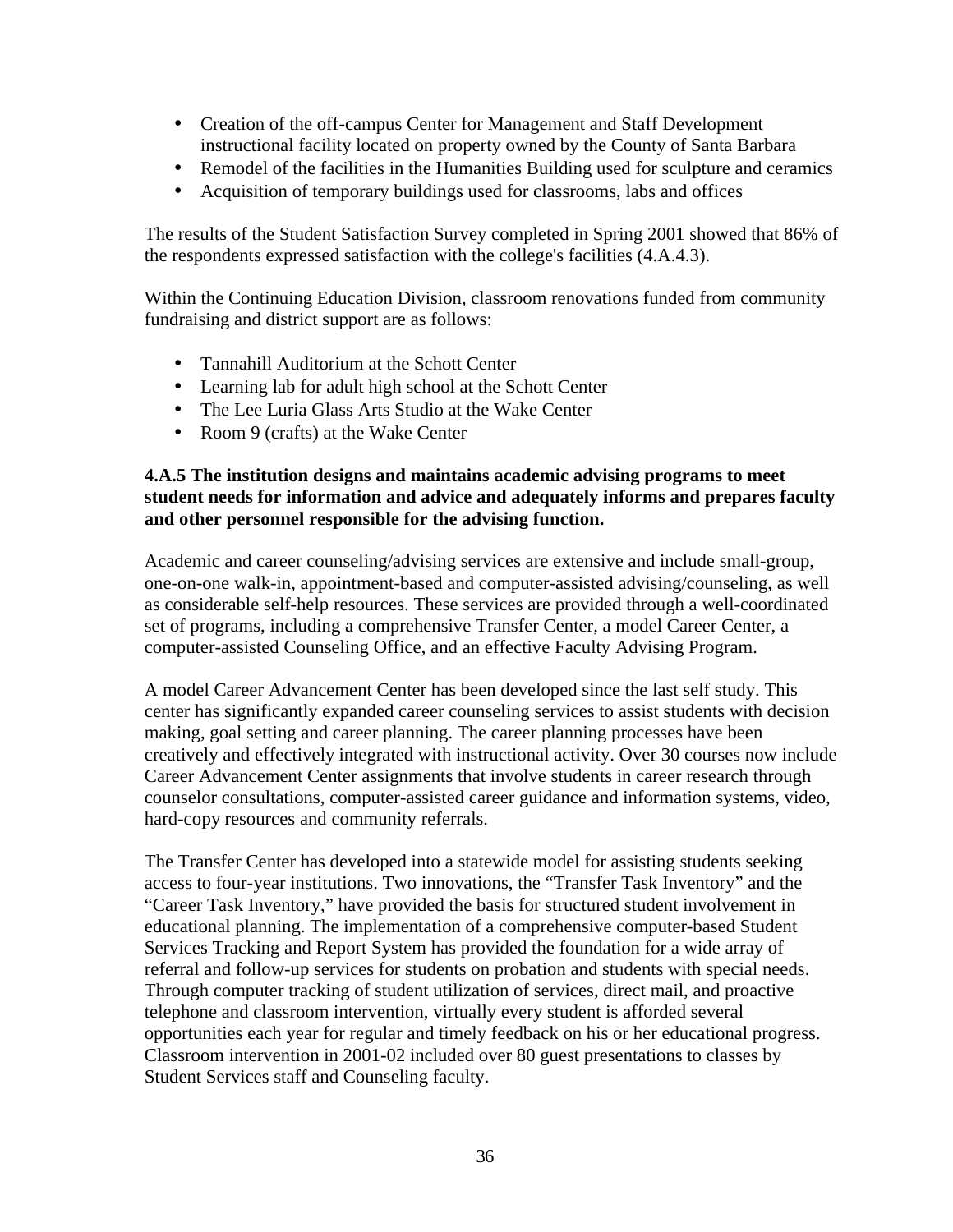The use of technology continues to be an important tool in follow-up activity: in 2000-01 over 9,000 computer-based progress checks were generated by students on ASSIST (a networked computer-based degree audit and academic progress check system) and undecided/undeclared students made extensive use of computer-assisted planning services. Proactive follow-up interventions are based upon a comprehensive mainframe computer database which identifies student course enrollment and semester-to-semester course-taking progress; a networked Student Services Tracking System that tracks student utilization of services; a Student Services Report System that provides direct access to *ad hoc* follow-up rosters, counts and labels; a Counseling Menu which provides computer access to studentspecific information; ASSIST -- a networked computer-based degree audit and academic progress check system; and several PC-based tracking systems that support follow-up of students in special programs.

Several special programs provide supplemental counseling/advising services to special populations (4.A.5.1). The programs include: the International Students Program; Extended Opportunity Program/Services (EOPS); Cooperative Agencies Resources for Education (CARE); Disabled Student Program/Services (DSPS); the Athlete Academic Support Program; the Transfer Achievement Program (TAP); SBCC-UCSB Transition Program; the Veterans Program; the New Horizons and LINKS programs; the Honors Program; the Advanced Student Program; the VTEA-Career Advancement Program; the Health and Wellness Program; the Mental Health Counseling Program; the High-Tech DSPS Center; the federally funded Alcohol and Other Drugs Program (AOD); the Student Assistance Program (SAP) and the STEP program for non-credit students.

Every student is afforded the opportunity of access to several modes of counseling service year-round. A coordinated delivery system assures that individuals needing personal attention have access to counselors, while more independent students are able to secure assistance on their own through several self-help and walk-in resources.

New students are provided small group pre-enrollment advising by Counseling faculty immediately following group orientation. New transfer students are provided one-on-one pre-enrollment advising. All new matriculating students are invited and encouraged to schedule individual counseling appointments within their first semester to further develop the student educational plan that was initiated at their small group or individual advising session.

A redesigned appointment referral and scheduling system for continuing students, in coordination with referrals to the Transfer Center and Career Center, has resulted in increased student counselor contact, increased student involvement and preparation for counseling sessions, and better utilization of computer-assisted, self-help and walk-in counseling services.

With new non-credit matriculation funds, a Student Services Division was created in 1999 within Continuing Education. Over 900 students have been provided with educational planning and counseling. In addition, the program provides assessment testing, orientation to the credit program, transfer assistance and liaison with community resources.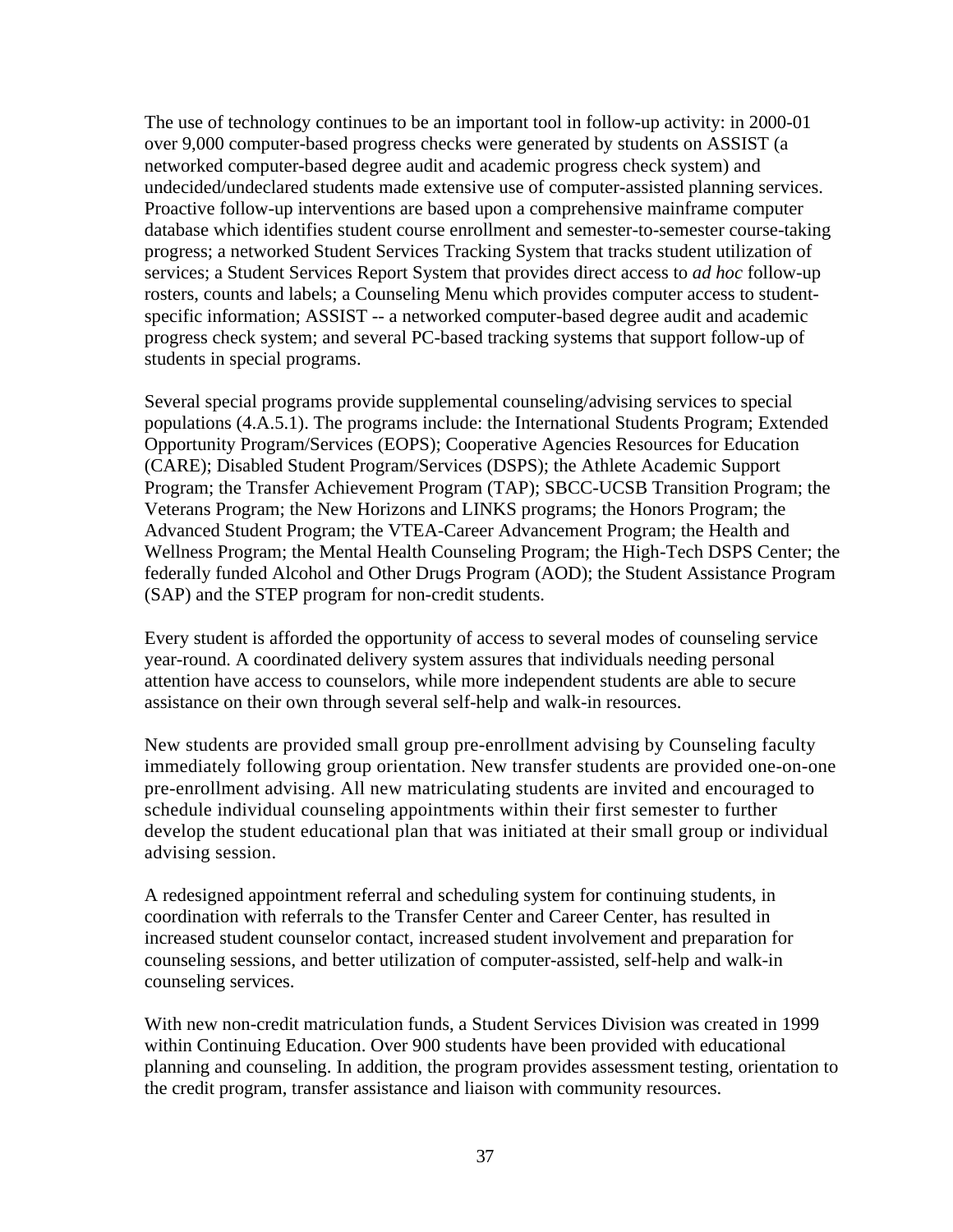#### **B. Degree and Certificate Programs**

#### **4.B.1 The institution demonstrates that its degrees and programs, wherever and however offered, support the mission of the institution. Degree and certification programs have a coherent design and are characterized by appropriate length, breadth, depth, sequencing of courses, synthesis of learning and use of information and learning resources.**

As evidenced in the number and range of certificate, degree and co-curricular programs described in the College General Catalog, the college offers a comprehensive curriculum that supports the mission of the institution. The college's Curriculum Advisory Committee (CAC) reviews all requests for new courses, certificate and degree programs, as well as modifications to these instructional offerings. Departments submitting requests for curriculum additions to the Curriculum Advisory Committee are required to demonstrate that the proposed programs have a coherent design and are characterized by appropriate length, breadth, sequencing of courses, synthesis of learning and use of information and learning resources (4.B.1.1). Members of the program's industry-based advisory committee, the deans from colleges in the institution's CCCAOE region, as well as the Curriculum Advisory Committee and the Executive Vice President of Educational Programs, review proposals for new occupational education programs. In addition, the following programs are reviewed by external accrediting organizations: Associate Degree Nursing; Automotive Service and Technology; Certified Nursing Assistant; Health Information Technology; Hotel/Restaurant/Culinary; Radiographic and Imaging Technologies; and Vocational Nursing. These thorough review processes are designed to ensure that the proposed curriculum and the method of its delivery will achieve the desired objectives established for the program. The design of the curriculum for transfer degree programs is influenced by the articulation agreements with four-year colleges and universities that offer the program. The appropriate college articulation officer reviews the proposed degree requirements before they are submitted to the Curriculum Advisory Committee. The information required for submitting proposals for courses, degree and certificate programs to the Curriculum Advisory Committee must specify the learning outcomes to be achieved, the critical thinking skills to be demonstrated, and the information and learning resources needed to complete the courses.

#### **4.B.2 The institution identifies its degrees and certificates in ways which are consistent with the program content, degree objectives, and student mastery of knowledge and skills including, where appropriate, career preparation and competencies.**

Degree and certificate programs and the requirements for their completion are identified in the College General Catalog. The Curriculum Advisory Committee, the Executive Vice President of Educational Programs and the Board of Trustees must approve proposals for new instructional programs and program modifications. Departments submitting requests for new programs must respond to each of the items on the New Program Proposal form (4.B.2.1). This form requires documentation of 1) program goals and objectives; 2) courses that comprise the program, including descriptions for new courses; 3) establishment of the need for the program; 4) plan for evaluating the program; 5) estimated enrollments; 6) appropriateness of the program to the community college setting; and 7) articulation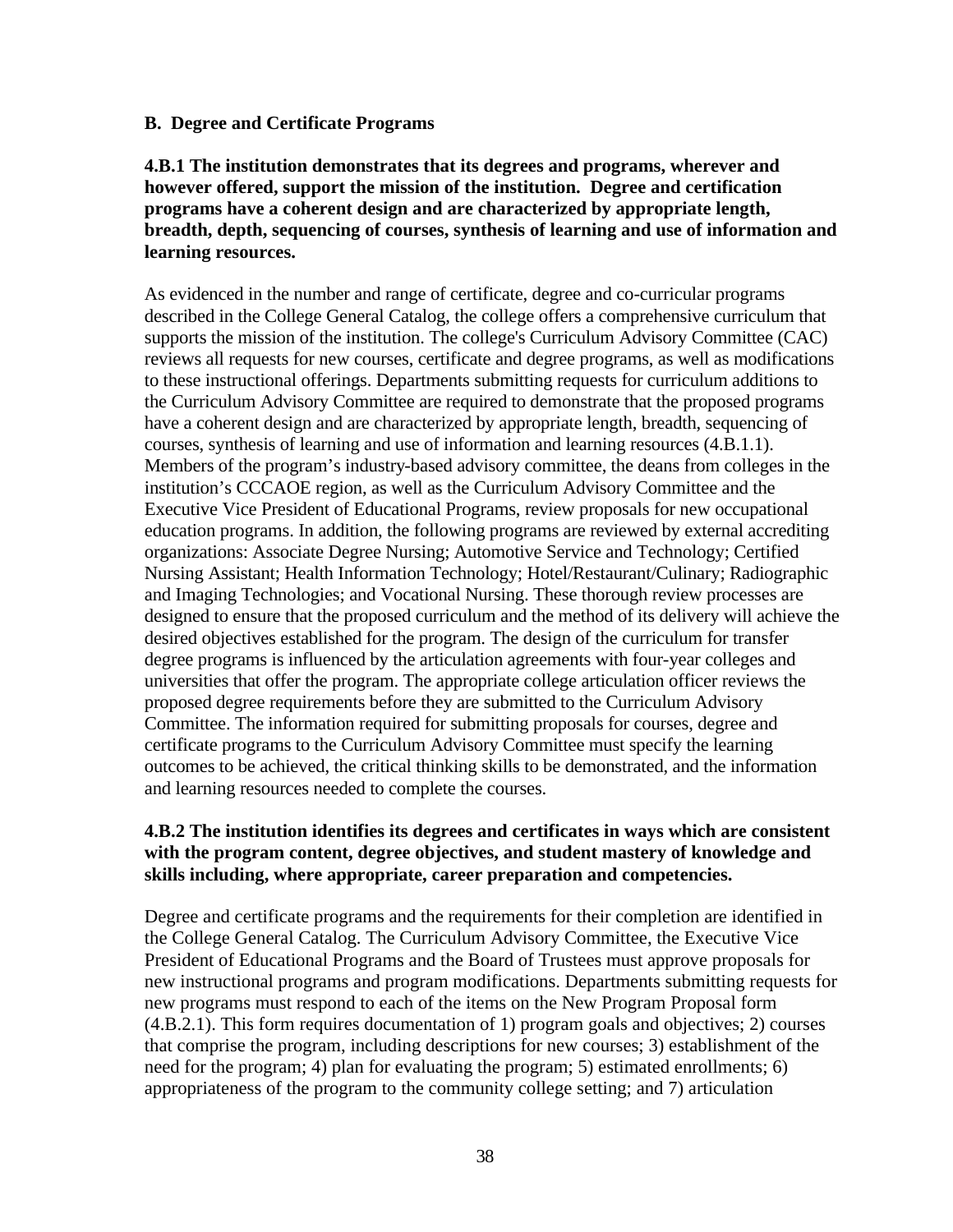provisions with other educational institutions. The competencies to be acquired in the program are specified in each of the course-of-study outlines that are part of the program's curriculum. By completing the course requirements of a degree or certificate program, the college is satisfied that students have acquired the competencies, skills and knowledge expected by graduates of the program.

Information on the college's degree and certificate programs is disseminated through the college catalog, schedule of classes, Web site and in college and department brochures. Department chairs, area deans and articulation counselors check the accuracy of this information annually.

## **4.B.3 The institution identifies and makes public expected learning outcomes for its degree and certificate programs. Students completing programs demonstrate achievement of those stated learning outcomes.**

Official course-of-study outlines (4.B.3.1) that comprise degree and certificate programs require faculty proposing courses to identify the course objectives in terms of measurable learning outcomes. The course outlines are posted on the college's Web site and can be accessed by students. Faculty members are encouraged to prepare and disseminate course syllabi that detail the learning outcomes to be achieved. An online tool for developing a model course syllabus that can be posted on the college's Web site is provided to all faculty members. All faculty members are being encouraged to post their detailed course syllabi on the institution's Web site, which can be accessed by students using their Campus Pipeline email account.

## **4.B.4 All degree programs are designed to provide students a significant introduction to the broad areas of knowledge, their theories and methods of inquiry, and focused study in at least one area of inquiry or established interdisciplinary core.**

The Associate in Arts and the Associate in Science degrees are based on the completion of 60 units of lower division college-level work. The coursework requirements for an Associate degree must include at least 18 semester units in fulfillment of the college's general education requirements, at least 18 semester units in the major, and completion of the college's local requirements. The general education and local college graduation requirements, listed in the College General Catalog, provide students a significant introduction to the broad areas of knowledge, their theories and methods of inquiry. The major field or program requirements provide students with focused study in at least one area of inquiry or established interdisciplinary core. The institution's philosophy in designing its Associate Degree programs is stated in the Degrees and Certificates section of the College General Catalog.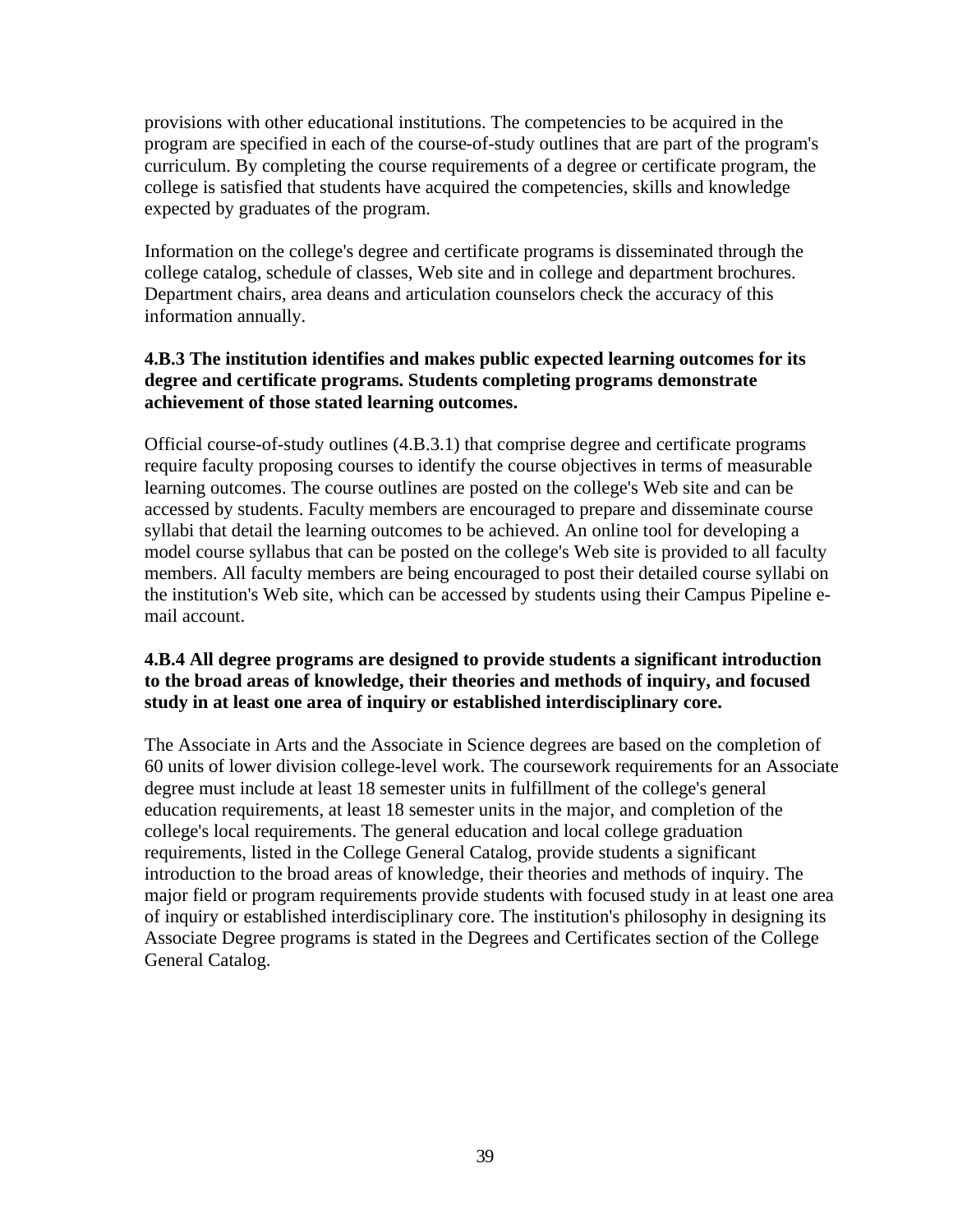#### **4.B.5 Students completing degree programs demonstrate competence in the use of language and computation.**

As stated on page 46 of the College General Catalog 2001-02, in order to receive an Associate Degree, students must demonstrate competence in reading, written expression and mathematics. As described in the College General Catalog, the demonstration of competence in the use of language and computation is based upon the successful completion of collegelevel English composition (English 110) and one additional course from the list of approved courses that meet the college's Language and Rationality graduation requirement. In addition, students must demonstrate proficiency in mathematics by completing the appropriate level course in mathematics with a grade of "C" or higher.

#### **4.B.6 The institution documents the technical and professional competence of students completing its vocational and occupational programs.**

The course-of-study outlines for courses that comprise the college's occupational education programs contain measurable learning outcomes and the methods for assessing student attainment of those learning outcomes (4.B.6.1). For a number of the college's occupational education programs, the competencies to be taught and the methods used to document their attainment are reviewed by external accrediting, licensure and/or certification agencies (4.B.6.2). These programs include: Associate Degree Nursing; Vocational Nursing; Certified Nursing Assistant; Health Information Technology; Cancer Information Management; Radiographic and Imaging Sciences; Automotive Service and Technology; and Cosmetology. In addition, the college offers a number of certificate programs designed to prepare students to pass certification exams administered by external agencies. These include C-Tech; A+; N+; Cisco Certified Network Administrator; Cisco Certified Network Professional; Ericsson; Novell Network Administration; Windows 2000 Administration; Unix System Administration; SQL Server Programming; Visual Basic; and Oracle. Each of the college's occupational education programs has an industry advisory committee. These advisory committees are charged with reviewing the competencies that students are to acquire in the program and making recommendations on changes that need to be considered.

## **C. General Education**

## **4.C.1 The institution requires of all degree programs a component of general education that is published in clear and complete terms in its general catalog.**

All of the college's Associate Degree programs include the successful completion of the institution's general education and local degree requirements. The general education and local SBCC requirements for the Associate Degree are published in clear and complete terms in the College General Catalog.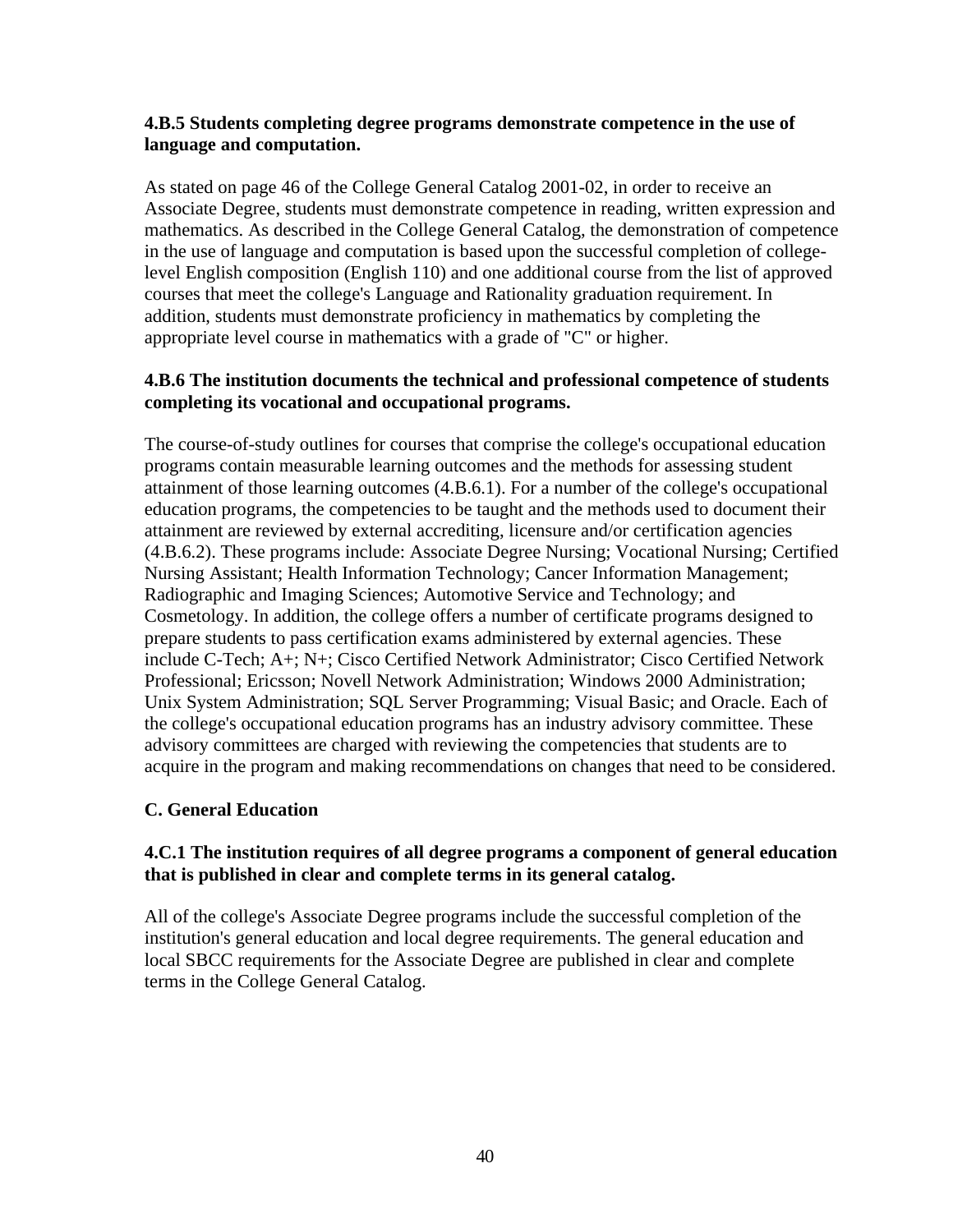#### **4.C.2 The general education component is based on a philosophy and rationale that are clearly stated. Criteria are provided by which the appropriateness of each course in the general education component is determined.**

In accordance with Title V, the philosophy, rationale and major objectives for the general education component are clearly stated in the College General Catalog (4.C.2.1) under the general education requirement for an associate degree. The appropriateness of courses for the general education component is determined in the following way. The department proposing a new course or requesting that an existing course meet a general education requirement must first check with the college's articulation officer to determine if the University of California (UC) and California State University (CSU) would accept the course. If UC or CSU does not accept the course, it will not be approved as meeting a college general education requirement. The articulation officer also does research on whether the course will meet a UC and/or CSU lower division general education or Intersegmental General Education Transfer Curriculum (IGETC) requirement. All requests to add a course to the college's general education offerings are noted on the New Course Proposal Form (4.C.2.2) that is reviewed by the Curriculum Advisory Committee. Members of this committee evaluate the course-of-study outline to determine the course's appropriateness to the general education component of the associate degree. The provisions of Title V and the lower-division general education criteria of UC and CSU are taken into account in determining if the course should be added to the courses that satisfy a college general education requirement.

#### **4.C.3 The general education program introduces the content and methodology of the major areas of knowledge: the humanities and fine arts, the natural sciences, and the social sciences. The general education program provides the opportunity for students to develop the intellectual skills, information technology facility, affective and creative capabilities, social attitudes, and appreciation for cultural diversity that will make them effective learners and citizens.**

The college's philosophy for its general education program along with its general education and local institutional graduation requirements are listed on pages 46-50 in the College General Catalog 2001-02 (4.C.3.1). The college's general education program is designed to introduce students to major areas of knowledge in order to provide them with a broad and balanced educational experience. Courses are required in the natural sciences, social and behavioral sciences, humanities, English composition, communication and analytical thinking, mathematics, American institutions, physical education and health education, oral communication, and multicultural/gender studies. In completing the required units in the area of language and rationality, students have the opportunity to improve their ability to think analytically, read critically, and communicate effectively in both oral and written modes. In addition, students acquire information technology and research skills in English 120 (College Research Skills), which is a co-requisite with the required English Composition and Reading course (English 110). The college's American Institutions requirement prepares students for their role in society.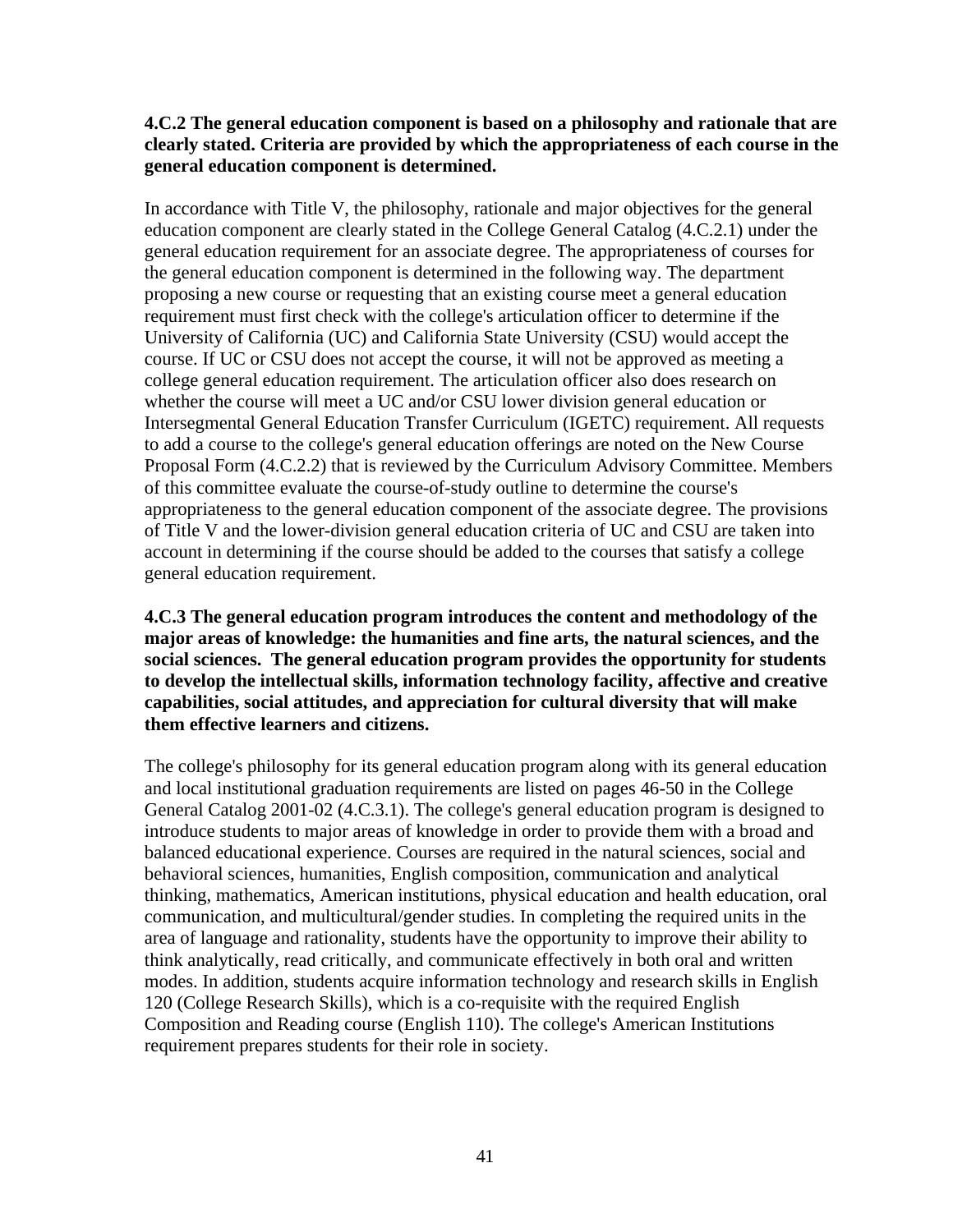#### **4.C.4 Students completing the institution's general educational program demonstrate competence in oral and written communication, scientific and quantitative reasoning and critical analysis/logical thinking.**

The general education requirements call for students to complete at least one course from an approved list of classes in each of the following areas: natural sciences (one course must include a lab); social and behavioral sciences; humanities; English composition; and communication and analytical thinking (4.C.4.1). In addition, institutional requirements for the Associate Degree require that students complete courses to satisfy four of the five following requirements: American institutions; physical education/health; intermediate algebra; multicultural/gender studies; and communication (4.C.4.2).

#### **D. Curriculum and Instruction**

**4.D.1 The institution has clearly defined processes for establishing and evaluating all of its educational programs. These processes recognize the central role of faculty in developing, implementing, and evaluating the educational programs. Program evaluations are integrated into overall institutional evaluation and planning and are conducted on a regular basis.**

The college has clearly defined processes for establishing and evaluating its educational programs. In the spring of each year, each department participates in an annual program review (4.D.1.1). During the spring semester, the Executive Vice President of Educational Programs meets with each department chair and the dean for his or her area to review the department's progress in achieving its goals and objectives for the current year, to identify its objectives for the following year in the context of the college's and department's priorities, and to address issues that may serve to undermine the department's attainment of its goals and objectives. A substantial portion of these meetings is devoted to evaluating proposals for new program development, proposed changes in existing programs and the status of current programs offered by the department. Proposals for developing and modifying educational programs discussed in the annual review sessions need to be endorsed by the department faculty and dean as a condition of approval. In addition to the annual program review, each department is required to complete a comprehensive program review every five years (4.D.1.2). Longitudinal data pertaining to the effectiveness of the programs (e.g., course completion rates, grade distributions, program completion, number of majors, weekly student contact hours (WSCH) and full time equivalent faculty (WSCH/FTEF)) are integrated into both the annual and five-year program review processes (4.D.1.3).

#### **4.D.2 The institution ensures the quality of instruction, academic rigor, and educational effectiveness of all its courses and programs regardless of service location or instructional delivery method.**

Several procedures are in place to ensure the quality of instruction, academic rigor and educational effectiveness of the college's courses and programs are maintained, regardless of service location or instructional delivery method. These procedures include the Curriculum Advisory Committee's rigorous review of all proposed new courses and programs (4.D.2.1),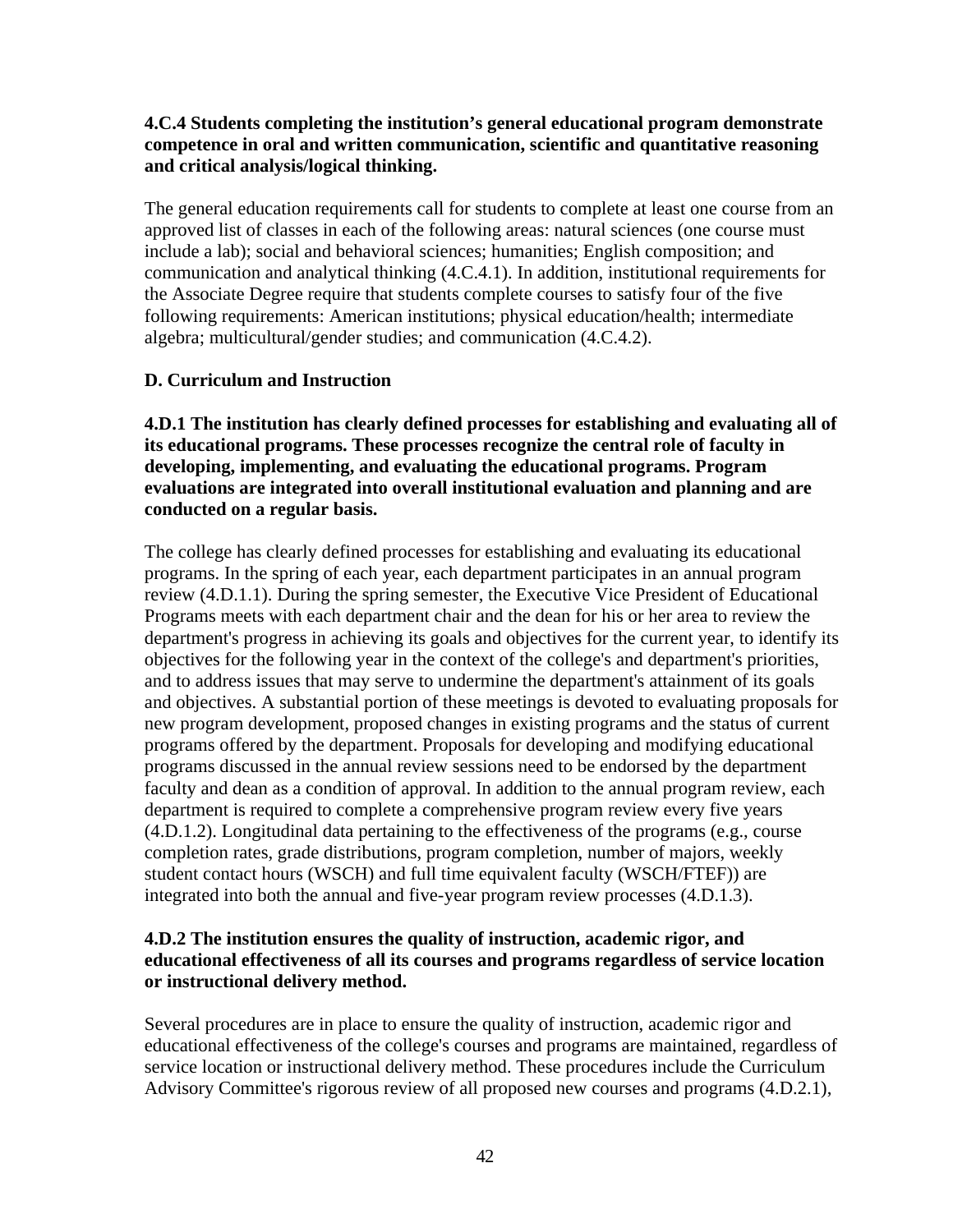the faculty evaluation procedure, which requires student evaluations and peer observations of all courses taught by a faculty member (4.D.2.2), and the annual department review process. This process includes the close examination of course- and program-related measures such as course and program enrollments and completion rates and grade distributions by course and individual instructor. These procedures are adhered to regardless of the location where the classes are offered. All proposals to offer existing courses in a distance or other alternative format must be recommended for approval by the Curriculum Advisory Committee. In addition to completing the New Course Proposal or Course Modification Proposal forms, department chairs requesting approval of courses offered in an alternative instructional mode must complete the Technology Mediated Instruction Checklist (4.D.2.3). In addition, they must document how students will spend time in performing course activities that do not take place in a traditional classroom setting (4.D.2.4). A slightly revised version of the student course evaluation form is used in the evaluation of distance learning classes (4.D.2.5).

#### **4.D.3 The evaluation of student learning and the award of credit are based upon clearly stated and published criteria. Credit awarded is consistent with student learning and is based upon generally accepted norms or equivalencies.**

When new courses are proposed to the Curriculum Advisory Committee, criteria for credit determination and the expectations for student performance are specified in the course-ofstudy outline (4.D.3.1). In order to gain approval, all proposals for new and or modified courses must meet Title V and college requirements with respect to the number of units assigned to the course and the evaluation of student learning required to be awarded credit for the course (4.D.3.2). These course requirements include the specification of learning outcomes, course content, the methods of evaluating student learning, and the criteria to be used in determining the grade (4.D.3.3). The general grading criteria are described in the College General Catalog (4.D.3.4). All approved course-of-study outlines are on file in the Office of Educational Programs as well as on the Web.

The English skills, English and mathematics departments have established proficiencies from one level of pre-collegiate classes to another and from pre-collegiate classes to collegelevel classes. The ESL department has established proficiencies from one level to the next for beginning through intermediate levels. Advanced-level ESL students are administered the same essay exam as English skills and English students.

Department chairpersons and academic deans stress to faculty the importance of providing to students clear and specific grading criteria in course syllabi and other materials distributed at the beginning of each term. General grading criteria and procedures are also described in the College General Catalog 2001-02, page 19 (4.D.3.5). The college does not provide a means for granting credit for prior experiential learning other than through the credit by examination procedure described in the College General Catalog and the Schedule of Credit Classes (4.D.3.6).

All degree and certificate programs must be approved by the Curriculum Advisory Committee, the Board of Trustees and the Chancellor's Office. The criteria used by each of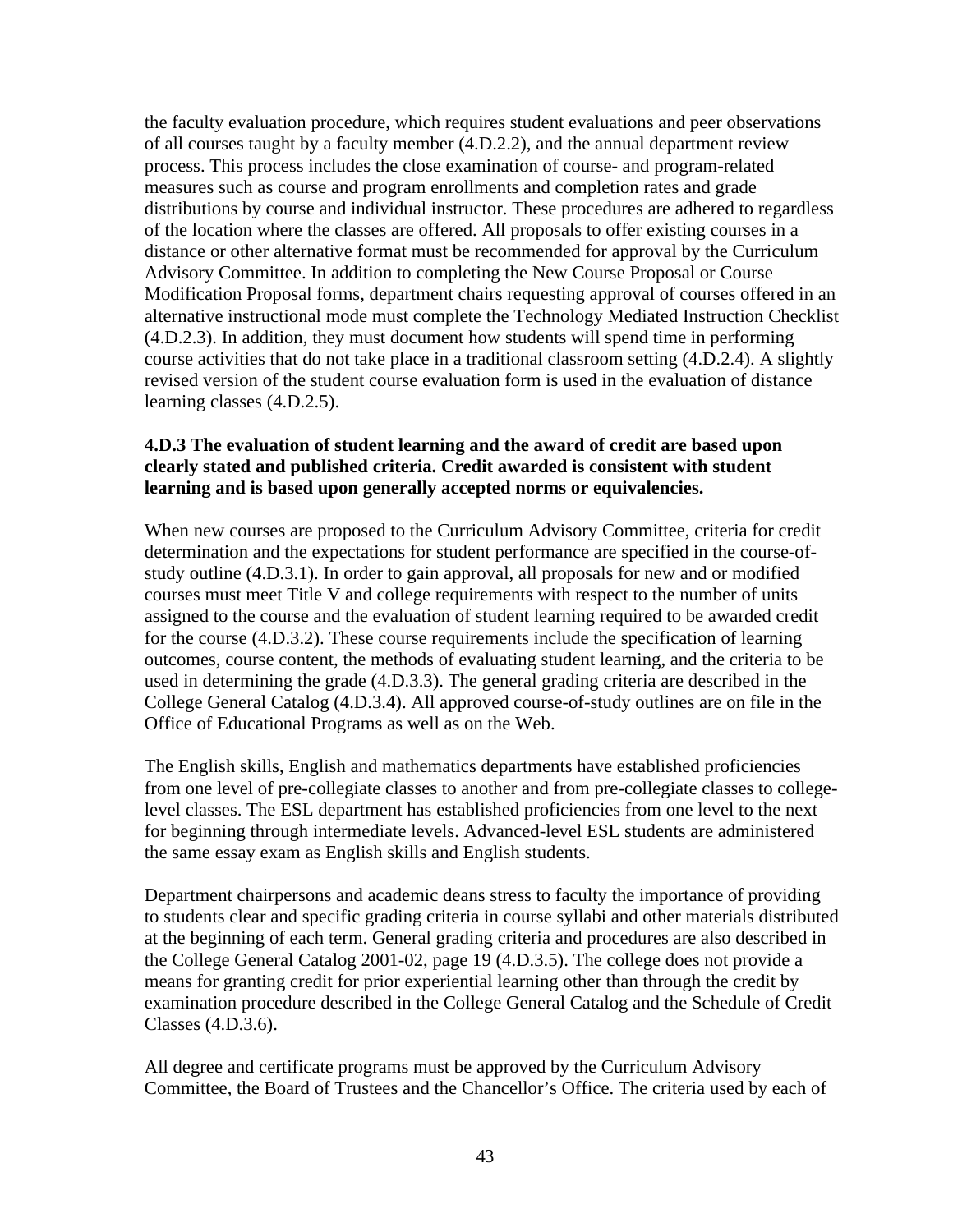these entities in approving a new degree or certificate program mirror those specified in Title V (4.D.3.7). All degree and certificate programs are included in the department-based comprehensive program review required once every five years. In addition, occupational education programs are reviewed by advisory committees and, in some instances, state and national certification boards to ensure that the programs are equipping students with the skills needed to succeed in the workplace (4.D.3.8).

#### **4.D.4 The institution has clearly stated transfer of credit policies. In accepting transfer credits to fulfill degree requirements, the institution certifies that the credits accepted, including those for general education, achieve educational objectives comparable to its own courses. Where patterns of transfer between institutions are established, efforts are undertaken to formulate articulation agreements.**

The college policy for awarding transfer credits is clearly stated in the College General Catalog (4.D.4.1). Transfer of credit from other accredited collegiate institutions is based on the evaluation of official college transcripts by a counselor and department chair. Appeals for requesting the acceptance of a course as meeting a college requirement can be submitted to the Scholastic Standards Committee. Students educated in other countries may have their transcripts certified through the International Education Research Foundation, Inc.

To facilitate the transferability of its courses, SBCC has articulation agreements with public and private four-year colleges and universities: 587 major agreements with eight UC campuses; 951 major agreements with the CSU campuses; 91 with California independent universities and one out-of-state university (4.D.4.2).

Articulation procedures at Santa Barbara City College follow those recommended in the Handbook of California Articulation Policies and Procedures 1995. This handbook was written under the auspices of the Inter-segmental Coordinating Council in 1986 and updated by an inter-segmental subcommittee of the California Inter-segmental Articulation Council (CIAC) in collaboration with the Inter-segmental Coordinating Council, the California Community Colleges, the California State University, the University of California, the Association of Independent California Colleges and Universities (AICCU), and the California Articulation Number System.

These articulation agreements are maintained in ASSIST, the official statewide repository of articulation for public institutions, and the newly created AICCU articulation site for California's Independent Colleges. The Articulation Officer, in compliance with ASSIST deadlines, updates these databases regularly. The Articulation Office also maintains its own database of articulation agreements for those public and private institutions that do not participate in ASSIST. In addition, the college participates in the California Articulation Number (CAN) system. The CAN numbers for courses that have been articulated with those offered at other California public post-secondary education institutions are listed in the schedule of classes.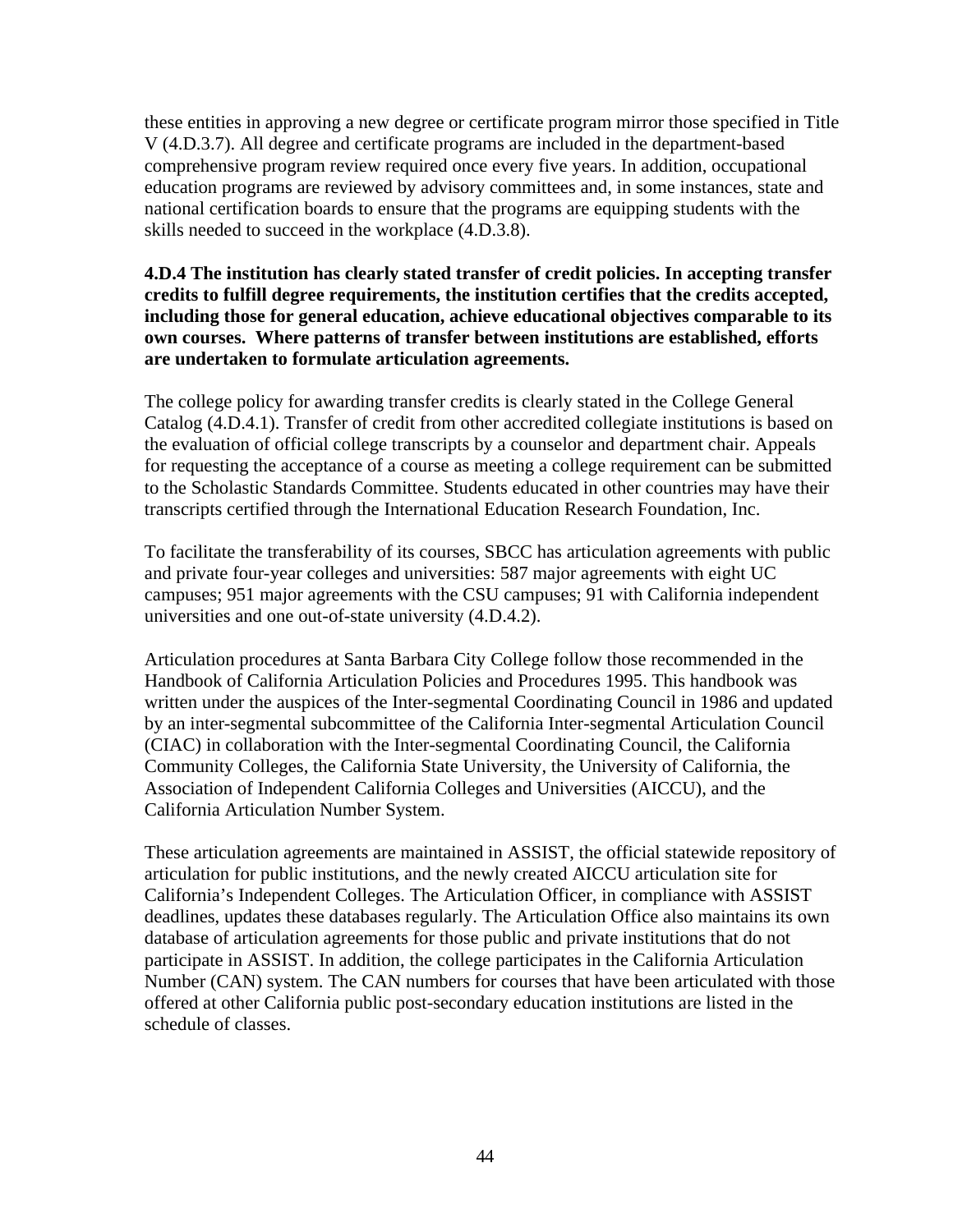#### **4.D.5 The institution utilizes a range of delivery systems and modes of instruction compatible with the objectives of the curriculum appropriate to the needs of its students.**

The college is committed to offering a range of delivery systems and modes of instruction that are responsive to the needs of its students. This commitment is reflected in the institution's achievement of Goal 5 and objectives 20-22 in the College Plan for 1999-2002 (4.D.5.1). The college's continued commitment to achieving this standard is also reflected in Goal 6 and in objectives 26 and 27 of the College Plan for 2002-2005 (4.D.5.2). The strategies for enhancing both the range and effectiveness of the methods used to provide students with instruction and support services are described in Section V of this self study.

#### **4.D.6 The institution provides evidence that all courses and programs, both credit and non-credit, whether conducted on or off-campus by traditional or non-traditional delivery systems, are designed, approved, administered, and periodically evaluated under established institutional procedures. This provision applies to continuing and community education, contract and other special programs conducted in the name of the institution.**

The design, approval, administration, and periodic evaluation of the college's credit courses and programs follow the institution's policies and procedures for course and program approval (4.D.6.1), program review and evaluation (4D.6.2, 4.D.6.3, 4.D.6.4), regardless of where and how the instruction is delivered. As noted in the response to Standard 4.D.7, procedures are in place to evaluate the design and effectiveness of courses offered in nontraditional formats. The department chair and the division dean are responsible for ensuring that all off-campus courses and programs are periodically evaluated following existing college procedures.

Non-credit courses and programs are subject to review by an established Curriculum Advisory Committee, which serves as a subcommittee of the Citizens' Continuing Education Advisory Council. There are three formal meetings held each year before the new term and with time for review by the Curriculum Committee of the Academic Senate. Subsequent to approval of new courses and programs by the Non-credit Curriculum Committee, recommendations are forwarded by the Vice President of Continuing Education to the District Curriculum Committee of the Academic Senate. Questions or concerns regarding actions are communicated to the Vice President, Continuing Education by the Chair of the Senate Curriculum Committee and/or by the Executive Vice President of Educational Programs.

Administrative staff carry out the evaluation of non-credit courses on a term-by-term basis. There is a new formal review process, which has been approved by the Board of Trustees. The new process has been implemented and is being used.

Programs are administered under stated and well-publicized policies and procedures. These are delineated in the Continuing Education Faculty Manual (4.D.6.5). The manual is distributed every year to all faculty.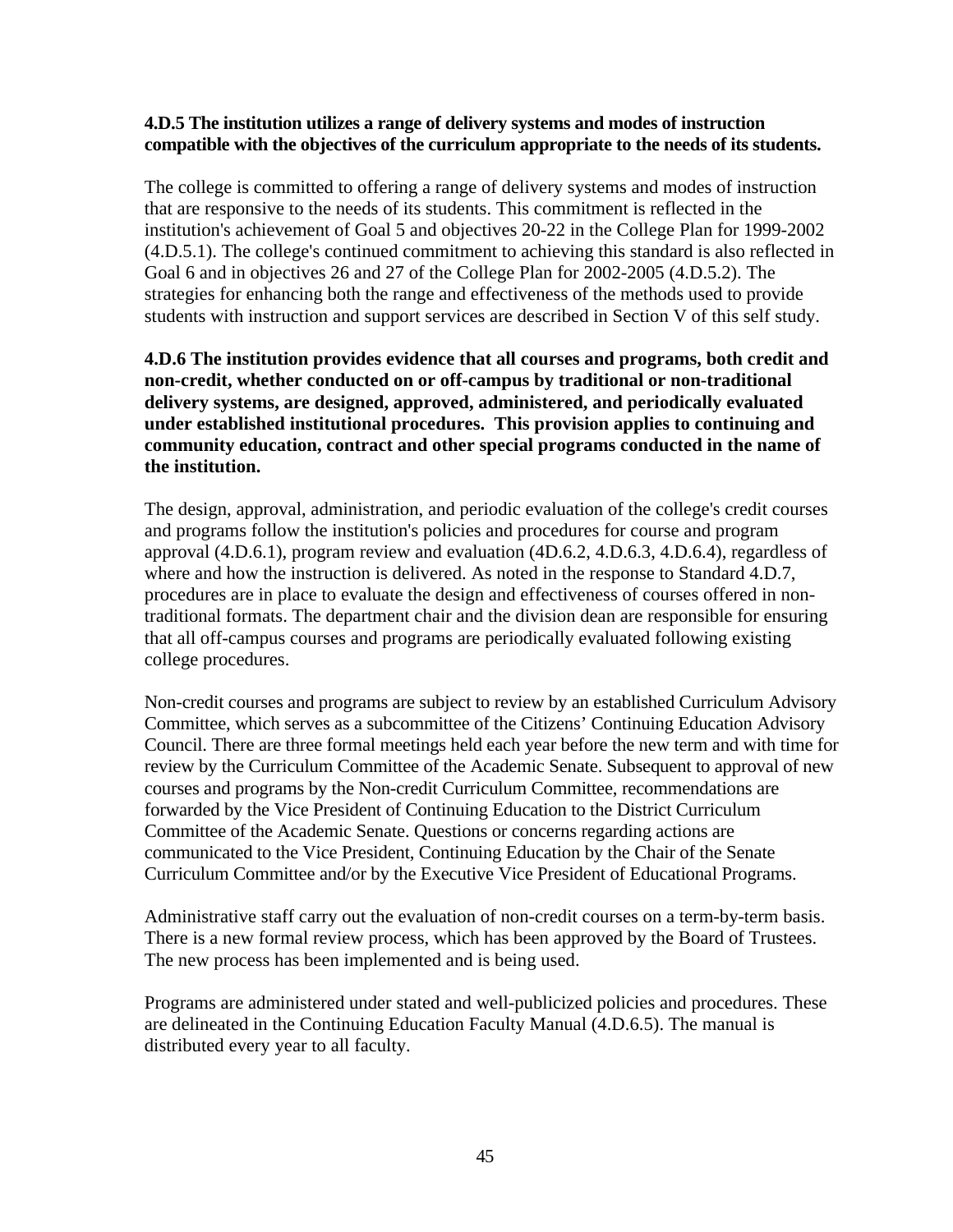#### **4.D.7 Institutions offering curricula through electronic delivery systems operate in conformity with applicable Commission policies and statements on Principles of Good Practice in Distance Education.**

All courses offered through electronic delivery systems operate in conformity with applicable Commission policies and statements on Principles of Good Practice in Distance Education. More specifically, the Curriculum Advisory Committee has developed the Technology Mediated Instruction (TMI) Checklist (4.D.7.1). The TMI checklist requires departments proposing courses offered in alternative instructional formats to demonstrate how they plan to satisfy the criteria identified in applicable Commission policies, the Principles of Good Practice in Distance Education and the guidelines for offering distance education developed by the Academic Senate for California Community Colleges. Any section of an existing course proposed to be offered using a non-traditional format must be submitted to the Curriculum Advisory Committee for approval. In addition to the rigorous review of proposals to offer courses in non-traditional formats, a modified student course evaluation instrument has been developed to assess the effectiveness of Web-based classes (4.D.7.2). In an effort to improve the course completion rates in distance education classes, faculty teaching online courses meet twice a month with the dean responsible for the Online College to discuss instructional strategies and issues pertaining to this mode of instructional delivery. The need for and approval of online instructional aides is one of the methods identified by the Online College faculty to increase the success of students enrolled in distance learning courses.

## **4.D.8 Institutions offering curricula in foreign locations to students other than U.S. nationals operate in conformity with applicable Commission policies and guidelines.**

The college does not offer any courses or programs in foreign locations to students other than U.S. nationals participating in one of its study abroad programs or online courses.

Concluding Statement: Based on the information provided in this section and the supporting documents available on file, SBCC affirms that it meets Standard 4.

| <b>Standard Four Supporting Documents</b> |                                                                      |  |  |
|-------------------------------------------|----------------------------------------------------------------------|--|--|
| 4.A.1.1                                   | <b>College Vision Statement</b>                                      |  |  |
| 4.A.1.2                                   | College Plan 1999-2002                                               |  |  |
| 4.A.1.3                                   | College Plan 2002-2005                                               |  |  |
|                                           | New courses, certificate and degree programs developed since last    |  |  |
| 4.A.1.4                                   | accreditation                                                        |  |  |
| 4.A.1.5                                   | <b>Description Online College</b>                                    |  |  |
| 4.A.1.6                                   | <b>Description Dual Enrollment Program</b>                           |  |  |
| 4.A.1.7                                   | Center for Management and Staff Development                          |  |  |
| 4.A.1.8                                   | <b>CREATE</b> workplace learning program                             |  |  |
| 4.A.1.9                                   | Analysis of demographic and economic trend data                      |  |  |
|                                           | 4.A.1.10 Continuing Education Schedule                               |  |  |
|                                           | Analysis to verify courses needed to complete degree and certificate |  |  |
| 4.A.2.1                                   | requirements within reasonable time                                  |  |  |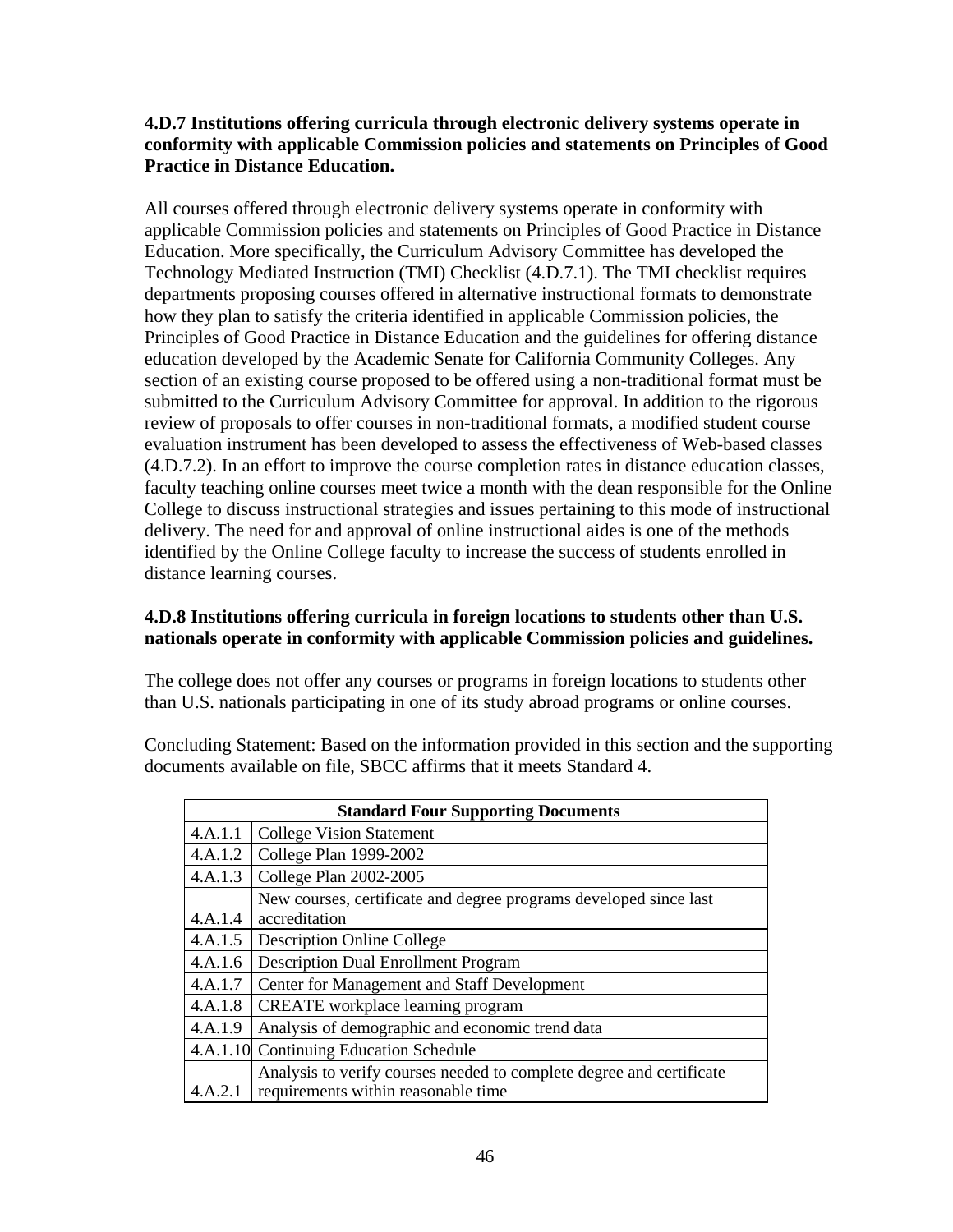| <b>Standard Four Supporting Documents</b> |                                                                          |  |  |  |  |
|-------------------------------------------|--------------------------------------------------------------------------|--|--|--|--|
|                                           | Courses offered weekdays from 8:00 a.m. - 10:00 p.m. and Saturday (see   |  |  |  |  |
| 4.A.2.2                                   | Class Schedule Spring 2002 pg. 8)                                        |  |  |  |  |
| 4.A.2.3                                   | Description Online College (see 4.A.1.5)                                 |  |  |  |  |
| 4.A.3.1                                   | Policy on program discontinuation                                        |  |  |  |  |
| 4.A.3.2                                   | Student rights in case of program discontinuation                        |  |  |  |  |
| 4.A.3.3                                   | Program modification form                                                |  |  |  |  |
|                                           | Substantial changes in program requirements/departments must develop a   |  |  |  |  |
| 4.A.3.4                                   | substitution/waiver requirement plan                                     |  |  |  |  |
| 4.A.4.1                                   | Analysis of compliance with the 50 Percent Law                           |  |  |  |  |
| 4.A.4.2                                   | Policy on requests for technology                                        |  |  |  |  |
| 4.A.4.3                                   | Student Campus Experiences Survey, Spring 2001                           |  |  |  |  |
| 4.A.5.1                                   | <b>Description of Student Services</b>                                   |  |  |  |  |
| 4.B.1.1                                   | CAC requirements for submitting proposed new curriculum programs         |  |  |  |  |
| 4.B.2.1                                   | New program proposal form (see 4.B.1.1)                                  |  |  |  |  |
| 4.B.3.1                                   | <b>Course Study Outlines</b>                                             |  |  |  |  |
| 4.B.6.1                                   | Course Study Outlines (see 4.B.3.1)                                      |  |  |  |  |
|                                           | Description of students testing and minimum requirements for CNA,        |  |  |  |  |
| 4.B.6.2                                   | LVN, ADN, HIT, Cosmetology                                               |  |  |  |  |
|                                           | Philosophy, rationale, objectives for general education component (2001- |  |  |  |  |
| 4.C.2.1                                   | 02 College Catalog, pg. 46)                                              |  |  |  |  |
| 4.C.2.2                                   | Requirements for new courses and programs (see 4.B.1.1)                  |  |  |  |  |
|                                           | College's philosophy for general education program and graduation        |  |  |  |  |
| 4.C.3.1                                   | requirements (2001-02 College Catalog pg. 46-50)                         |  |  |  |  |
| 4.C.4.1                                   | General Education Requirements (2001-02 College Catalog pg. 47)          |  |  |  |  |
|                                           | Requirements for obtaining Associate Degree (2001-02 College Catalog     |  |  |  |  |
| 4.C.4.2                                   | pg. 46)                                                                  |  |  |  |  |
| 4.D.1.1                                   | Procedure for Annual Department Reviews                                  |  |  |  |  |
| 4.D.1.2                                   | District Policy on Program Reviews of Credit Academic Programs           |  |  |  |  |
| 4.D.1.3                                   | Sample of longitudinal data related to effectiveness of programs         |  |  |  |  |
| 4.D.2.1                                   | CAC review of courses/programs (see 4.B.1.1)                             |  |  |  |  |
| 4.D.2.2                                   | <b>Faculty Evaluation Procedure</b>                                      |  |  |  |  |
| 4.D.2.3                                   | Technology Mediated Instruction Checklist                                |  |  |  |  |
|                                           | Documentation regarding performing course activities outside of          |  |  |  |  |
| 4.D.2.4                                   | traditional classroom setting                                            |  |  |  |  |
| 4.D.2.5                                   | Student course evaluation form for distance learning classes             |  |  |  |  |
| 4.D.3.1                                   | Course Study Outlines (see 4.B.3.1)                                      |  |  |  |  |
| 4.D.3.2                                   | Title V and Course Study Outlines (see 4.B.3.1)                          |  |  |  |  |
| 4.D.3.3                                   | Course Study Outlines (see 4.B.3.1)                                      |  |  |  |  |
| 4.D.3.4                                   | Grading Criteria (see 2001-02 College Catalog pg. 19)                    |  |  |  |  |
| 4.D.3.5                                   | General grading criteria/procedures (see 2001-02 College Catalog pg. 19) |  |  |  |  |
| 4.D.3.6                                   | Credit by exam procedure (see 2001-02 College Catalog pg. 20)            |  |  |  |  |
| 4.D.3.7                                   | Title V and Course Study Outlines (see 4.B.3.1)                          |  |  |  |  |
| 4.D.3.8                                   | Advisory committees that review occupational educational programs        |  |  |  |  |
| 4.D.4.1                                   | Transfer of Credit Policies (to and from SBCC)                           |  |  |  |  |
| 4.D.4.2                                   | <b>Articulation Agreements</b>                                           |  |  |  |  |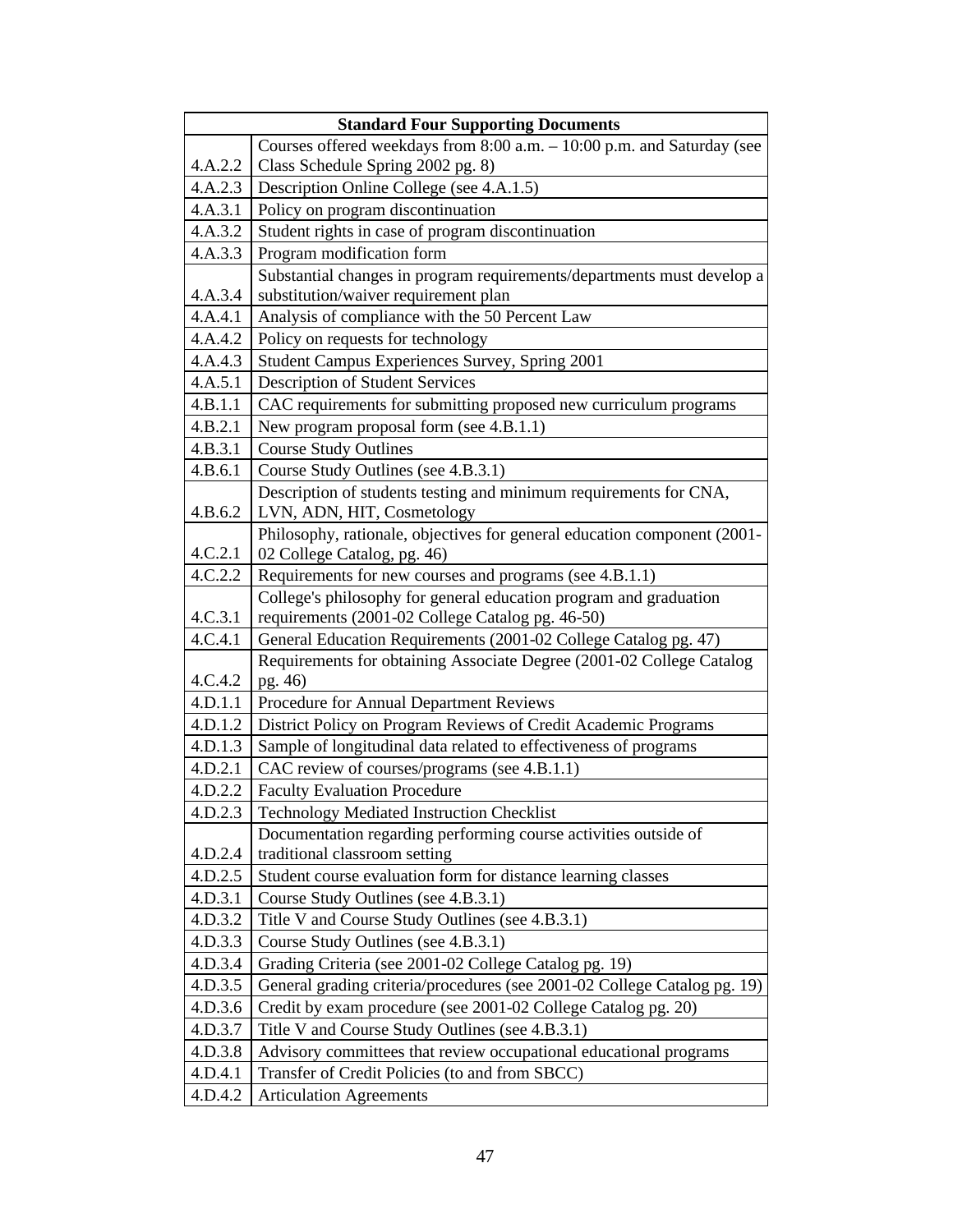| <b>Standard Four Supporting Documents</b> |                                                            |  |  |
|-------------------------------------------|------------------------------------------------------------|--|--|
| 4.D.5.1                                   | College Plan 1999-2002 (see 4.A.1.2)                       |  |  |
| 4.D.5.2                                   | College Plan 2002-2005 (see 4.A.1.3)                       |  |  |
| 4.D.6.1                                   | CAC Course and Program Approval Policies                   |  |  |
|                                           | 4.D.6.2   Policies for annual program review (see 4.D.1.1) |  |  |
| 4.D.6.3                                   | Policies for five-year program review                      |  |  |
| 4.D.6.4                                   | Continuing Education Program Review Policy                 |  |  |
| 4.D.6.5                                   | <b>Continuing Education Faculty Manual</b>                 |  |  |
| 4.D.7.1                                   | Technology Mediated Instruction Checklist (see 4.D.2.3)    |  |  |
| 4.D.7.2                                   | Procedures on Evaluation of Online Courses                 |  |  |

## **Standard Five: Student Support and Development**

**The institution recruits and admits students appropriate to its programs. It identifies and serves the diverse needs of its students with educational programs and learning support services, and it fosters a supportive learning environment. The entire student pathway through the institutional experience is characterized by a concern for student access, progress, and success.**

#### **1. The institution publishes admissions policies consistent with its mission and appropriate to its programs and follows practices that are consistent with those policies.**

Under the direction of Board-adopted policies, the institution publishes admissions policies consistent with its mission and appropriate to its programs and follows practices that are consistent with those policies. Validation is evidenced by the inclusion of these policies and procedures in the College General Catalog (5.1.1), Schedule of Classes (5.1.2), Steps to Enrollment (5.1.3) and the institution's Web site. Admissions policies and procedures are available in the lobby of the Student Services building and are issued to prospective students in person or by mail at time of inquiry and application. They are also available on the Web. The institution complies with and adheres to state and federal laws and practices applicable to admission eligibility and verification of residency.

The programs that require supplemental application materials and have special admissions criteria are readily identified, and procedures for admission are published and provided upon inquiry or request (5.1.4). The institution is in the process of reviewing its policies and differentiating between policies and procedures.

The institution affirms that it recruits and admits students appropriate to each of its transfer education, occupational and vocational skills, academic skills, economic development and lifelong learning programs. An inclusive cross-functional Marketing and Recruitment team guides this effort. This team coordinates extensive marketing through direct mail, newsprint and multimedia ads, traditional and bi-lingual radio announcements, a comprehensive school relations program, participation in local business organizations, inter-segmental outreach programs such as California Student Opportunity and Access Program (CalSOAP), and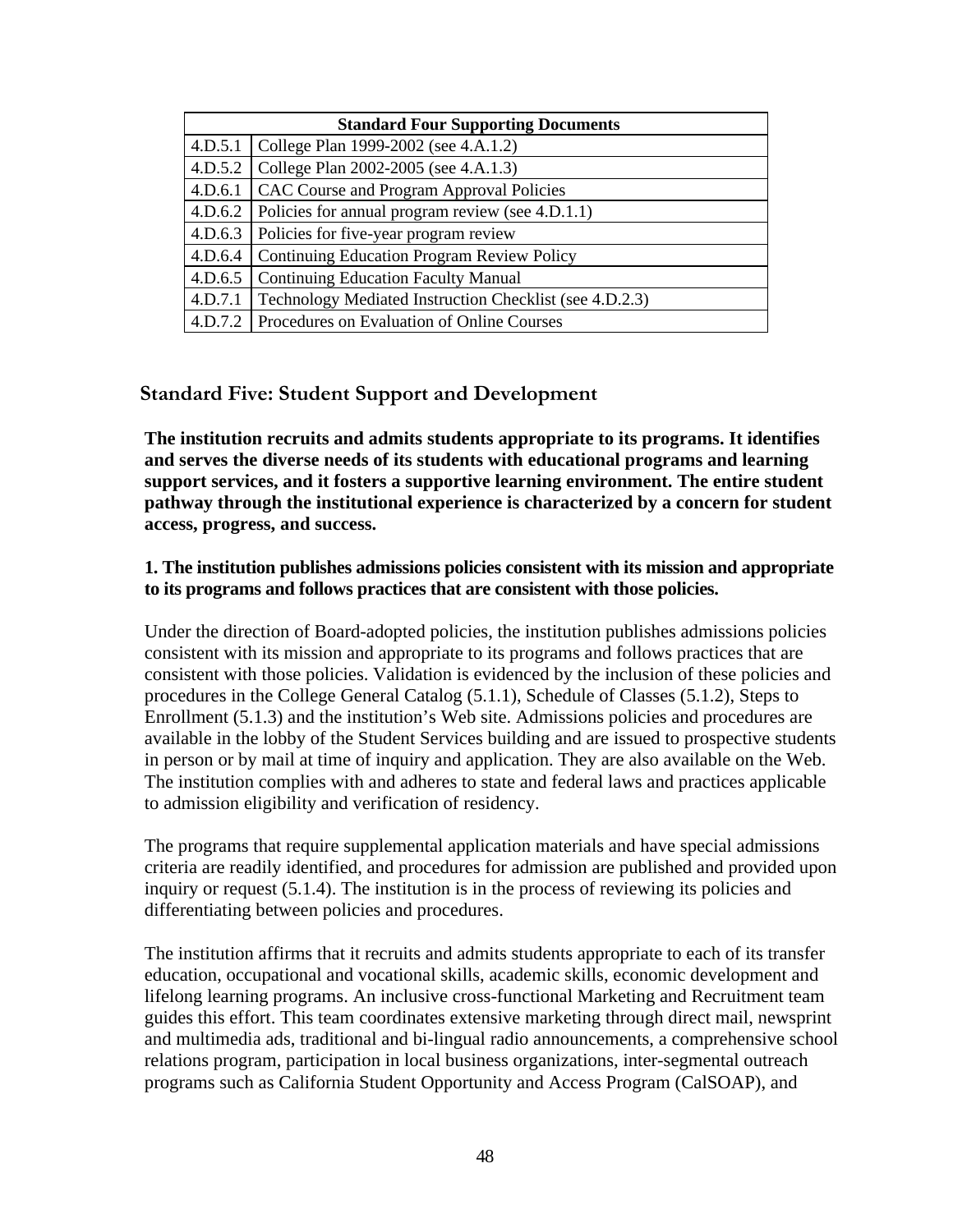outreach by staff from special programs such as Extended Opportunity Programs and Services (EOPS), Transfer Achievement Program (TAP), College Achievement Program (CAP) and Honors. Both the credit and non-credit schedule of classes are mailed to all residences within the institution's service area and made available at strategic locations throughout the service area.

#### **2. The institution provides all prospective and currently enrolled students current and accurate information about its programs, admissions policies and graduation requirements, social and academic policies, refund policies, student conduct standards, and complaint and grievance procedures.**

Accurate information about programs, admissions policies, graduation requirements, and social and academic and refund policies (5.2.1) are published in the College Catalog (5.2.2), as well as other institutional publications, including the Schedule of Classes (5.2.3) and the Student Planning Guide (5.2.4). Where length of policies prohibits publication, locations for securing full-text copies are referenced in publications. Several policies and procedures and/or summaries are also issued as handouts at time of registration. The institution is in the process of publishing all student personnel policies to the institution's Web site.

In addition, individual department and general education graduation requirements are published (5.2.5; 5.2.6; 5.2.7) and distributed by the Counseling Center and other special program centers such as EOPS and DSPS. They are also published on the institution's Web site and are included in the text of degree audit reports from the Degree Audit Reporting System (DARS) (5.2.8), the Web-based degree audit system.

The Articulation Office and the Transfer Center provide access to an extensive collection articulation agreements, college catalogs, college videos, and online transfer requirement resources (5.2.9; 5.2.10; 5.2.11).

Social and academic policies are also published in the Schedule of Classes and the Student Planning Guide. All students are issued copies of the Student Rights and Responsibilities (5.2.12) and the Student Code of Conduct (5.2.13) and are directed to offices that can provide full-text copies of the student discipline and grievance procedures (5.2.14). Students facing or placed in Academic and/or Progress Disqualification are notified of their status and mailed a copy of the probation/ disqualification policy and procedures for readmission (5.2.15). Students receiving financial aid are advised of their rights and responsibilities related to loans and scholarships (5.2.16).

A Student Support Web Team is in the process of compiling and publishing online student personnel policies, procedures and forms. This project is expected to be completed by June 2002 and will assure that all students, including those exclusively served online, will be provided and/or have access to the same information as that provided via hard copy.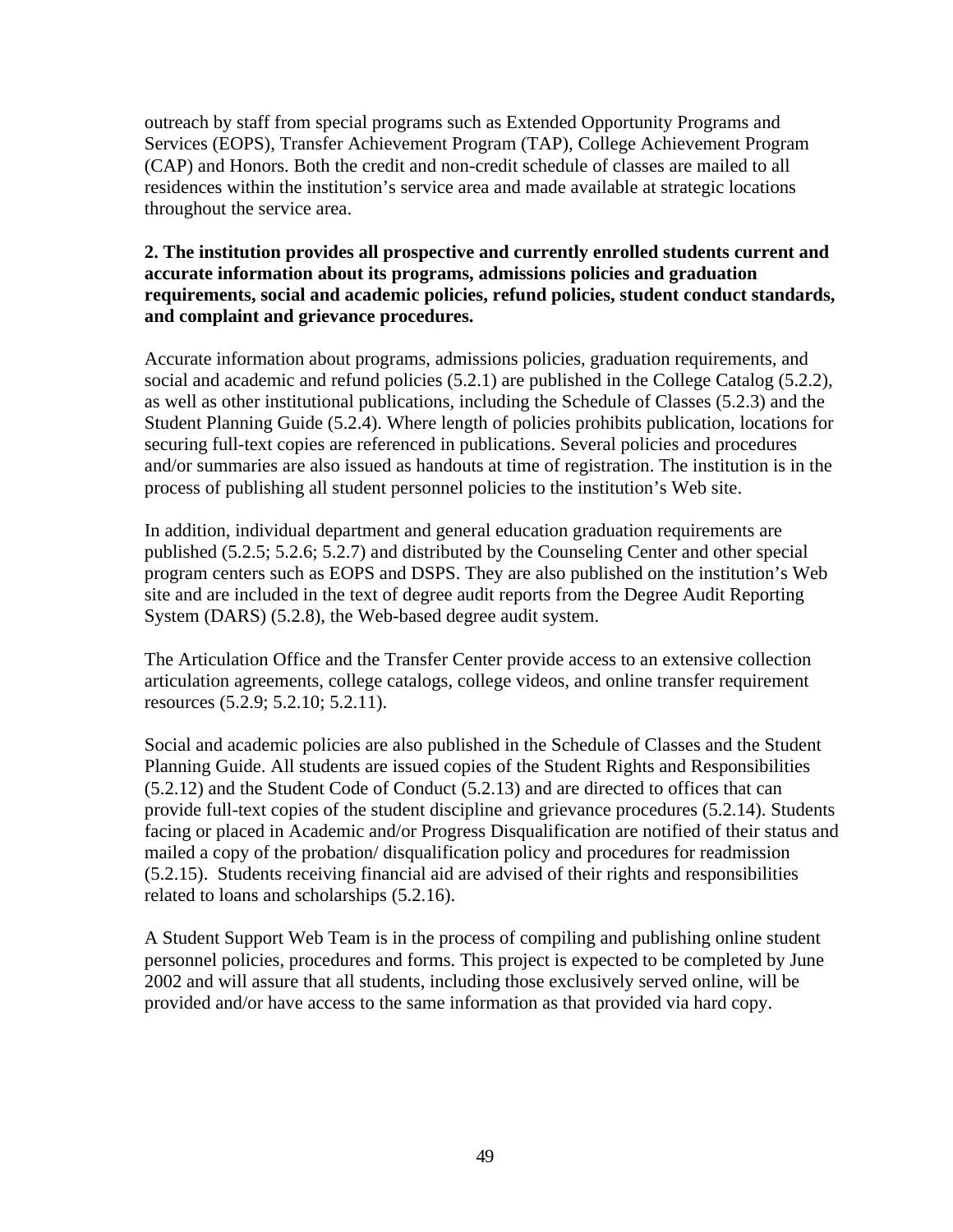#### **3. The institution identifies the educational support needs of its student population and provides appropriate services and programs to address those needs.**

Periodic research data provided by the college-wide Student College Experiences Survey (5.3.1), combined with other methods of assessment that are conducted each semester, offer valuable insights into determining student needs. As part of the college's matriculation process, incoming students' educational support needs are identified through the use of a Counseling Service form (5.3.2) and the CAPPS form (5.3.3). Students are also provided assessment in English, ESL and mathematics to identify academic skill needs. Optional assessment of college success factors has been provided in selected courses (5.3.4), and many faculty have infused assessment techniques into their courses to identify students' learning and personal needs (5.3.5).

College Success courses (5.3.6; 5.3.7; 5.3.8) provide students with the opportunities for indepth assessment of learning and development needs and provide orientation and referrals to support. Programs serving students with special needs, including TAP, EOPS, CAP, DSPS and the Health and Wellness Office, provide further assessment of student needs through interviews and survey instruments (5.3.9).

In addressing student needs, the institution fosters a supportive learning environment that is facilitated by a highly cooperative and collaborative working relationship between student services, learning support services and instructional faculty. The institution has assigned two deans representing both instructional and student services backgrounds to co-chair a Student Success cross-functional team. As a result, many faculty have committed to proactive infusion of student development and learning concepts and practices into their curriculum and to referral of students to support services. The combining of Student Affairs and Academic Affairs into one Educational Programs Division in July 2000 further enhanced the institution's effectiveness in developing an environment conducive to student success.

The entire student pathway through the institutional experience is characterized by a concern for student access, progress, and success that is represented on the SBCC Student Flow Model (5.3.10) and implemented under comprehensive Student Success (5.3.11) and Matriculation Plans (5.3.12). The institution is proud of the scope and depth of its cocurricular services and programs to address student needs. Co-curricular services are described in the Student Planning Guide (5.3.13) and the Bilingual Student Planning Guide (5.3.14). These services include: Admissions and Records Office, Articulation Office, Assessment Center, CARE Program, Career Advancement Center (career counseling and job referral), Degree Audit Office, DSPS, EOPS, Counseling Center, Financial Aid Office, Health and Wellness Center (physical and mental health and education), Housing Office, Learning Resource Center, Student Activities Office, and the Transfer Center (5.3.15).

Regular orientation sessions are required for all new matriculating students. Orientation sessions held on local high school campuses, and one-day assessment/orientation/advising sessions held on SBCC's campus have proven quite effective, as has the recently added online Web-based orientation, which is gaining in student use (5.3.16). Several occupational programs offer supplemental orientations addressing the unique needs of their students and curriculum.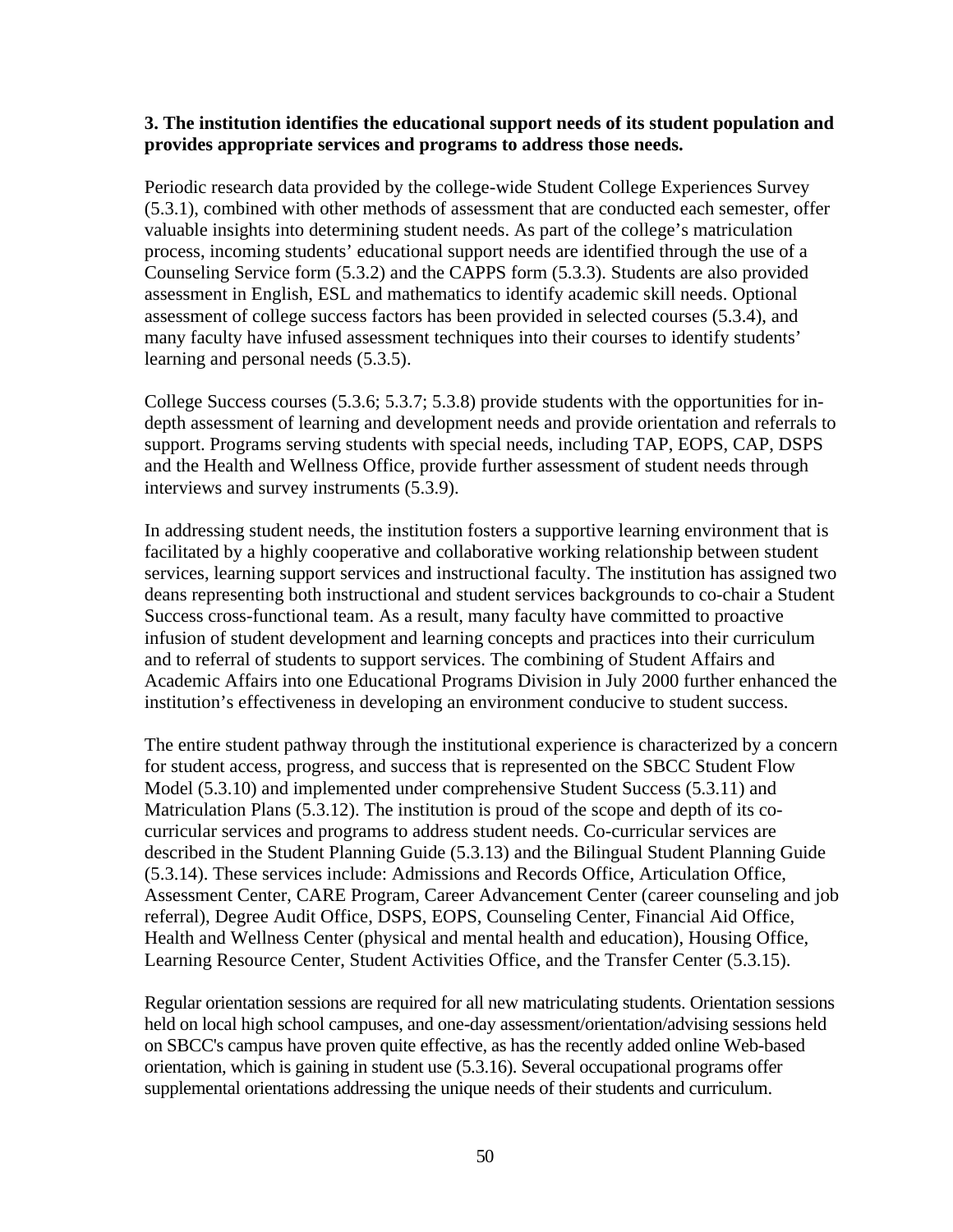Basic skills and student success curriculum is offered through the English skills, mathematics and personal development departments. The Learning Resource Center (5.3.17) provides tutorial services, computer labs, an online writing lab (OWL), learning assistance through video and other materials, and courses in grammar, reading, spelling, study skills and vocabulary.

Counseling and advising are provided through the Counseling Center, Transfer Center, Career Center, DSPS, EOPS and the Health and Wellness Center. Academic counselors are available five days and four evenings a week eleven months of the year. They are available five days a week during the month of July. Counselors assist students in developing an academic plan to achieve educational goals; in the selection of courses (5.3.18; 5.3.19); and in career decision-making through assessment, individual counseling and personal development classes. They also provide counseling to students experiencing personal crisis; assist students in academic difficulty to identify ways to improve their performance; assess students' educational needs and refer them to appropriate support services; provide orientation to college services, policies and procedures; and assist students in preparing to transfer to four-year universities and colleges.

The Financial Aid Office serves students with financial needs. The Career Advancement Center also provides extensive assistance with on-campus and off-campus job referral, internships, and experiential and service learning.

Scheduled follow-up communications and activities encourage students to monitor their progress and to seek support in achieving their educational goals in a timely manner (5.3.20; 5.3.21; 5.3.22).

Continuing Education's "Steps To Education Program" (STEP) is managing the ESL Transition Program. The program is designed to encourage and assist Continuing Education students to enroll in the credit program. The program includes informing, recruiting, assisting, testing, and taking students on tours of SBCC. Staff visit ESL classes to inform students of the opportunities at SBCC. They provide informational meetings at numerous locations. Students are assisted in completing the application for enrollment and the financial aid forms. Students can sign up for ESL assessment tests at the Wake Center and Santa Barbara High School. Students then attend an orientation meeting and tour the campus.

#### **4. The institution involves students, as appropriate, in planning and evaluating student support and development services.**

Students are invited to participate as full-voting members on committees representing the shared governance model that characterizes the college decision making process. The Associated Student Body is actively involved and included in the consultation process on issues that affect students (5.4.1). Part of the Student Services Program Review process (5.4.2), students are surveyed to assess their satisfaction with services and to provide input into the planning and evaluation of these services. The institution employs a substantial number of students through its college work study programs and hourly classified services.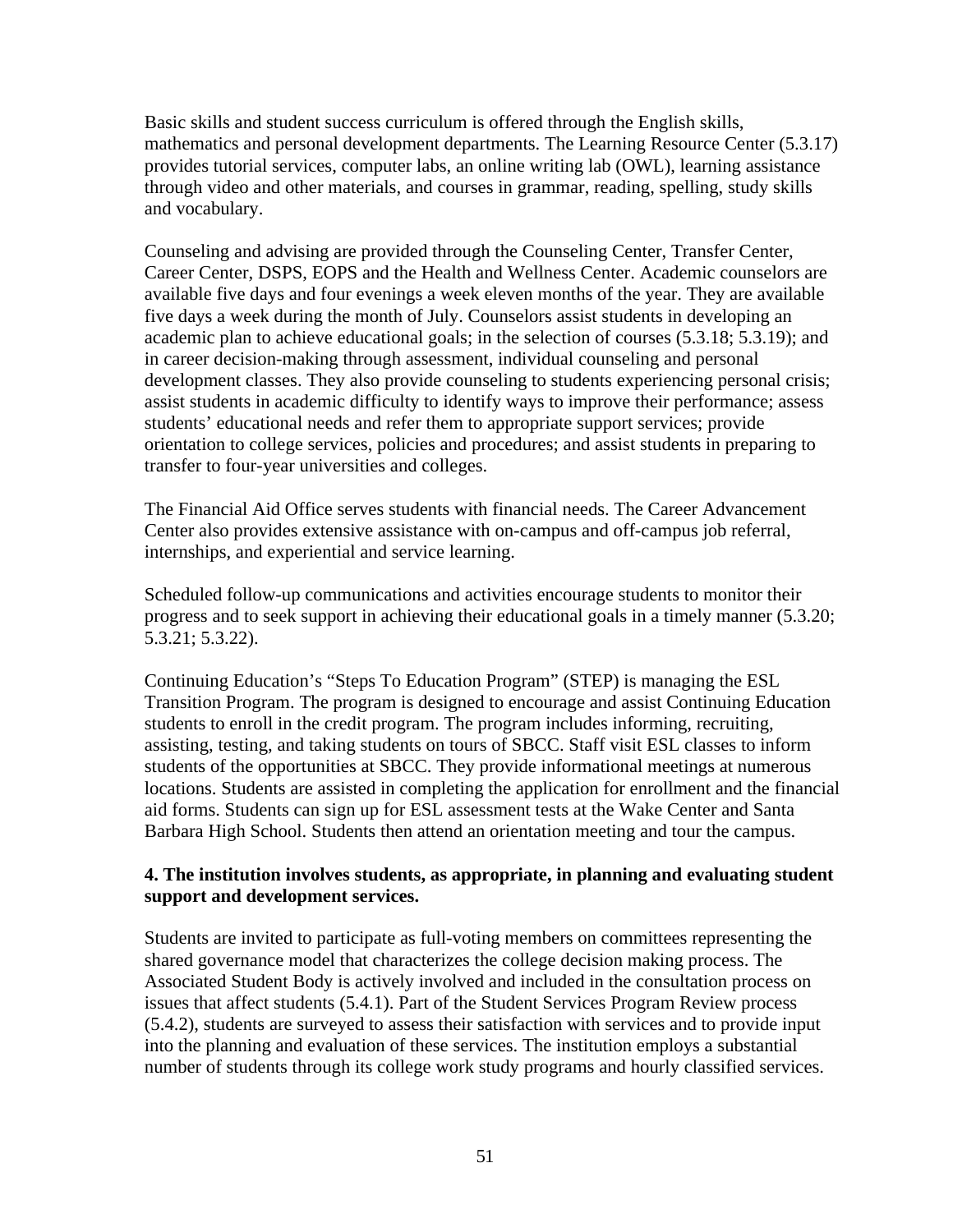These students are frequently asked to and do provide input into student support and development services.

#### **5. Admissions and assessment instruments and placement practices are designed to minimize test and other bias and are regularly evaluated to assure effectiveness.**

SBCC uses the College Test for English Placement (CTEP) plus a writing sample for placement into reading and writing classes, the Mathematics Diagnostic Testing Project (MDTP) for placement into math classes, and the Combined English Language Skills Assessment (CELSA) plus a writing sample for placement into ESL classes. All these tests and writing samples have been validated and approved for use both locally and statewide. All tests and writing samples have been validated for content, criterion and/or consequential validity, and for reliability. Each test instrument has been reviewed for bias. This extensive research was conducted at SBCC as well as at other California community colleges. State approval is current for all test instruments.

In addition, SBCC uses multiple measures for placement into all English, math and ESL classes. Placement equations, test instruments, and distributions of placement are reviewed regularly.

## **6. The institution provides appropriate, comprehensive, reliable, and accessible services to its students regardless of service location or delivery method.**

The institution strives to provide appropriate, comprehensive, reliable, and accessible services to its students regardless of service location or delivery method. This is true for its campus-based students as well as distance-learners and learners with special needs (i.e. students with disabilities and students with limited English proficiency). Wherever possible, both on-campus and online services encourage student independence and autonomy in securing information, while providing personal support by walk-in, appointment, phone, correspondence or e-mail for those students needing additional assistance.

Considerable resources have been applied to ensure that distance learners as well as students using campus-based services have full access to support services. A comprehensive Student Support Web site (5.6.1) has been developed and is maintained and enhanced by permanent staff dedicated to the support of Web-based and online services that are available to all students. Support staff have also been employed to assist students with student support needs, and counselors have been appointed to provide online guidance. All co-curricular student support services and programs are represented to varying degrees of sophistication on the college's Web site. All Student Support Web pages are expected to meet accessibility standards and are evaluated annually (5.6.2). Each year, as both technology and staff expertise progress, these pages improve. The institution provides all Web developers with assistance on how to make Web content accessible to individuals with disabilities. Providers of student support services regularly attend or participate in training on technology-mediated support services. Online advising is in a pilot phase involving several counseling faculty and support staff.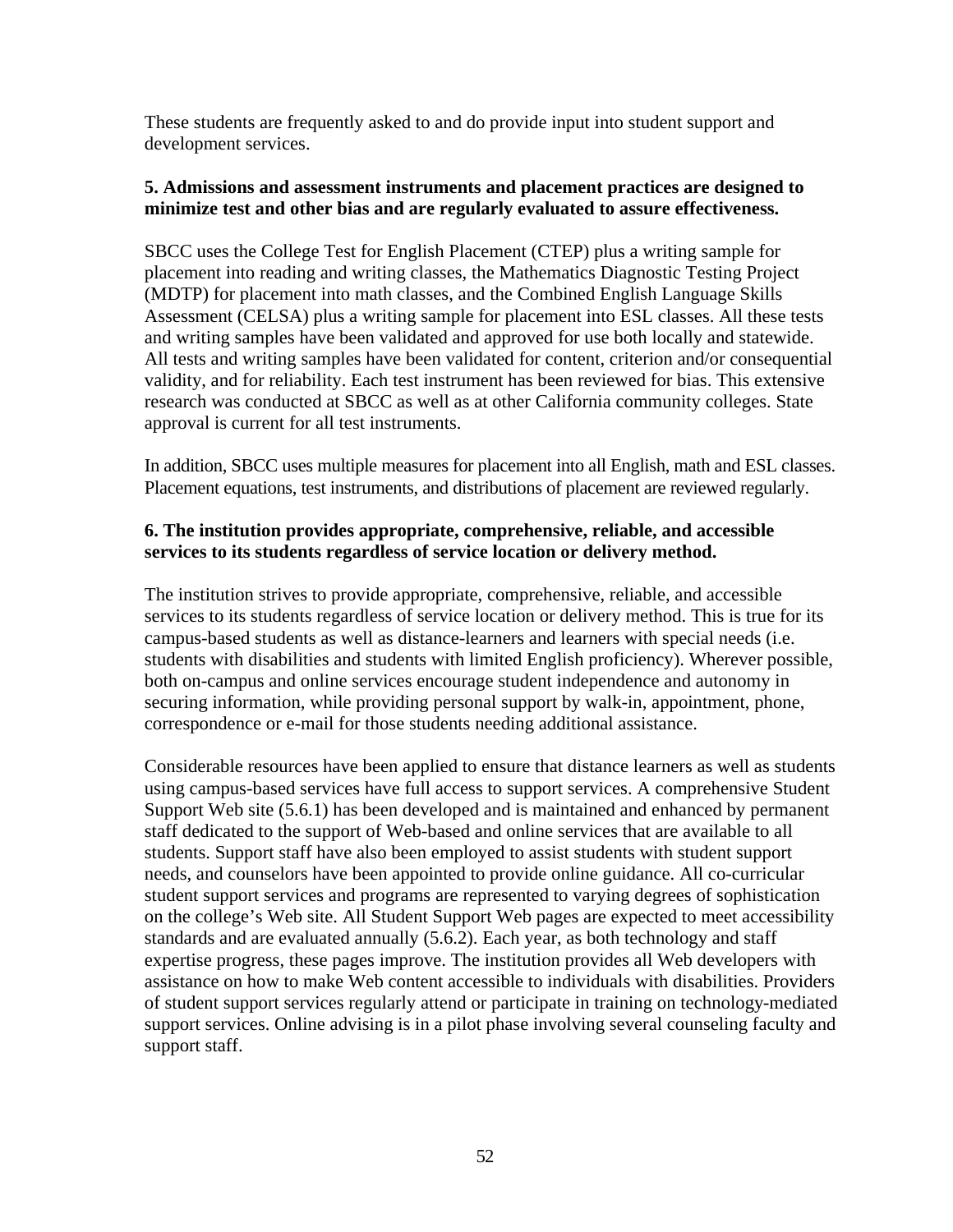A Web-based housing referral service (5.6.3) has been in place for several years as has Webbased orientation to the college (5.6.4). Counseling faculty and staff are systematically adding online student support learning modules that can be accessed through the Web. An online career planning course (5.6.5) has successfully engaged hundreds of students in career planning for the past several years. Campus Pipeline (5.6.6) has been introduced on a pilot basis and is expected to be available to all students in fall 2002 providing universal email and focused communications from both instructors and student support staff. With the introduction of DARwin (5.6.7) in Spring 2002, all students will have Web-based access to monitor their academic and degree progress. Third-party career planning, financial aid and academic planning resources are being converted to Web-based formats and are being made available to students regardless of their location.

Access to computers has remained a high priority, and open access terminals have been installed in the Student Services building while many of the college's computer labs serve students in proximity to their classes.

In keeping with mainstreaming principles, Optelec reading devices have been installed in several student support centers for the visually impaired, and all student support programs provide services to those with physical and/or learning disabilities, with or without direct support from DSPS staff.

## **7. The institution, in keeping with its mission, creates and maintains a campus climate which serves and supports its diverse student population.**

The institution has identified and serves the diverse needs of its students with a wide range and depth of both traditional and specialized educational programs and learning support services as profiled on the institution's Student Support Web site, Student Planning Guide (5.7.1) and Bilingual Student Planning Guide (5.7.2). The Web site cross-references programs and services with thematic topics related to student success (5.7.3).

The institution has been proactive in creating and maintaining a campus climate, which serves and supports its diverse student population, and in modeling respect for diversity. With diversity and global understanding as a community value, the institution enrolls students from more than 40 countries, sponsors an annual lecture in honor of a student victim of a racially motivated hate crime, fosters diverse cultural, religious and special interest clubs, and sponsors cultural events such as Cinco de Mayo, International Student Day, Dia de los Muertos, Black History Month, Martin Luther King Day, Women's Day and Native American Day (5.7.4). A Study Abroad program, and a college-wide forum that focus on tolerance and awareness of diverse cultures, also foster cultural diversity.

The institution is responsive to the diversity of socio-economic and educational background needs, as evidenced by the EOPS/CARE program, TAP, CAP, Honors Program, Multicultural English Transfer Program (MET), and ESL curriculum.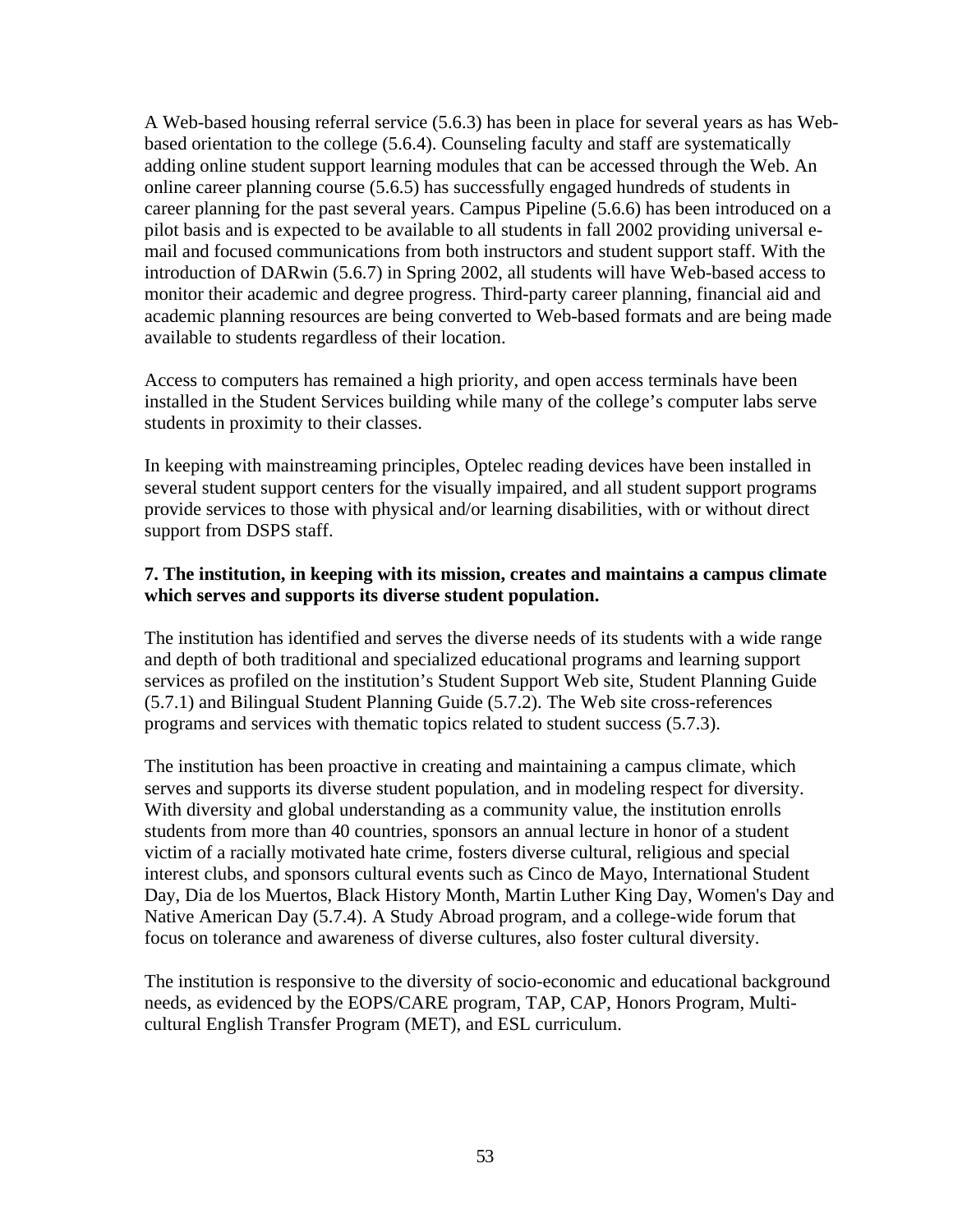Services to students with special needs include the Athlete Academic Support Program, CARE, DSPS, EOPS, Honors Program, International Student Support Program, CAP, TAP, University of California at Santa Barbara Transition Program and a Veterans Office.

Services to students with disabilities enrolled in credit or non-credit classes are provided or coordinated by DSPS. DSPS services may include alternative testing, special parking, notetakers, readers, writers, interpreters, proof-readers, tutors, mobility aides, equipment loan or adaptive listening devices.

Recognizing that a climate of diversity extends beyond culture and language, the institution does not tolerate discrimination based on race, color, religion, gender, ancestry, marital status, age, physical or mental status, status as a Vietnam-era veteran, sexual orientation, ethnic group identification, creed or national origin in any of its policies, procedures or practices, and proactively seeks to address violations in a timely and responsive manner (5.7.5).

## **8. The institution supports a co-curricular environment that fosters intellectual, ethical, and personal development for all of its students and encourages personal and civic responsibility.**

The Student Activities Office provides a wide range of programs that foster intellectual, ethical, and personal development for all students and encourage personal and civic responsibility. The primary areas of responsibility of the Student Activities Office include providing professional direction to the Associated Student Body and coordinating lectures, forums, entertainment, athletic game productions, and cheerleading programs. Additionally, there is close coordination with several other departments (Intramurals, Health and Wellness Program, Counseling, EOPS, Theater, and Music) to provide co-sponsored offerings.

A wide array of clubs and student organizations (5.8.1; 5.8.2), such as the Associated Student Body, Student Senate, Phi Theta Kappa and the Honors Fellowship, provide students with leadership development and service opportunities. Project HOPE, sponsored by the Health Services and Wellness Program, engages students in peer education about healthy lifestyles (5.8.3).

Santa Barbara City College offers a comprehensive intercollegiate athletic program. While assisting student athletes in acquiring advanced physical and team skills, an emphasis is placed on students' progress in obtaining educational goals in a substance-free environment. Participation teaches such fundamental concepts as teamwork, responsibility, selfrealization, and adherence to standards.

The institution encourages students to participate in volunteer service through its Associated Student Body Community Services Volunteer Program and Service Learning Program (5.8.4), which provide opportunities for students interested in career exploration, servicing the community and self-growth. The Career Advancement Center, DSPS and Service Learning Office sponsor an annual Helping Hands Day that brings representatives from nonprofit and community service agencies on campus to meet with students.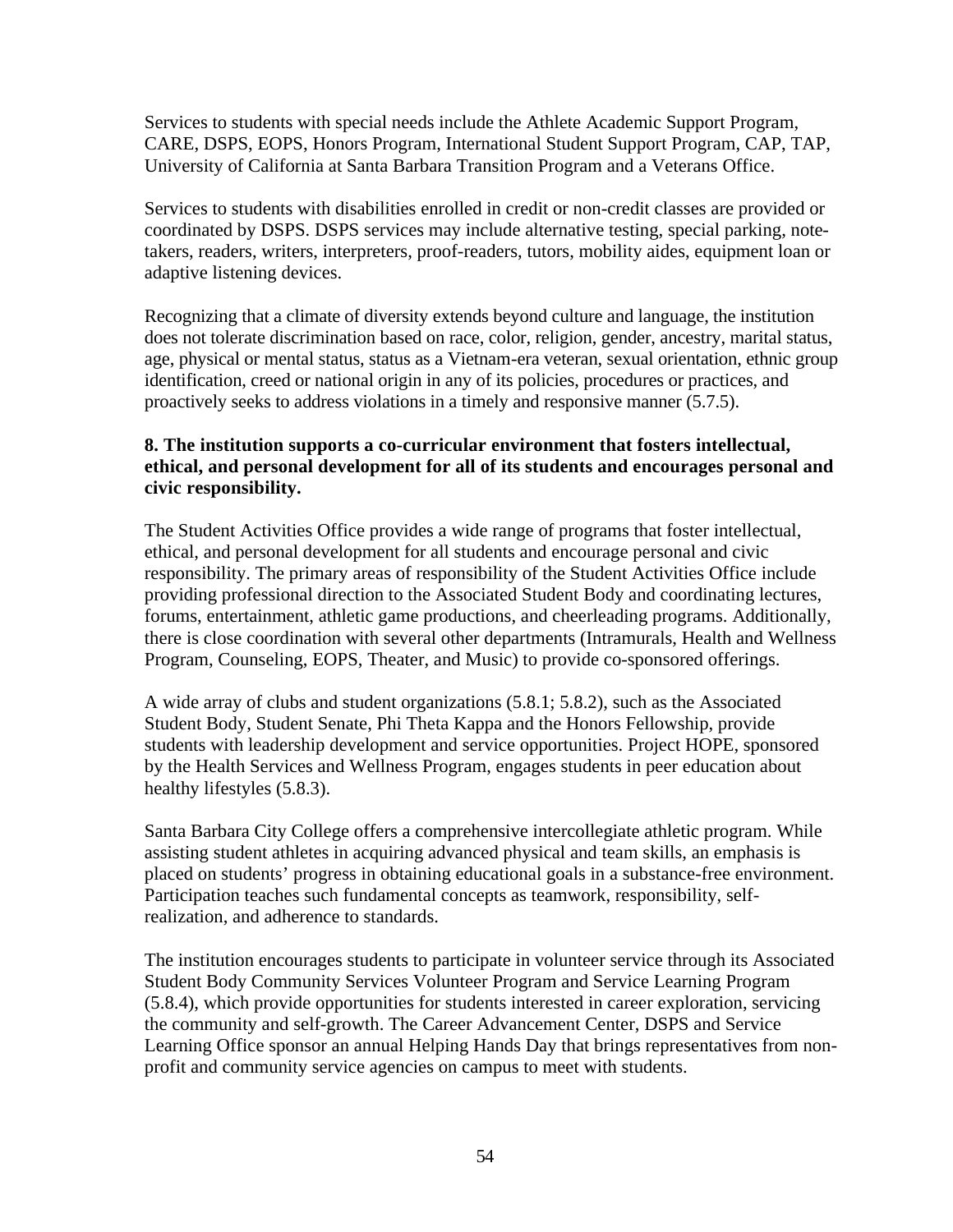#### **9. Student records are maintained permanently, securely, and confidentially, with provision for secure backup of all files, regardless of the form in which those files are maintained.**

Records are kept in accordance with the requirements outlined in the Attendance Accounting Procedures Manual issued by the California Chancellor's Office*.* Non-disposable records are kept in the office for a certain period of time and then microfilmed. Students' historical grade data are readily available. Applications and other materials kept in students' folders are discarded after a student has not been in attendance for three years.

Student records are maintained in several places. Student folders that contain applications, counseling notes, student petitions, requests for verifications and correspondence are maintained in a fireproof vault in the Admissions Office. Archival permanent records (academic records for students enrolled prior to Summer 1983) are also kept in the vault.

Instructor records are maintained in the vault for three years, then microfilmed and discarded. Two copies of the microfilms are made. One is kept in the Admissions Office, the other in a fireproof vault in the Administration Building.

Current semester and historical grade information is maintained by the Information Resources Division and accessed only by a series of passwords. Backup records are kept on tape and maintained in a fireproof vault in the technical service area. Tapes are made daily and transported daily to the vault in a two-week cycle. Additional weekly (five cycles) and monthly tapes (24 cycles) are also maintained in the fireproof vault.

Student records are accurate, complete and permanent, except in the case of grade changes. Grade changes are initiated either by the instructor or through student petition requiring instructor approval. They must be administratively approved. Grade changes may only be made in the case of instructor or clerical error.

Students' academic history is available in the college student information system for enrollments on or after summer 1983. Grades obtained prior to summer 1983 are on permanent record cards, which have also been microfilmed.

Student biographical information is entered into the college student information system by staff at time of application or by the student using the online application. While online applications cannot be submitted if information is missing, paper applications often are received with incomplete information. Students are contacted to provide the missing items. Reasonableness checks on the application data are done periodically. Selected fields are updated at registration and students may request to have personal information changed at any time. Changes are made on hard copy and are subsequently entered into the student information system.

Student historical data are updated at the close of each semester. Some records are maintained permanently in accordance with education code regulations. Others are discarded in accordance with guidelines for disposable records.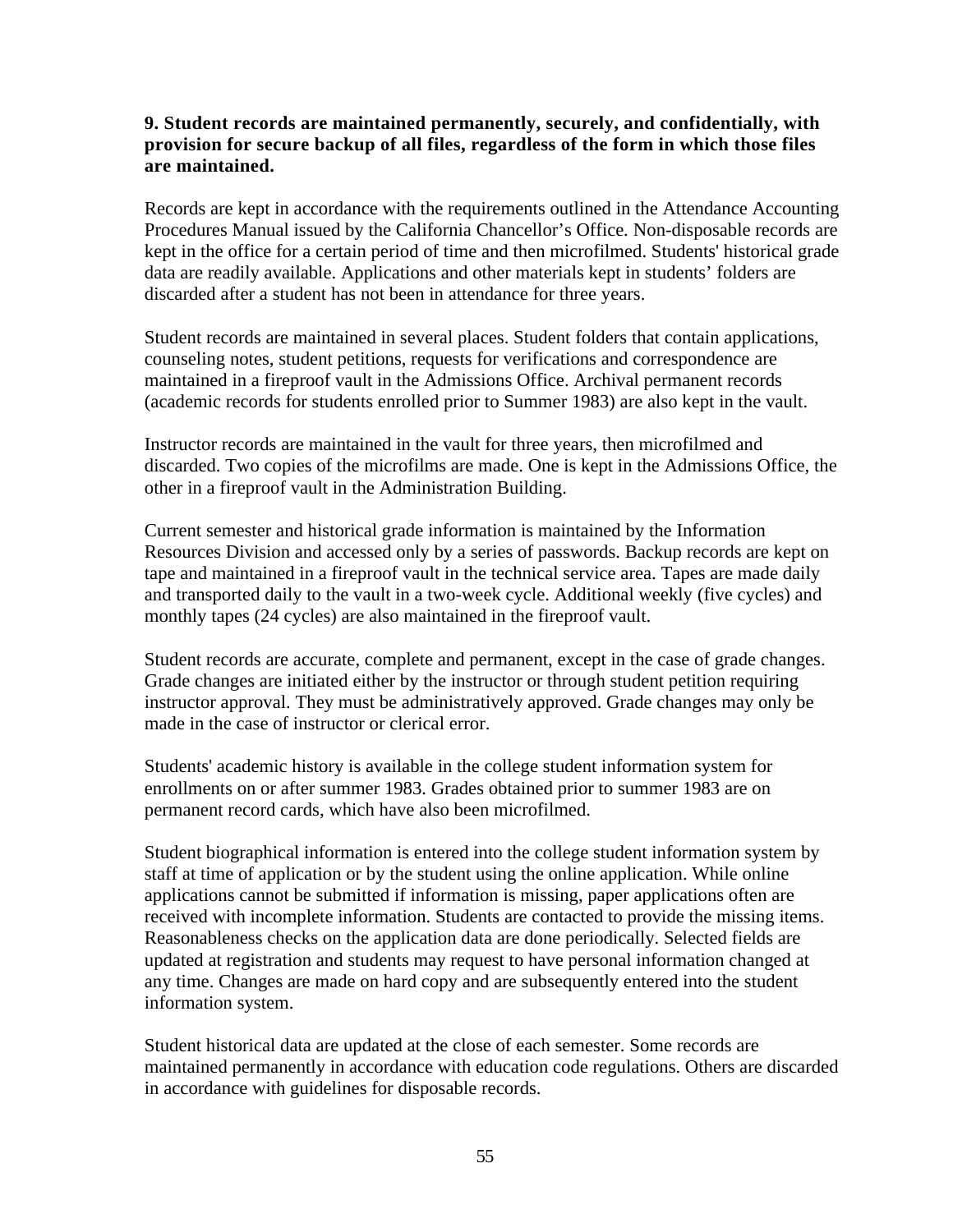## **10. The institution systematically evaluates the appropriateness, adequacy, and effectiveness of its student services and uses the results of the evaluation as a basis for improvement.**

The Educational Programs division has implemented the statewide concept of Student Services Program Review (SSPR) (5.10.1). A plan was developed and adopted by the Board of Trustees. The plan has a three-year rotation basis, which coordinates with the six-year accreditation process. Each area will have completed its second SSPR by the time it prepares its 2002 accreditation report. In addition, special programs such as the Transfer Center, EOPS, DSPS and Financial Aid conduct regular evaluations of their programs to ensure that minimum standards are met or exceeded (5.10.2; 5.10.3; 5.10.4; 5.10.5).

Concluding Statement: Based on the information provided in this section and the supporting documents on file, SBCC affirms that it meets the requirements of Standard 5.

| <b>Standard Five Supporting Documents</b> |                                                                        |  |  |
|-------------------------------------------|------------------------------------------------------------------------|--|--|
| 5.1.1                                     | <b>College Catalog</b>                                                 |  |  |
| 5.1.2                                     | <b>Schedule of Classes</b>                                             |  |  |
| 5.1.3                                     | <b>Steps to Enrollment</b>                                             |  |  |
| 5.1.4                                     | <b>Supplemental Applications</b>                                       |  |  |
| 5.1.5                                     | District Policies Manual - Student Personnel                           |  |  |
| 5.2.1                                     | Policies on Student Fees                                               |  |  |
| 5.2.2                                     | College Catalog (see 5.1.1)                                            |  |  |
| 5.2.3                                     | Schedule of Classes (see 5.1.2)                                        |  |  |
| 5.2.4                                     | <b>Student Planning Guide</b>                                          |  |  |
| 5.2.5                                     | <b>Requirements for Associate Degree</b>                               |  |  |
| 5.2.6                                     | <b>General Education Requirements</b>                                  |  |  |
| 5.2.7                                     | <b>Institutional Graduation Requirements</b>                           |  |  |
| 5.2.8                                     | <b>DARS</b> Degree Audit Reports                                       |  |  |
| 5.2.9                                     | Transfer Center Handouts (copies of CSU & IGETC Certification)         |  |  |
| 5.2.10                                    | Transfer Center Handouts (General Education Articulation Agreement)    |  |  |
|                                           | Transfer Center Handouts (General Education Breadth Pattern & Transfer |  |  |
| 5.2.11                                    | Courses for CSU)                                                       |  |  |
| 5.2.12                                    | <b>Student Rights and Responsibilities</b>                             |  |  |
| 5.2.13                                    | <b>Standards of Student Conduct</b>                                    |  |  |
| 5.2.14                                    | <b>Student Grievance Procedures</b>                                    |  |  |
| 5.2.15                                    | <b>Student Success-Petition for Readmission to SBCC</b>                |  |  |
| 5.2.16                                    | Financial Aid Rights and Responsibilities                              |  |  |
| 5.3.1                                     | Student College Experiences Survey, Spring 2001                        |  |  |
| 5.3.2                                     | <b>Counseling Service Form</b>                                         |  |  |
| 5.3.3                                     | <b>CAPPS Form</b>                                                      |  |  |
| 5.3.4                                     | <b>SASSI</b> and CSFI Surveys                                          |  |  |
| 5.3.5                                     | FSS Grants: Student Development; Gateway                               |  |  |
| 5.3.6                                     | <b>Student Success-PD100 College Success</b>                           |  |  |
| 5.3.7                                     | Student Success- PERDV40-Educational Planning for Student Athletes     |  |  |
| 5.3.8                                     | Student Success- Course Outline for PERDV100                           |  |  |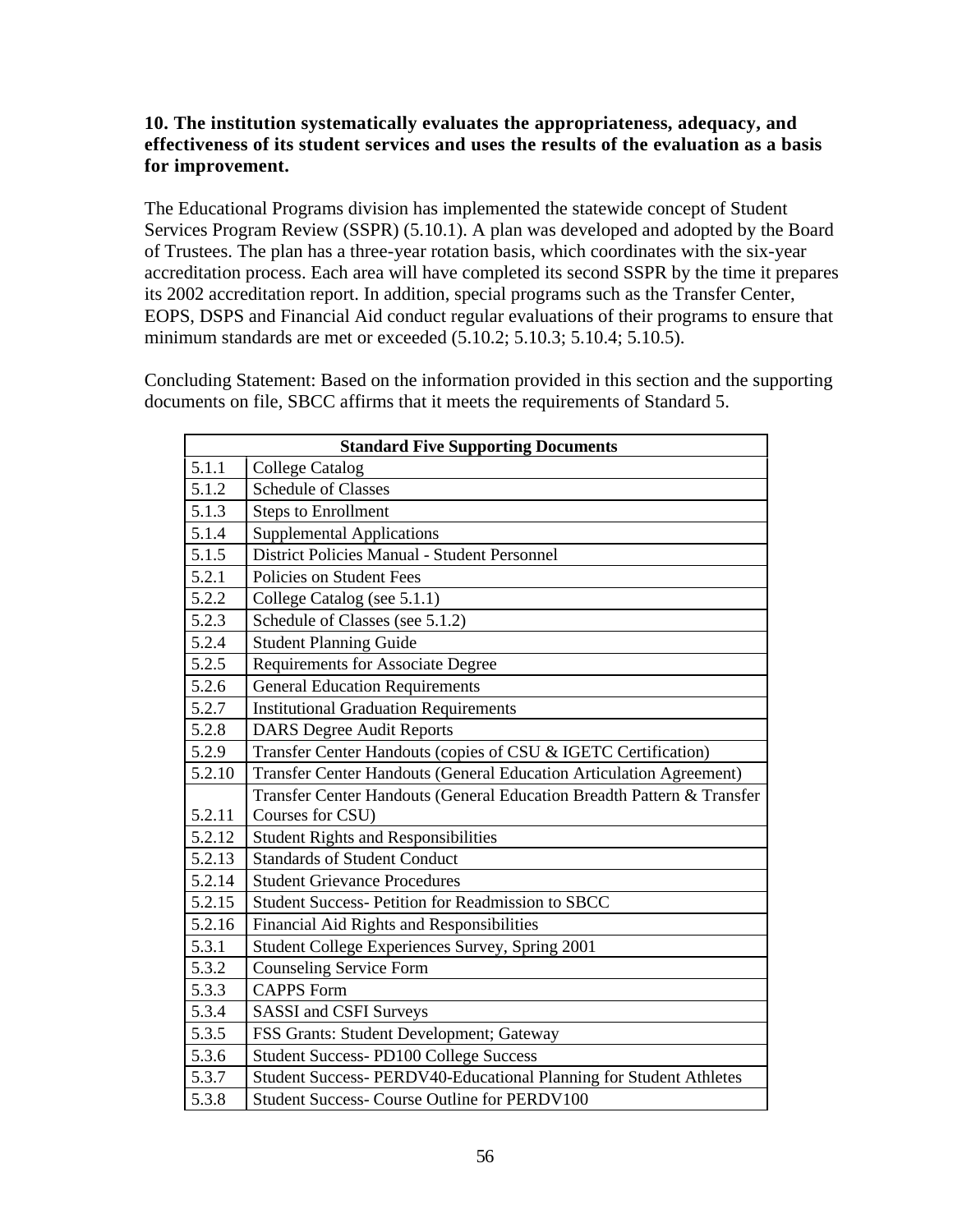| <b>Standard Five Supporting Documents</b> |                                                                                   |  |  |
|-------------------------------------------|-----------------------------------------------------------------------------------|--|--|
| 5.3.9                                     | <b>Health Survey</b>                                                              |  |  |
| 5.3.10                                    | <b>Student Flow Model</b>                                                         |  |  |
| 5.3.11                                    | Overview of SBCC Approach to Student Success                                      |  |  |
| 5.3.12                                    | <b>Matriculation Plans</b>                                                        |  |  |
| 5.3.13                                    | Student Planning Guide (see 5.2.4)                                                |  |  |
| 5.3.14                                    | <b>Bilingual Student Planning Guide</b>                                           |  |  |
| 5.3.15                                    | <b>Brochures Student Service Programs</b>                                         |  |  |
| 5.3.16                                    | www.sbcc.edu/orientation/                                                         |  |  |
| 5.3.17                                    | lss.sbcc.edu                                                                      |  |  |
| 5.3.18                                    | Student Success - Form for Individual Education Plan                              |  |  |
| 5.3.19                                    | Student Success - Student Athlete Individual Plan                                 |  |  |
| 5.3.20                                    | Student Success - Individual Education Plan (postcard to first semester students) |  |  |
| 5.3.21                                    | <b>DARwin Progress Checks</b>                                                     |  |  |
| 5.3.22                                    | Student Rights and Responsibilities (see 5.2.8)                                   |  |  |
| 5.4.1                                     | Associated Student Body List of Committee Assignments                             |  |  |
| 5.4.2                                     | Program Reviews for Various Student Services                                      |  |  |
| 5.6.1                                     | www.sbcc.edu/home/current/                                                        |  |  |
| 5.6.2                                     | www.sbcc.edu/home/fs/training/webstandards/                                       |  |  |
| 5.6.3                                     | www.sbcc.edu/home/current/housing/index.cfm                                       |  |  |
| 5.6.4                                     | www.sbcc.edu/orientation/                                                         |  |  |
| 5.6.5                                     | online.sbcc.edu/login.cfm                                                         |  |  |
| 5.6.6                                     | cp.sbcconline.edu/cp/home/loginf                                                  |  |  |
| 5.6.7                                     | <b>DARwin Description</b>                                                         |  |  |
| 5.7.1                                     | Student Planning Guide (see 5.2.4)                                                |  |  |
| 5.7.2                                     | Bilingual Student Planning Guide (see 5.3.13)                                     |  |  |
| 5.7.3                                     | www.sbcc.edu/home/current/                                                        |  |  |
| 5.7.4                                     | Documentation about Celebration of Various Ethnic Holidays                        |  |  |
| 5.7.5                                     | Non-Discrimination Policy - 2001-02 College Catalog Pg. 26                        |  |  |
| 5.8.1                                     | Student Clubs and Organizations; Programs from End of Year Banquet                |  |  |
| 5.8.2                                     | Minutes Associated Student Body                                                   |  |  |
| 5.8.3                                     | Project HOPE Brochure                                                             |  |  |
| 5.8.4                                     | Service Learning                                                                  |  |  |
| 5.10.1                                    | Program Reviews for Various Student Services (see 5.4.2)                          |  |  |
|                                           | Transfer Statistics Analysis of Transfer Students from SBCC to Four-year          |  |  |
| 5.10.2                                    | Institutions                                                                      |  |  |
| 5.10.3                                    | <b>Transfer Center Annual Progress Reports</b>                                    |  |  |
| 5.10.4                                    | Transfer Effectiveness Plan 1999-2000                                             |  |  |
|                                           | Financial Aid Reviews by State/Federal Agencies - "California Student             |  |  |
| 5.10.5                                    | Aid Commission- Program Compliance Review"                                        |  |  |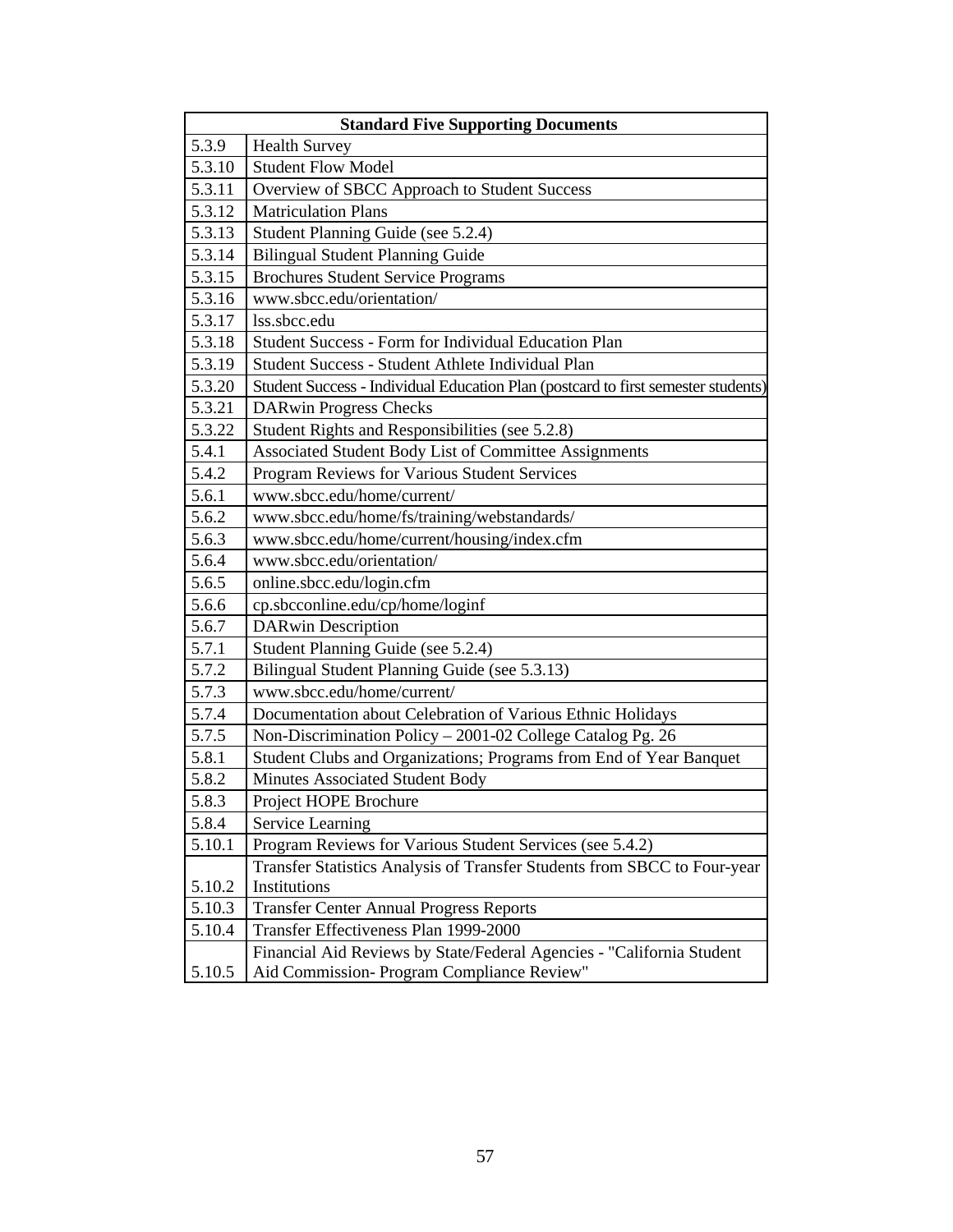## **Standard Six: Information and Learning Resources**

**Information and learning resources and services are sufficient in quality, depth, diversity, and currentness to support the institution's intellectual and cultural activities and programs in whatever format and wherever they are offered. The institution provides training so that information and learning resources may be used effectively and efficiently.**

SBCC places a very high value on the acquisition and support of information and learning resources; required technology infrastructure support; and student, faculty, and staff training on the appropriate application of information and learning resources and services. Based on the detailed responses to the sub-standards below, SBCC certifies that it meets the requirements of Standard 6.

#### **6.1. Information and learning resources, and any equipment needed to access the holdings of libraries, media centers, computer centers, databases and other repositories are sufficient to support the courses, programs, and degrees wherever offered.**

#### **Library**

The library has a print collection of 107,837 volumes of which 2,425 are new volumes added in 2000-01. The print periodical collection's current subscriptions amount to 354. Faculty requests for print materials remain strong, and the library has not been able to buy everything that faculty recommend. Last year, for example, 573 titles with a dollar cost of \$37,329 were requested but could not be ordered due to budget limitations. There are Boardapproved policies on Collection Development and Disposal of Discarded Library Materials. A continuous weeding program is the responsibility of the Saturday Reference Librarian, and faculty are called to review books selected for withdrawal before a final decision is made. There is a team of two volunteers (retired library staff members) who do a continuous inventory of the print collection.

In 2000-01 a collection of about 8,000 electronic books was purchased through the Bibliographical Center for Research (BCR). About half of these are netLibrary books and the other half are public domain e-books supplied through netLibrary. Almost all of these titles are cataloged in the library system OPAC, and work continues on entering the remainder of the titles into the system. Because of the uncertainty of netLibrary's future, the library is reluctant to over-publicize these resources.

The library also subscribes to the ProQuest periodical indexing/full-text system via the California Community Colleges/California State University consortium. Our subscription includes Research Complete, National Newspapers and Cumulative Index to Nursing and Allied Health Literature. These subscriptions add about 1,700 titles to the library's periodical holdings (6.1.1).

#### **Learning Support Services (LSS)**

Prior to Project Redesign in 1995-96, several "centers" were housed in the Learning Resource Center (LRC). After Redesign, the following service areas were placed under the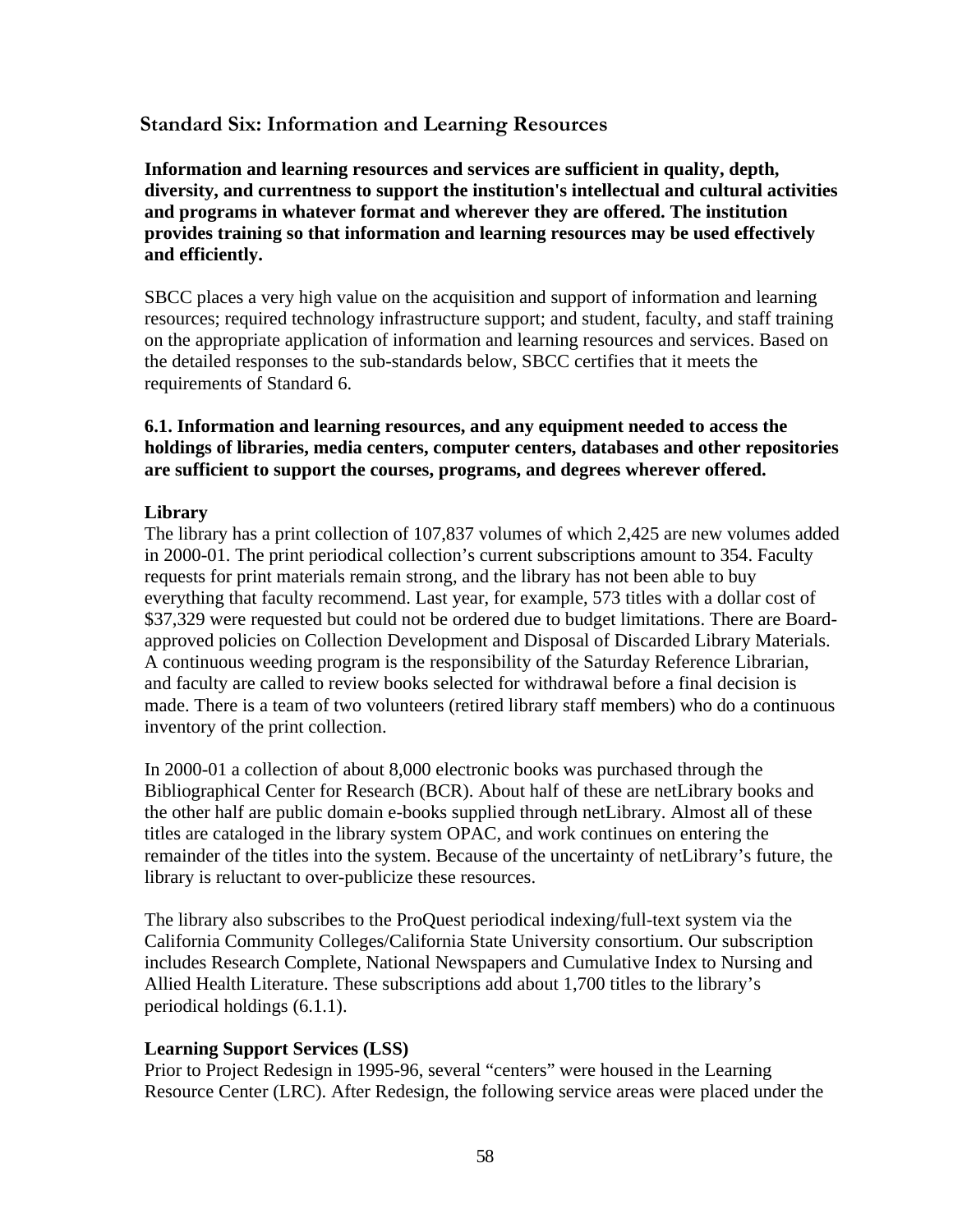umbrella of Learning Support Services and assigned a new Director of Learning Support Services (LSS):

- Tutorial Center
- Academic Skills Center
- Learning Assistance Center
- Writing Lab

LSS also received funding for a new full-time Laboratory Teaching Assistant (LTA) position, raising the total to two. The room formerly used as a tutorial center was converted to a computer classroom, bringing the number of LSS rooms to two. A tutor training course was instituted. The director and staff set out to manage the LRC facility in a more coordinated and consistent way in an effort to assist faculty and students in the use of learning support of all kinds.

#### **Tutorial Center**

The Tutorial Center grants and oversees tutorial allocations and paperwork and works with faculty and students to improve tutoring on campus. Currently, SBCC has approximately 150 tutors on the payroll, working in nearly all disciplines.

#### **Academic Skills Center**

The Academic Skills Center provides self-paced, tutor-assisted courses in vocabulary, study skills, grammar, spelling, and reading. Enrollment in these classes has declined since they were first established. The financial support of this area has also dropped.

#### **Learning Assistance Center (LAC)**

LAC checks students into the facility and distributes educational materials in several media: videos, audio tapes, and texts. The LAC has 8,400 video titles (all listed on an online database) covering all academic disciplines. Since January 2001, holdings have increased by 514 titles (6.1.2).

## **Faculty Resource Center (FRC)**

FRC provides faculty training, courseware development, and production activities on campus. During the 2000-01 academic year, the FRC's total number of contacts and total hours spent with faculty on training, development, and production almost doubled compared to 1998-99 (6.1.3).

## **Online College**

The Online College offers students a convenient, customized alternative to traditional classes. Tailored to meet the needs of students' lifestyles, courses can be completed via the Internet on students' own time at home or in campus computer labs. Students can now choose from over 60 online courses that offer highly personalized instruction, ideal for the self-learner. Learning, research and discovery of new knowledge are at the students' fingertips.

Currently, the Online College is offering two different types of courses, the hybrid course and the fully online course. The hybrid course is defined as having both an online component and some on-campus meetings. Many of these hybrid courses meet just for orientations, midterms and final exams. The fully online course has no campus meetings;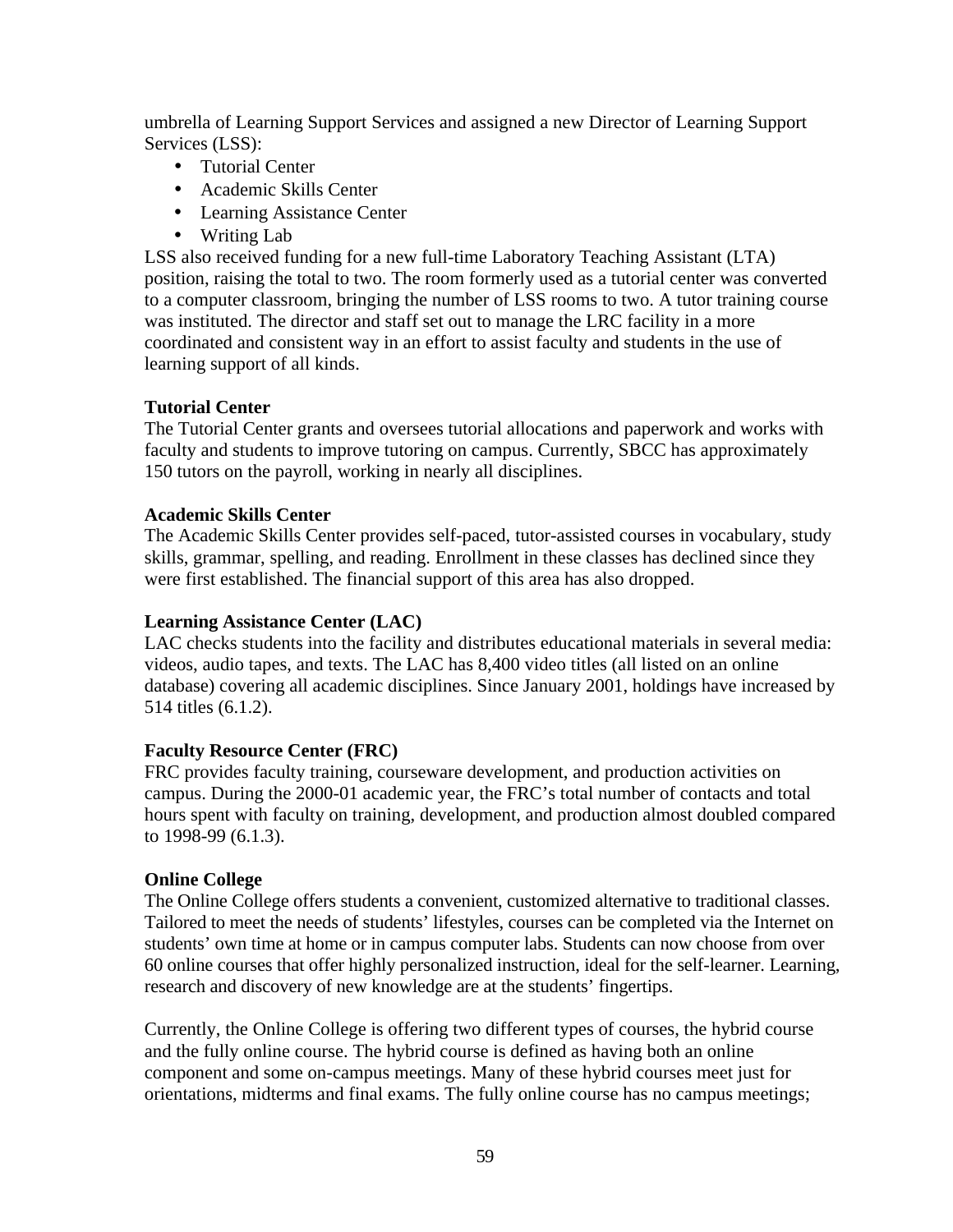orientations and/or tests are administered online. Faculty meet with students online, employing a number of different electronic communication tools, the most prevalent of which are e-mail, bulletin boards and chats. Ninety percent of SBCC's online courses are taught using WebCT, which incorporates communication tools, course delivery and assessment tools.

Online course offerings have grown from 33 in the spring 1999 semester to 64 offered in spring 2002. Enrollments grew from 853 in spring 1999 to 2,784 in spring 2002. The Online College at SBCC offers the motivated, self-disciplined, committed student a viable alternative to the traditional learning experience (6.1.4).

## **The Campus Pipeline Pilot Project**

In fall 2000, SBCC made the commitment to pilot student portal technology. The purpose of the student portal is to provide a single integrated point for useful and comprehensive access to information, people, and processes. It provides both a personalized and customized user interface to access internal and external information. The intent is to produce a student portal that could be used for a variety of activities, which generally fit into the following categories:

- gateways to information
- single point of electronic communication access for constituent groups
- campus learning/community hub
- single point of authentication for Web-based services

After researching several different portal technologies, SBCC decided to pilot Campus Pipeline. A grant from the Chancellor's Office Fund for Student Success was obtained to fund a year-long pilot project. A team of 12 faculty members was selected to develop an implementation planning component for the student portal. The Pilot Project Team was tasked with the following objectives:

- Produce a course hub (links to syllabus, course info, lecture notes, review note, etc.)
- Encourage student participation
- Incorporate electronic communications
- Collect and report information on student usage
- Conduct evaluation of SBCC Pipeline
- Make recommendations for campus-wide implementation
- Develop a faculty training component

After a successful pilot of Campus Pipeline in the spring 2001 semester, the pilot continued during fall 2001 involving 3,500 students. In spring 2002, the pilot size was increased to 5,000 students, and in fall 2002 Campus Pipeline will become available to all credit students (6.1.5).

## **Staff Resource Center (SRC)**

SRC provides technology training for SBCC faculty and staff through classroom-based instruction, CD-ROM distribution of training coursework, and Web-based delivery of a comprehensive training program using NetG technology training materials offered through the California Community College Foundation. On average, four classroom-based courses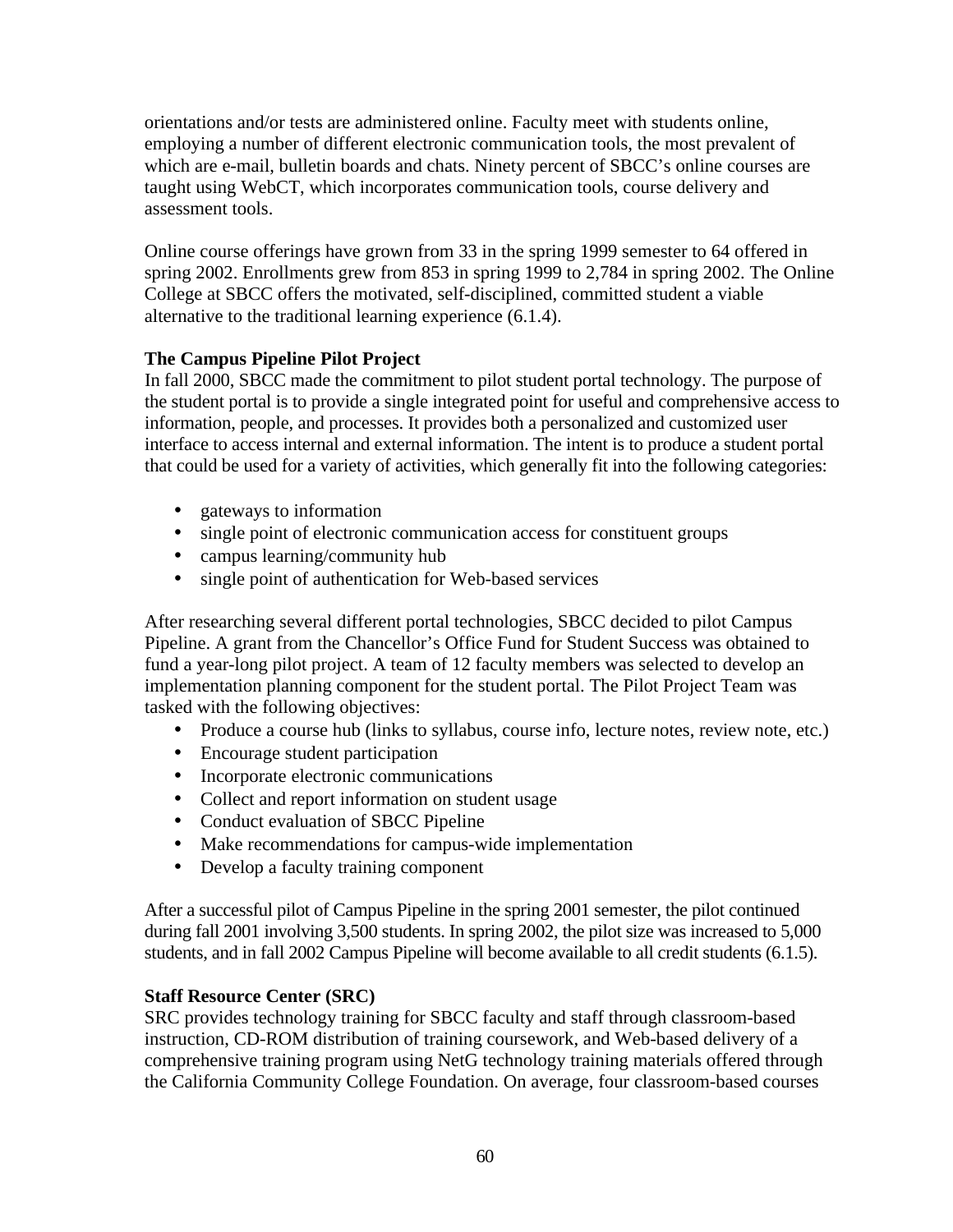are offered each month in the SRC, which houses ten instructional workstations. A Technology Training Coordinator within the Information Resources Division of the college manages this facility. In 2000-01 more than 100 individual faculty and staff members received training through SRC (6.1.6).

## **Information Resources Division (IRD)**

IRD supports the college's technology infrastructure, including the following: network backbone and distribution wiring and communications equipment; local area networks; wide area networks and Internet access; instructional and administrative servers; instructional labs; mediated classrooms; faculty and staff desktop computers; media services; campus office automation software; administrative applications development and maintenance; helpdesk and user support; and technology training for faculty and staff (6.1.7).

## **6.2. Appropriate educational equipment and materials are selected, acquired, organized, and maintained to help fulfill the institution's purposes and support the educational program. Institutional policies and procedures ensure faculty involvement.**

Faculty involvement in the selection of new library materials is encouraged by the distribution of recommender cards from Booklist and Library Journal to selected faculty from each department (usually including the department chairs), as well as routing of advertising material. A print publication, New Books, is distributed to the faculty each month.

LSS Resource Repositories have been developed based on faculty requests for instructional support materials. These resources include:

- Books, tapes, and computer programs for the Academic Skills classes
- Videos (8,400) for all disciplines
- Audio tapes (specific disciplines: e.g., biology)
- Laser disks (film studies)
- Digital video disks (film studies)
- Instructional printed materials for various programs and disciplines (e.g., work experience handouts)
- CD-ROMs for specific disciplines (e.g., music, psychology, and English skills) as well as some from various disciplines that are bundled with textbooks

FRC provides a number of resources for faculty to use in the construction of their materials. These resources are developed based on faculty needs, and include:

- Web-based tutorials (frc.sbcc.edu/FRC/onlitut.html) constructed by the FRC staff and links to other institutions' online resources
- CD-Rom clip art
- British Broadcasting Corporation sound effects library
- Commercial library music (needle drop-fee based)
- Gyrus resource development site (www.studenthub.org )
- Curriculum development intranet Web site (repository of all college credit course outlines -- curr.sbcc.edu)
- Assistive technology software for faculty or instructional support staff with disabilities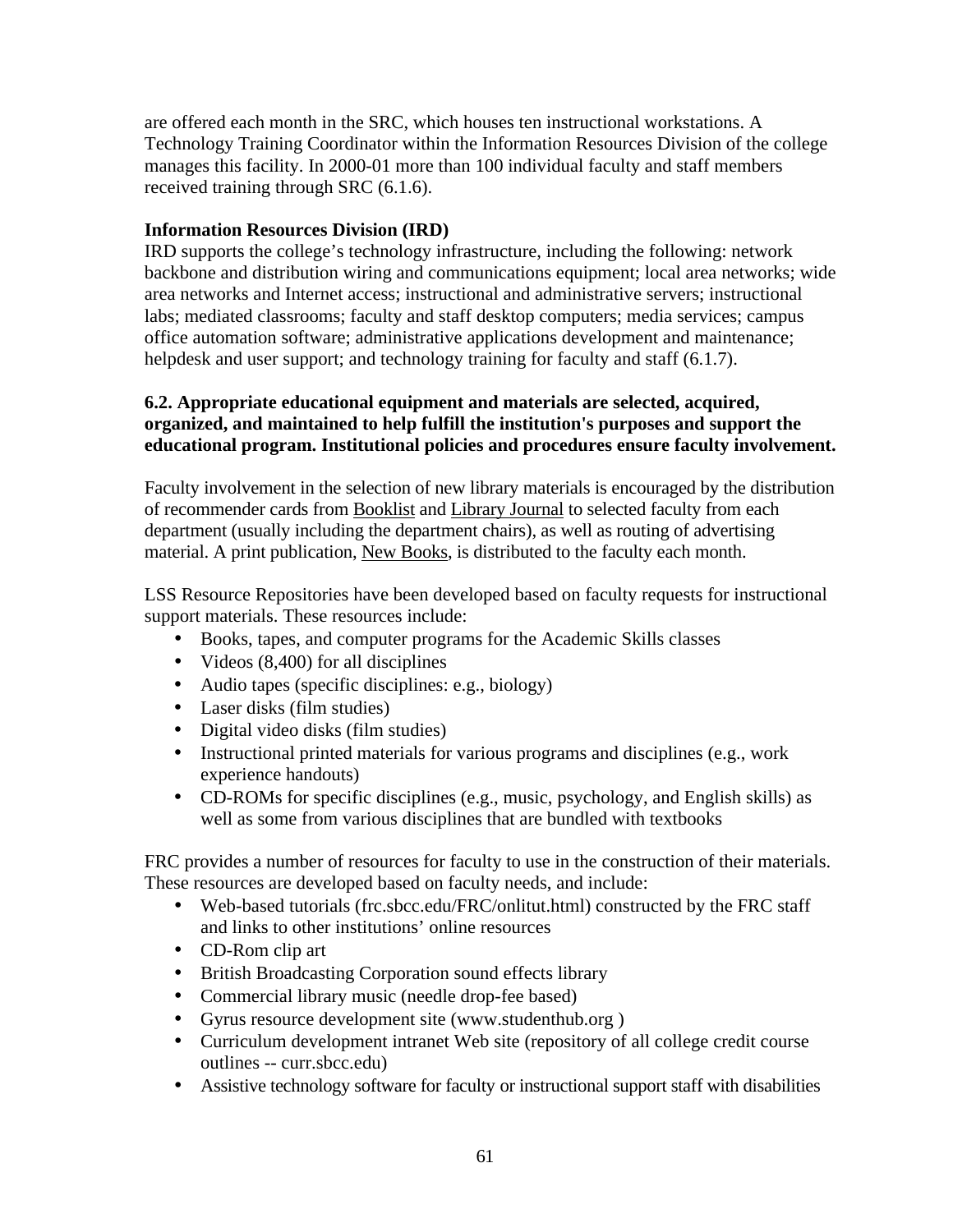#### **Planning for Technology**

The Instructional Technology Committee (ITC) is an Academic Senate Committee comprised of 15 faculty members, two staff members and two administrators. The committee meets twice a month for two hours during the spring and fall semesters and is charged with providing leadership for institutional technology planning, reviewing proposals and making recommendations for funding for requests to acquire computer technology, and providing guidelines for campus-wide software and platform upgrades and decisions. The committee reviews proposals from the Educational Programs Division and submits recommendations to the district-wide technology planning committee.

The District Technology Committee (DTC) is the college governance committee responsible for recommendations concerning technology policies, priorities, and resource allocations. DTC consists of five vice presidents, four deans/directors responsible for technology directions, and eight faculty representatives, including the Chair of ITC and the Director of FRC. DTC reports to CPC. CPC makes final recommendations to the Superintendent/President concerning district planning, policies, and resource allocation decisions (6.2.1, 6.2.2).

The Web Committee is charged with the design, planning, and prioritization of Web development within the institution. This group includes the process owners for the three major components of SBCC's Web development: the SBCC Internet site (www.sbcc.edu); the Campus Pipeline student portal and Online College framework; and the college Intranet.

The Change Management Technical Team is an advisory committee to the Superintendent/President on the application of technology within the institution. This group includes: the Vice President of Information Resources; the Dean of Educational Technology; the Senior Director of Applications Development and Support; the Director of Institutional Technology, Networks, and Telecommunications; and the Business Services Process Manager (6.2.3).

#### **6.3. Information and learning resources are readily accessible to students, faculty, and administrators.**

The library's schedule ensures extended access during the fall and spring semesters and day access during the summer session. Access to Horizon and ProQuest is available 24/7 to students and faculty. In addition, the library is equipped to provide adequate access to students with disabilities. Planning is underway to add more computers to the Internet Lab, word processing computers in the Typing Room, and electricity and network access to 25 existing carrels for individuals with their own laptops as part of the expansion of Campus Pipeline in 2002-03. All the library's print materials, including periodical titles, music library materials, and cross-references to all the Vertical File subject headings are cataloged via OCLC into OPAC, Horizon.

LSS has several computer and tutorial labs. Computer Assisted Instructions labs (CAI 1 and 2) are computer classrooms that support faculty in English, English skills and graphics (and other disciplines on an appointment basis). Each of these labs has 36 Macintosh stations, which are managed by a server and provide a broad range of applications to the users,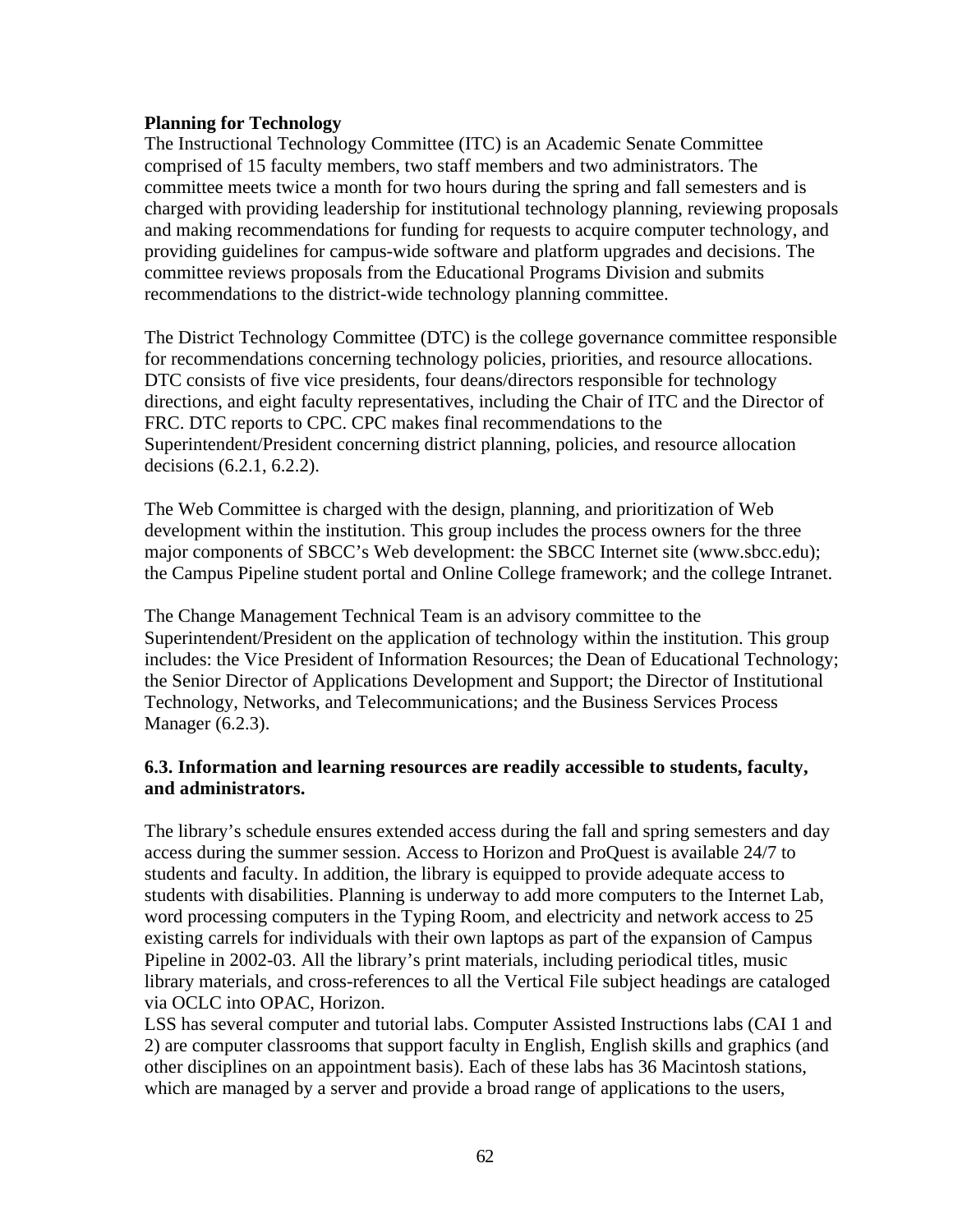printing as well as projection from the teacher stations. The labs are available from 8:00 a.m. to 8:00 p.m. Monday through Thursday and 8:00 a.m. to 4:00 p.m. on Friday.

The Writing Lab is open Monday through Thursday from 9:00 a.m. to 7:00 p.m., on Friday from 9:00 a.m. to 3:45 p.m. and on Saturday from 9:00 a.m. to 5:45 p.m. The lab is staffed with 12 tutors. Tutors in this facility assist students from all disciplines, honing skills necessary to complete writing assignments successfully. Aside from those with advanced degrees, these tutors are required to complete Tutoring 199.

The Tutorial Lab in the LRC supports all disciplines and is open Monday through Thursday from 8:00 a.m. to 7:45 p.m.; Friday from 8:00 a.m. to 3:45 p.m.; and Saturday from 9:00 a.m. to 5:45 p.m. Some disciplines, such as mathematics and sciences, have their own tutorial labs, but the majority of disciplines offer tutoring in LRC. This lab is available for small group and one-on-one tutoring. Larger groups may schedule the use of the conference room (LRC 108). Tutors are encouraged to take Tutoring 199, a training seminar.

The Computer Commons has 32 Macintosh stations and 32 PC stations, providing general computer access for all disciplines, the only lab on campus to do so. These computers are supported by two LTAs and a staff of trained student tutors. LSS has also designed a number of online and LAN tutorials that provide basic modular instruction to students using the computers.

In addition to the tutoring provided in Writing and Tutoring labs, tutorial support is available as follows:

- Academic Skills: These are self-paced classes in reading, vocabulary, spelling, study skills, and grammar.
- Computer Commons, Library, and CAI labs: Tutors in the Commons, the Library, and the CAI labs are trained regularly, on the job and at monthly meetings; they are also assessed midway and at the end of each semester. Tutors gain technical as well as pedagogical skills in their training. Much effort over the past two years has gone into formalizing the training and supervision of these tutors and the results have been excellent.
- Pipeline and Studenthub: Computer tutors also support Pipeline, the main online communication conduit for students and faculty. Additionally, tutors are trained in the use of Studenthub, an in-house online application that assists students with academic task management, online research, and general learning skills. Students are encouraged to use the research tool in Studenthub in the library, where the staff is trained in research strategies. In addition to the Computer Commons, the LRC houses many discipline-specific or general-purpose computer and media stations.

Instructional Computer Labs are in place for 20 departmental labs, supporting both specific instructional disciplines and general computer access. These labs provide student access to more than 900 computer workstations. The labs are in most part managed by Instructional Computer Lab Coordinators (ICLC), who are knowledgeable in both technology and discipline-specific applications. The ICLCs report to the Dean of Educational Technology.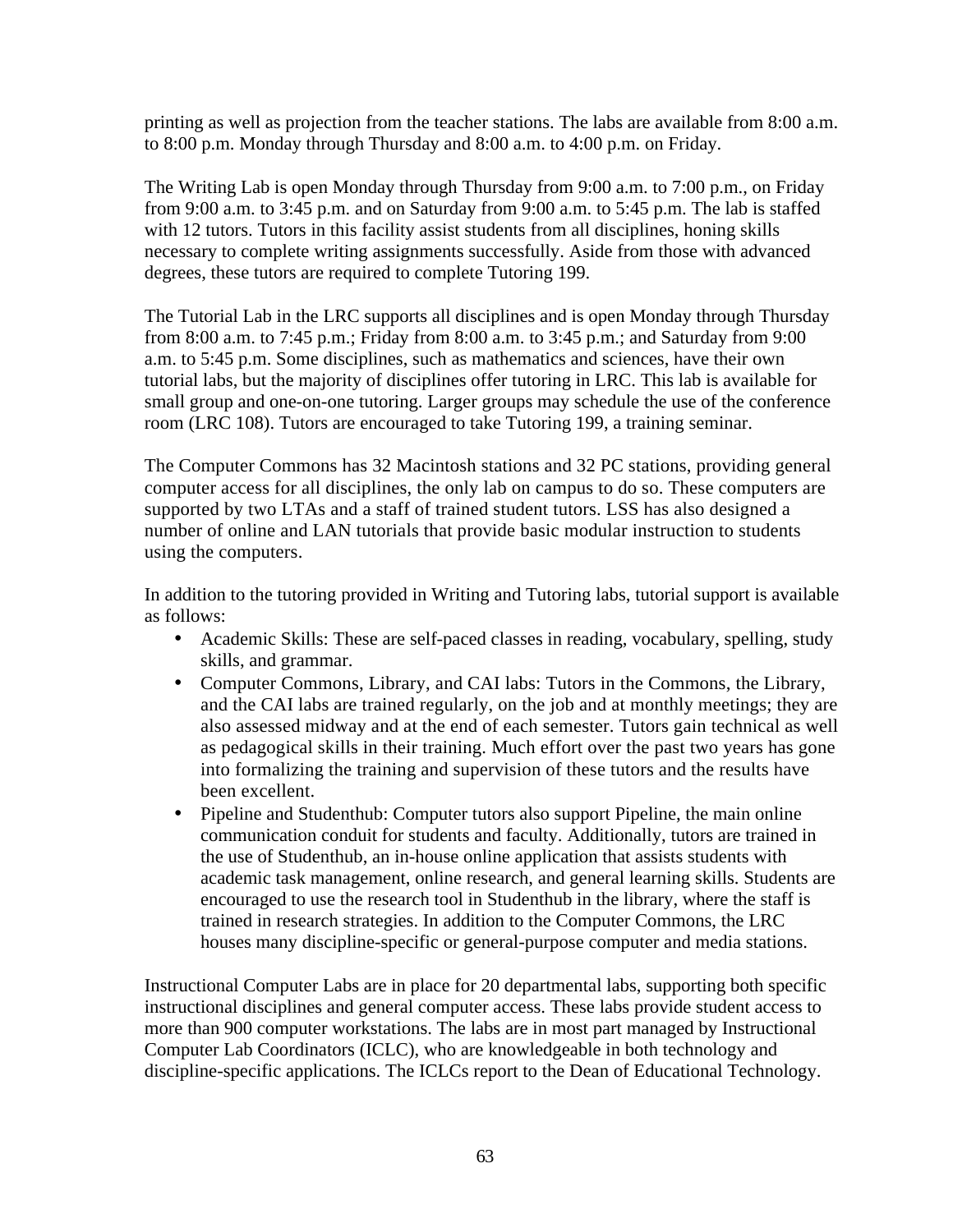Technology Mediated Classrooms are in place in 12 classrooms on campus. The majority of these classrooms are large lecture halls. The Media Services department with the Information Resources Division provides training and support of the equipment used in these classrooms (6.3.1).

Section 508 and American with Disabilities Act Technology Access Compliance within the college is coordinated through SBCC's Assistive Technology Specialist. Funding of \$10,000 per year is provided by the District Technology Committee to support access compliance solutions (6.3.2).

## **6.4. The institution has professionally qualified staff to provide appropriate support to users of information and learning resources, including training in the effective application of information technology to student learning.**

Over the past several years, the institution has used Partnership for Excellence funding to increase the support for instructional technology, administrative applications, and the campus technology infrastructure. Through its hiring process and staff development, the college ensures that the staff in the areas of information and learning resources are well qualified (6.4.1).

In addition, the college emphasizes and supports continuous professional development and growth for faculty and staff. The following training and development projects highlight the FRC's efforts to support faculty in moving from an ancillary to a more integrated use of technology in instruction.

Weekly training: FRC provides weekly training workshops throughout the fall and spring semesters. Training includes instructional Web page design, strategies for using classroom presentation software, handling the communication overload, and strategies for online collaboration and discussion (6.4.2).

Summer Institute: These workshops are generally reserved for faculty who are constructing online courses for the college. Activities usually take place during the two-week break between the spring and summer terms. Over the past three years, more than 40 faculty members have participated in these intensive online course development workshops.

Flex activities: Currently, most flex training activities occur just prior to the beginning of the spring term. However, there are discussions underway between faculty and the college administration that may change the faculty calendar so that there are three equal terms each year with flex activities occurring throughout the year. Flex offerings are similar to the training FRC provides during the regular calendar year. The Faculty Enrichment Committee and the college's administration provide suggestions regarding the type of training to be provided.

Sabbatical support: FRC staff support, in a variety of ways, faculty members whose sabbaticals include a technology component. Support includes both idea technologies (e.g., Webquests), and technology components (e.g., the production of streaming videos to support classroom activities).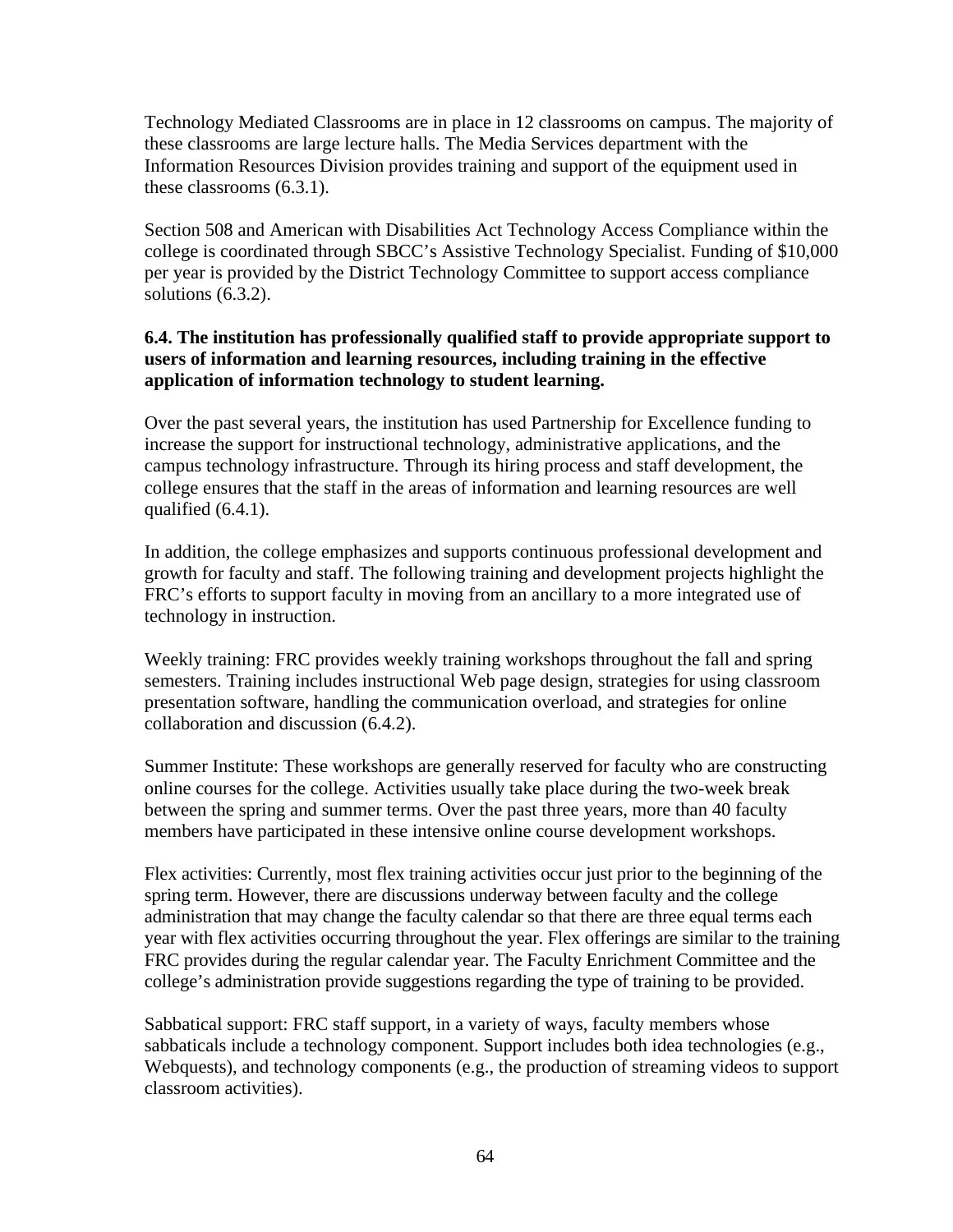Campus Pipeline faculty training: Campus Pipeline will not only serve as the students' portal to information, it will also be used as a teaching tool for faculty. 30 faculty participants in this project have formulated a set of guidelines that indicate how faculty can best utilize this portal to enhance their courses. FRC will help implement their recommendations.

Faculty Professional Development (PD) Seminar: The faculty PD Seminar has been proposed as a series of self-paced lessons that contract and adjunct faculty will complete as part of their in-service with the college. The seminar focuses on teaching strategies for student success and on college information pertinent to instruction.

## **6.5. The institution provides sufficient and consistent financial support for the effective maintenance, security, and improvement of its information and learning resources.**

SBCC sets aside funding in the equipment replacement fund to support the ongoing renewal of technology and general equipment. Annual funding of \$1.22 million is provided for technology equipment replacement, and an additional \$1.2 million is provided annually for regular equipment replacement. These amounts are secured from sources including lottery funding; instructional equipment replacement funding; block grant funding; and the district general fund. The district has also developed a two-year reserve in the equipment replacement fund to support the ongoing renewal of equipment, even if lottery revenues and other state-support funding mechanisms should not be forthcoming. This level of funding puts the district on a four-year replacement cycle for computer technology equipment, and 12 years for regular equipment replacement.

Financial support of the library has remained constant at about 1.2% of the overall college budget. Operating budget increases have been low. The budget for materials increased by \$44,000 in 1998 from what was supposed to be continuing money for instructional equipment, cancelled in 2002 by the governor. The book budget continues at the same level it has been for the last 15 years -- \$43,000. This level is inadequate to meet the requests for library materials. The Technology and Technologies Infrastructure Program (TTIP) funding (\$37,300) is expected to be available for several more years and is used to fund electronic database subscriptions. Every effort is made to buy subscriptions through consortium arrangements (e.g., BCR, Library of California, California Community Colleges/California State University) to keep costs low. The overall lack of adequate funding is a major source of continuing concern, especially as the library buys more electronic services and materials.

The Tutorial Center has an annual budget of \$363,068, which supports both student and staff (6.5.1).

#### **6.6. When the institution relies on other institutions or other sources for information and learning resources to support its educational programs, it documents that formal agreements exist and that such resources and services are adequate, easily accessible, and utilized.**

The library subscribes to a number of electronic databases mostly via the California Community Colleges/California State University consortium, BCR, and the Library of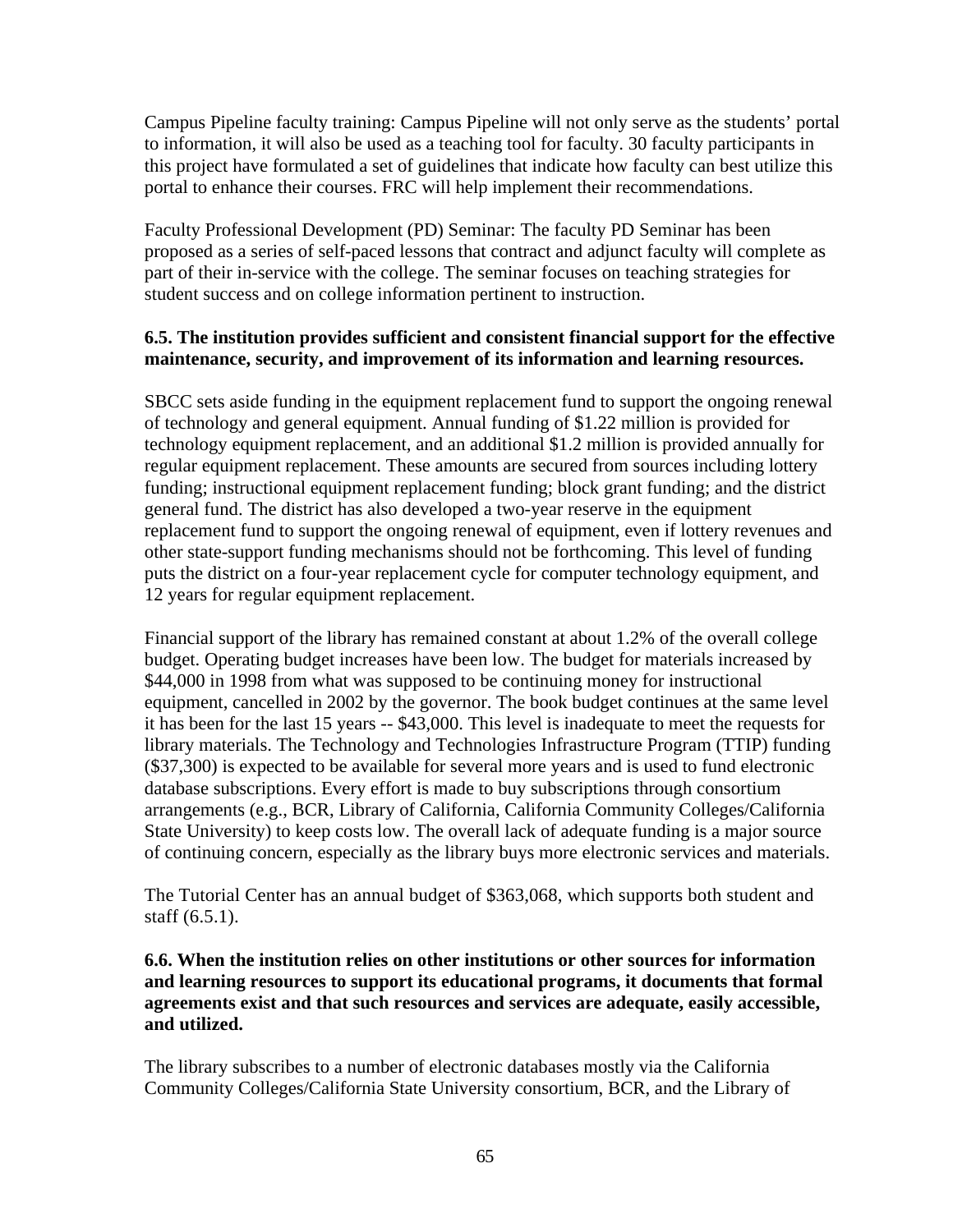California. Letters are sent each fall to faculty informing them of the resources available, with follow-ups done at least once per year notifying them of changes. The electronic databases are IP authenticated so they are available from anywhere on campus, including faculty offices. The usage statistics (except for ProQuest, which is heavily used) are sketchy and sometimes non-existent. The library's Collection Development policy includes a statement that the Internet workstations are not filtered, and, even with the recent legislative changes, this policy is expected to be preserved.

#### **6.7. The institution plans for and systematically evaluates the adequacy and effectiveness of its learning and information resources and services and makes appropriate changes as necessary.**

#### **Library**

The evaluation of library services and resources is accomplished via a survey periodically administered to faculty and students, and to users and non-users. The last two surveys were administered in 1997 and 2000. All scores were good/excellent except for the adequacy of the book and periodical collections and the photocopiers. The good/excellent scores increased in 2000 for every single area that was included in both versions of the survey. Service area scores were 92% good/excellent for Circulation and 84% for Reference. The library has addressed the collection problems by acquiring electronic books, ProQuest and other electronic databases. In addition, the library completes an annual program assessment, which is included in year-end Educational Technology Division meetings with the Superintendent/President and the Executive Vice President of Educational Programs (6.7.1).

#### **Learning Support Services**

LRC tracks students' use of the facility by student, class supported, materials/resources used, and duration of visit. The information is collected and stored using a locally developed FilemakerPro database. The information is valuable to instructors who request reports of student activity. LRC also collects from this same database statistics for zero-unit lab access. Additional databases track video holdings (accessible on the Web), computer installation and maintenance, and computer applications. It is expected that a newly developed database called Zero Unit Lab Utilization (ZULU) will integrate in the near future the collection and tracking currently done in multiple databases. In addition, LSS completes an annual program assessment, which is included in year-end Educational Technology Division meetings with the Superintendent/President and the Executive Vice President of Educational Programs (6.7.2).

#### **Faculty Resource Center**

FRC has conducted a number of formal evaluation studies of its services and resources, including the following: WebCT; Online College; Campus Pipeline; workshops and institutes; and Gyrus. FRC also completes an annual program assessment, which is included in year-end Educational Technology Division meetings with the Superintendent/President and the Executive Vice President of Educational Programs (6.7.3).

Based on these program assessment activities, the FRC has developed the following plans for future development and support.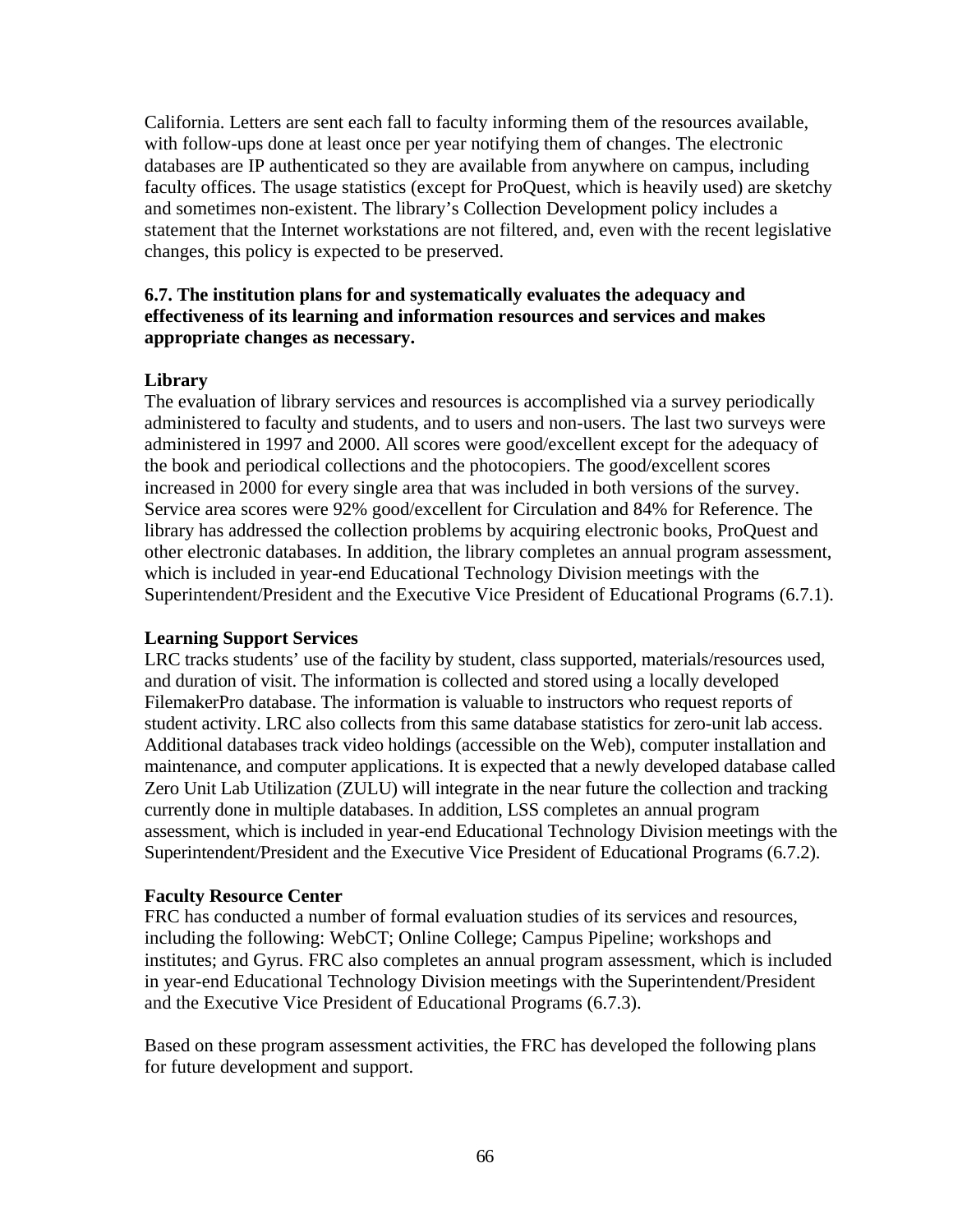- Provision of additional consultation, training, courseware development, tracking, and assessment activities since development and implementation of faculty Individual Academic Plans will increase FRC workload and the opportunity to work closely with a greater number of faculty;
- Increased development of online access to training and evaluation materials for beginner, intermediate, and advanced SBCC faculty who live at a distance.
- Expansion of training from weekly, single-session format workshops to intensive sequence of three-four workshops, three to four hours per workshop;
- Implementation of college student portal (Campus Pipeline);
- Provision of flex training to be offered throughout the entire calendar year, i.e., July 1 to June 30, rather than just the week prior to the spring term, if college calendar changed to three equal terms;
- Development of both self-assessment processes and instruments for faculty to use in evaluating the effectiveness of Technology Mediated Instruction (TMI) in their classrooms/labs and in online courses;
- Conversion of 12-13 week Professional Development Seminar information into Web-based, stand-alone instructional modules;
- Consideration of design and combination of FRC offices/space limitations as they affect FRC staffs' ability to support faculty.

## **Online College**

Every year, the Director of Institutional Assessment, Research, and Planning conducts a formal evaluation of student demographics, course completions, and student satisfaction with online college courses. The Educational Programs Division uses these reports to refine instructional design and delivery strategies for SBCC's online courses (6.7.4).

## **Campus Pipeline Student Portal**

Each semester, the Director of Institutional Assessment, Research, and Planning conducts a formal evaluation of the student and faculty satisfaction with this service (6.7.5).

Concluding Statement: Based on the information provided in this section and the supporting documents on file, SBCC affirms that it meets the requirements of Standard 6.

| <b>Standard Six Supporting Documents</b> |                                               |  |  |
|------------------------------------------|-----------------------------------------------|--|--|
| 6.1.1                                    | Library End of Year Report                    |  |  |
| 6.1.2                                    | Learning Assistance Center End of Year Report |  |  |
| 6.1.3                                    | <b>Faculty Resource Center Annual Report</b>  |  |  |
| 6.1.4                                    | <b>Online College Report</b>                  |  |  |
| 6.1.5                                    | <b>Campus Pipeline Implementation Plan</b>    |  |  |
| 6.1.6                                    | <b>Staff Resource Center Annual Report</b>    |  |  |
| 6.1.7                                    | <b>Information Technology Plan</b>            |  |  |
| 6.2.1                                    | <b>Equipment Replacement Plan</b>             |  |  |
| 6.2.2                                    | Policy on Equipment Replacement               |  |  |
| 6.2.3                                    | Descriptions of ITC and DTC                   |  |  |
| 6.3.1                                    | <b>Student Labs</b>                           |  |  |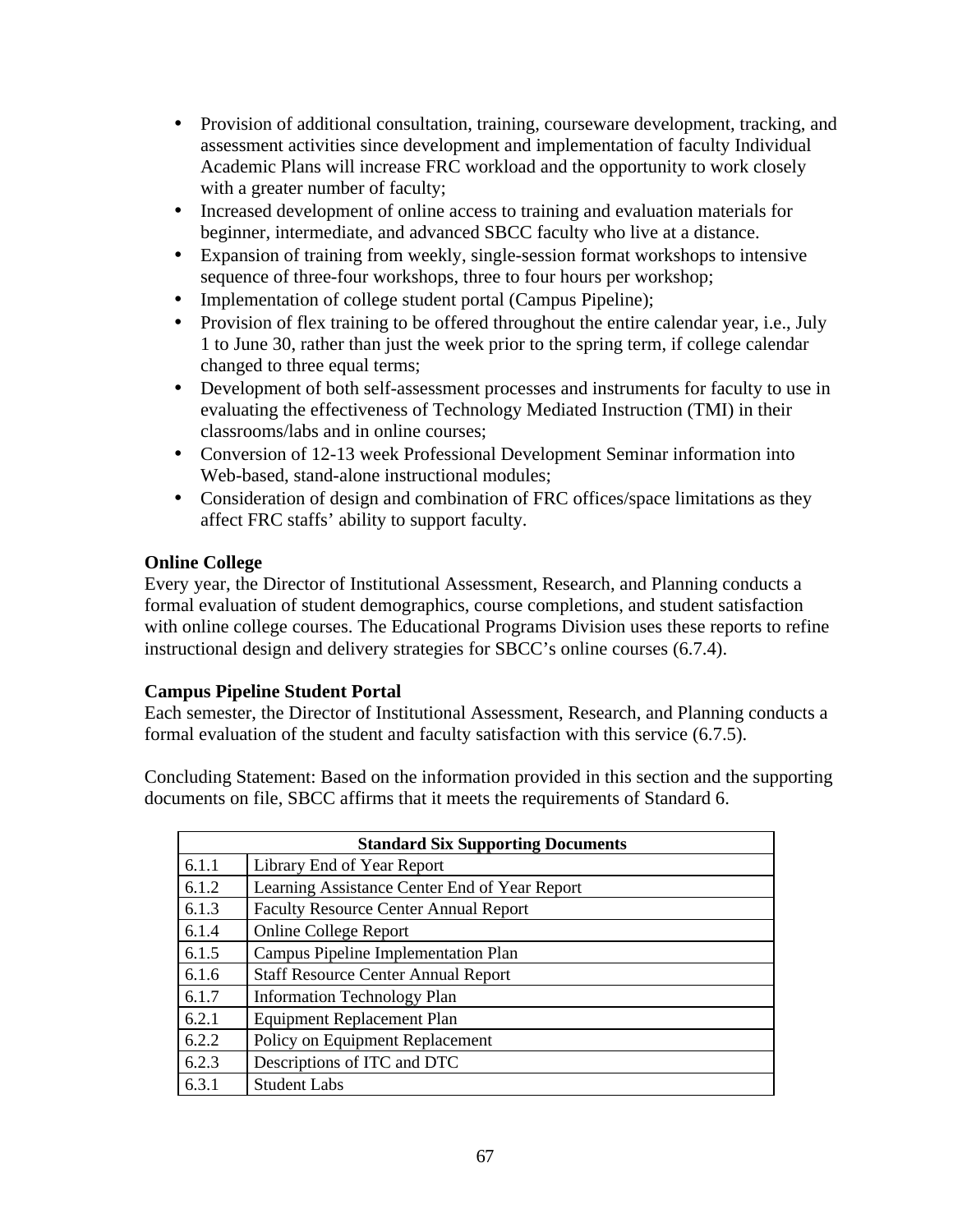| <b>Standard Six Supporting Documents</b> |                                                                       |  |  |
|------------------------------------------|-----------------------------------------------------------------------|--|--|
| 6.3.2                                    | <b>ADA Policy</b>                                                     |  |  |
|                                          | List of Positions and their Descriptions for Personnel in Information |  |  |
| 6.4.1                                    | Resources Division, Institutional Research, Library                   |  |  |
| 6.5.1                                    | Combined Budgets for IRD, Library, Equipment Replacement              |  |  |
| 6.7.1                                    | Library End of Year Report (see 6.1.1)                                |  |  |
| 6.7.2                                    | Learning Assistance Center End of Year Report (see 6.1.2)             |  |  |
| 6.7.3                                    | Faculty Resource Center Annual Report (see 6.1.3)                     |  |  |
| 6.7.4                                    | <b>Evaluation of Online College</b>                                   |  |  |
| 6.7.5                                    | Evaluation of Campus Pipeline (Spring 2001, Fall 2001, Spring 2002)   |  |  |

## **Standard Seven: Faculty and Staff**

**The institution has sufficient qualified full-time and part-time faculty and staff to support its educational programs and services wherever offered and by whatever means delivered. Consistent with its mission, the institution demonstrates its commitment to the significant educational role played by persons of diverse ethnic, social, and economic backgrounds by making positive efforts to foster such diversity.**

#### **A. Qualifications and Selection**

## **A.1 The institution has sufficient faculty and staff who are qualified by appropriate education, training, and experience to support its programs and services.**

All members of the faculty and staff are extremely well qualified and have the necessary academic background and experience to carry out their duties as prescribed by Santa Barbara City College.

The college's selection program for faculty and staff has resulted in a highly qualified, professional, and diversified staff. All faculty members meet the minimum qualifications provided by the state for their respective discipline. Certification of possession of the appropriate degrees and experience is made at the time of committee review and selection. The college has a sufficient number of faculty and staff to provide for an effective instructional program. A review of staffing data shows that the college has a very stable workforce and there have been no layoffs. There has been a steady increase in faculty and staff. For example, the number of regular faculty has increased from 186 in 1996-97 to 217 in 2001-02 and the number of classified employees has increased from 252 in 1996-97 to 261 in 2001-02. There has been an equally large increase in part-time faculty members: from 329 in 1996-97 to 414 in 2001-02. The college has a high ratio of full-time to part-time faculty compared to other community colleges in the state: 62.5% (7.A.1.1). The number of managers has also increased and reflects the college's commitment to redesign and reorganization, such as the creation of a new Marketing and Publications department. In addition, the college has established new cross-functional teams that promote broader sharing of skills and expertise across the college.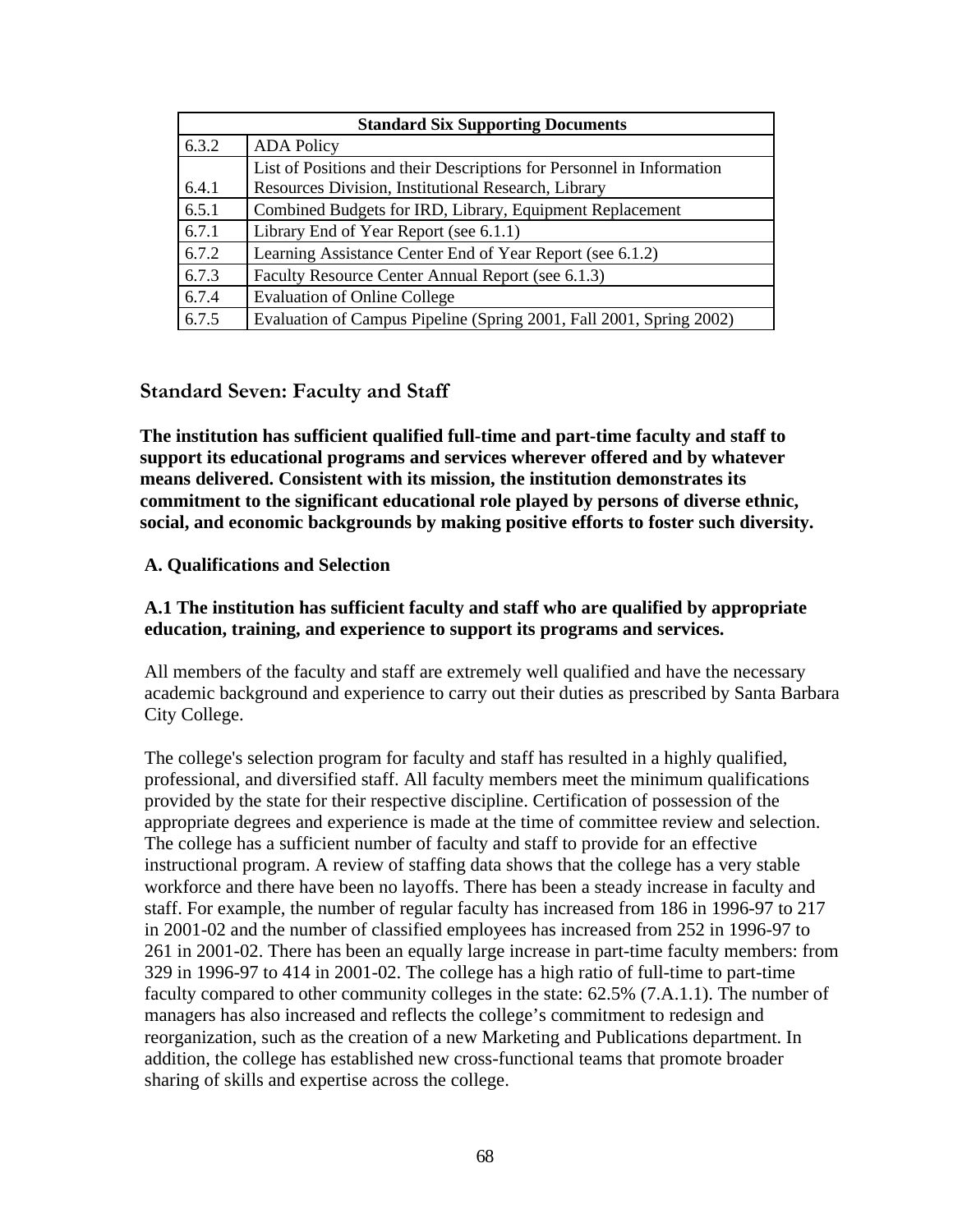The quality of faculty preparation is reflected by the number of regular faculty that have a doctorate (Ph.D., Ed.D, or J.D.): of the 217 full-time faculty, 43 or 20% have a doctorate (7.A.1.2). Classified employees are also required to meet established education/experience criteria as per Board of Trustees approved job classifications. All employees are encouraged to update and upgrade their education and skills through a comprehensive faculty and staff development program as described in Standard 7.C.

#### **A.2 Criteria, qualifications, and procedures for selecting all personnel are clearly stated, public, directly related to institutional objectives, and accurately reflect job responsibilities.**

The criteria, qualifications and procedures for the selection of faculty and staff are established by Board-approved policy and procedures (7.A.2.1). All job announcements reflect the selection criteria and qualifications. They are reinforced through training for all selection/hiring committees and are closely monitored by the Affirmative Action Officer (7.A.2.2).

## **A.3 Criteria for selecting faculty include knowledge of the subject matter or service to be performed, effective teaching, and potential to contribute to the mission of the institution.**

For selection of faculty members, teaching effectiveness is the primary criterion, and committees use various devices to determine this quality during the interview process. In the selection process, there is emphasis on requiring teaching demonstrations, writing samples, written responses to interview questions, work samples, and other evidence of academic performance and/or teaching ability in addition to the standard interview process. The college routinely distributes, as part of its job announcements, information that communicates the mission of the college in an effort to attract faculty who are committed to the same educational values.

The college's recruitment and selection program is designed to attract and hire the bestqualified candidates and the process has resulted in an excellent, high-caliber faculty and staff. The minimum qualifications for each faculty discipline are contained in each job announcement and are the basis for the selection criteria used by all hiring committees. Questions asked by committees are reviewed by Human Resources specialists and are closely related to these criteria.

#### **A.4 Degrees held by faculty and administrators are listed in the institution's primary catalog. All U.S. degrees are from institutions accredited by recognized accrediting agencies. Degrees from non-U.S. institutions are recognized only if equivalence has been established.**

The names, titles, year of hire, and academic degrees of all contract faculty, certificated administrators and vice presidents are listed in the College General Catalog. The listing is complete as of the date of publication each academic year. In conformance with college policy and by agreement with the SBCC Instructors' Association, the college only recognizes degrees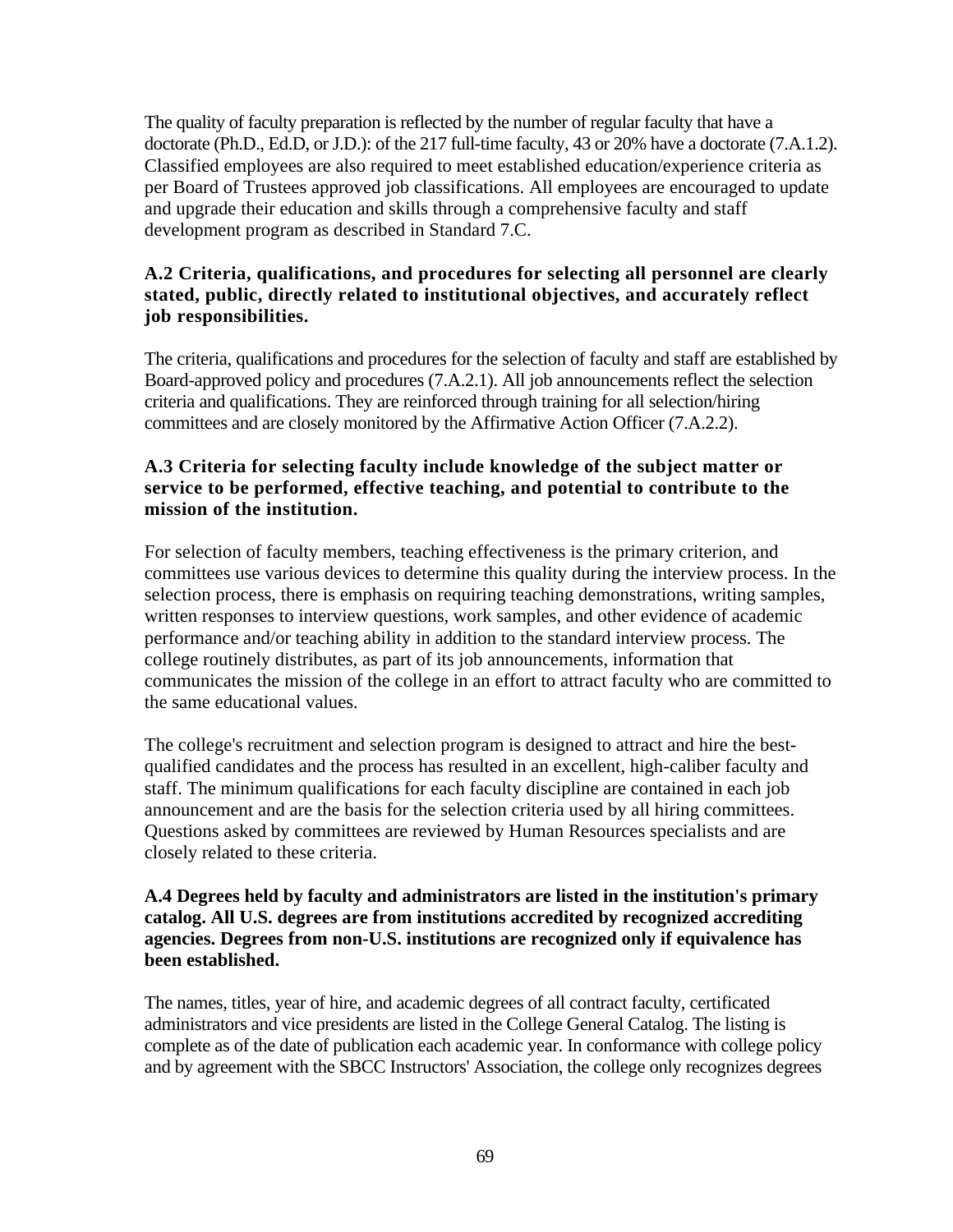from institutions accredited by a regional accrediting association recognized by the United States, the Committee of the State Bar of California, or the American Medical Association.

According to the California Education Code, Section 53406, the district's process for determining the equivalency of foreign degrees requires the applicant to send an Application for Foreign Credentials Evaluation to the International Educational Research Foundation (Application) or to present a letter from an accredited U.S. college or university stating that his/her degree is equivalent.

All faculty, both credit and non-credit, meet the State Minimum Qualifications for the disciplines for which they are hired. As noted before, the number of full-time faculty possessing an earned doctorate is 43 of a total of 217 or 20%.

## **B. Evaluation**

#### **B.1 The evaluation of each category of staff is systematic and conducted at stated intervals. The follow-up of evaluations is formal and timely.**

The college has a formal and systematic policy for the evaluation of faculty and staff with appropriate follow-up and re-evaluation as necessary. Human Resources sends reminders to all managers and administrators when evaluations are due or late and follows up to ensure that evaluations are current.

The faculty evaluation process has been periodically updated and changed by the Santa Barbara City College Academic Senate. The evaluation policies are contained in Section 2100 of the "Policies for Faculty and Educational Administrators" (7.B.1.1). Regular faculty are evaluated every three years and probationary faculty more frequently in accordance with tenure evaluation Education Code requirements. Part-time faculty are also evaluated every three years.

Classified employees are evaluated once a year, in accordance with Section 1531 of the District's Policies (7.B.1.2) and Article 13 of the CSEA Contract (7.B.1.3). Probationary employees are evaluated more frequently in accordance with the same policy and contract.

Management employees are evaluated every two years in accordance with section 1532 of the District's Policies (7.B.1.4).

#### **B.2 Evaluation processes seek to assess effectiveness and encourage improvement.**

The evaluation plans are effective tools for faculty and staff development. The following General Statement from District Policy 2210 (7.B.2.1) states the goal of faculty evaluations:

"The evaluation of all faculty shall be directed toward the achievement of the following objectives:

- To ensure quality instruction and support services on the SBCC campus
- To share ideas for quality instruction and service to students with other faculty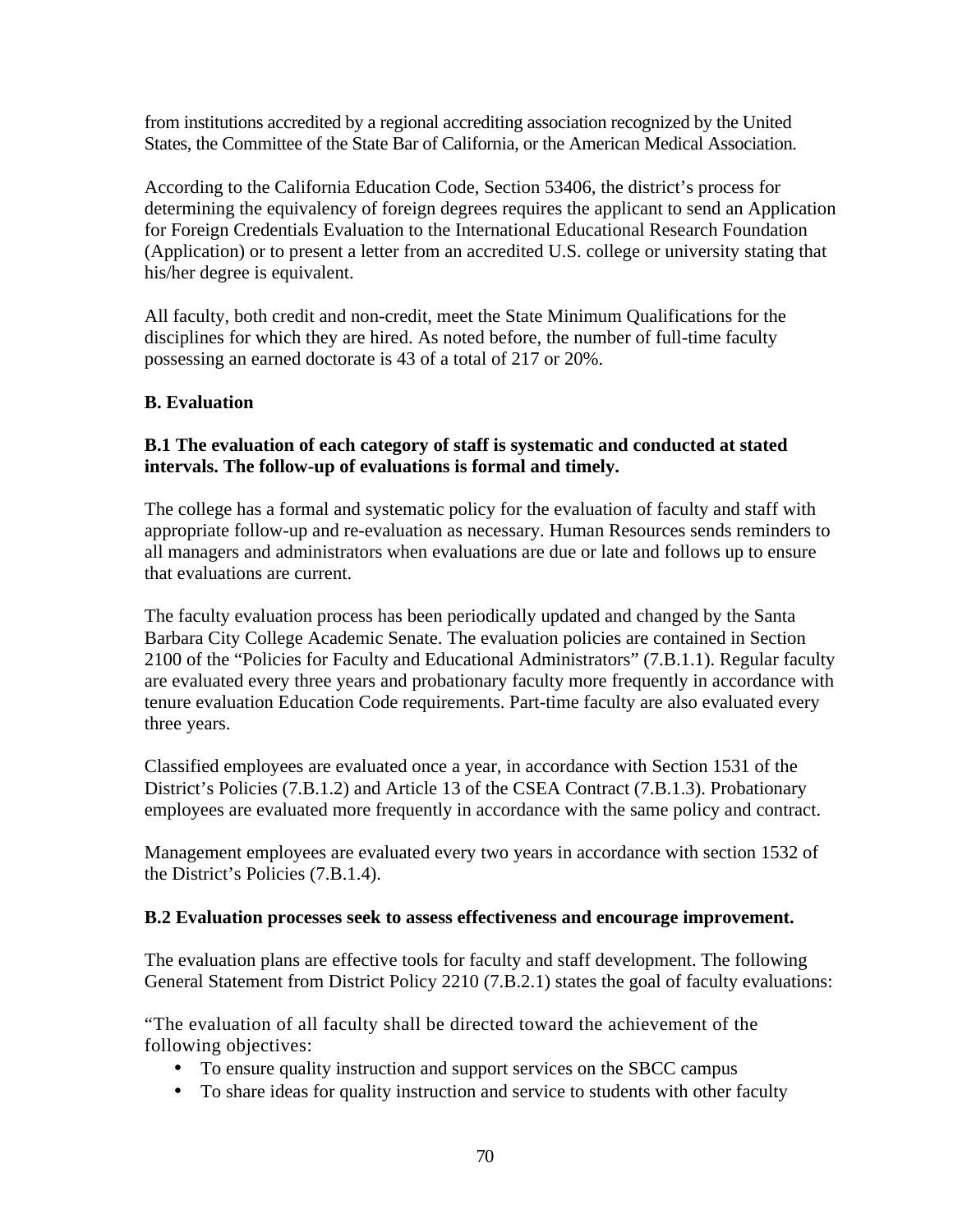• To identify areas of strength and/or areas needing improvement, and to develop a plan for improvement, if needed."

The policies, procedures, and performance criteria for faculty evaluation and improvement are detailed in Appendix E of the Policies for Faculty and Educational Administrators (7.B.2.2).

Evaluation policies and procedures for classified employees and managers are detailed in District Policies 1531 and 1532 respectively (7.B.2.3). Classified staff are rated on the following performance criteria:

- Ouality of work
- Quantity of work
- Work habits
- Work attitudes
- Relationships with others
- Personal qualities
- Supervisory ability -- only if employee supervises others

The goal of the management evaluation policy is stated in the addendum to District Policy 1532:

"The purposes of the evaluation process are to assess the performance of managers in the carrying out of their assigned duties and responsibilities and to assist managers in their professional development. The evaluation will be based on the manager's duties and responsibilities and the standards contained in the Management Evaluation Form. In the evaluation process, managers are expected to discuss desirable and undesirable performance whenever it is observed. Intermittent, informal evaluations are encouraged to either recognize exemplary performance, or to review areas in need of improvement."

Classified Management employees are evaluated on the same criteria as classified staff. In addition, management evaluation includes self-evaluation and client surveys as well as supervisor evaluation.

## **B.3 Criteria for evaluation of faculty include teaching effectiveness, scholarship or other activities appropriate to the area of expertise, and participation in institutional service or other institutional responsibilities.**

The faculty evaluation consists of peer review, student evaluation, self-evaluation and administrative review. In cases of unsatisfactory evaluation, a re-evaluation and improvement plan are necessary. The Performance Criteria for faculty evaluations are explicitly stated in District Policy 2120 (7.B.3.1):

- Expertise in academic discipline or area of assignment
- Teaching effectiveness and/or performance of job
- Availability to students and colleagues
- Fulfillment of responsibilities to the college community and SBCC's goals and policies
- Professional growth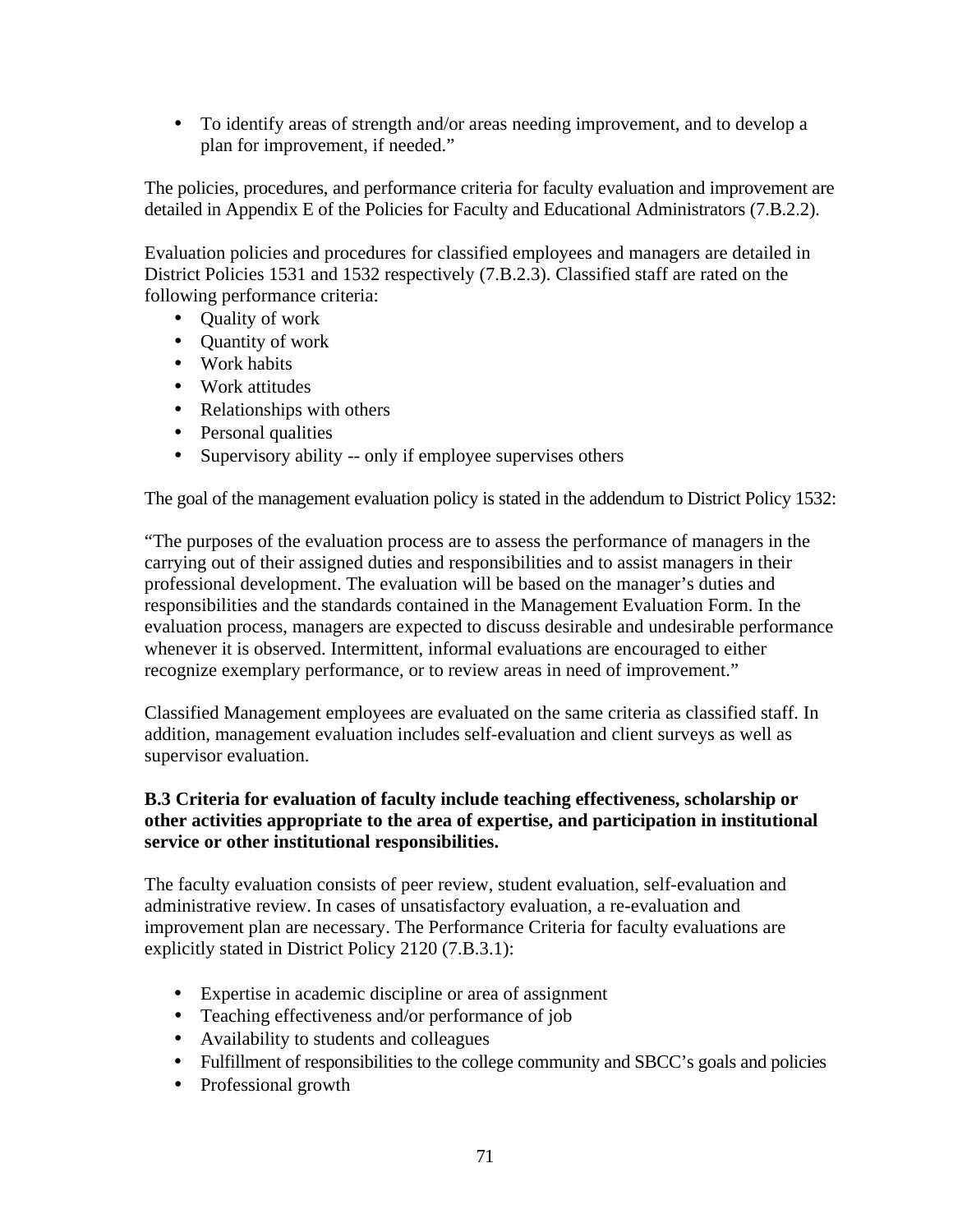#### **C. Staff Development**

#### **C.1 The institution provides appropriate opportunities to all categories of staff for continued professional development, consistent with the institutional mission.**

The college provides broad opportunities for faculty, staff and administrators to remain current in their fields of expertise. The college has a formal structure by which staff development programs are administered. This structure is contained in the Human Resources Development Plan (7.C.1.1), a document created with the advent of AB1725 and updated every three years as directed by the Chancellor's Office. The Board of Trustees adopted the development plan (7.C.1.2). As outlined in this plan, a budget system was developed that details the distribution of staff development funds, the appointment of committee representation, and the mechanism used to report a summary of activities and expenditures. In addition, the district submits an annual Faculty and Staff Development Report to the Chancellor's Office, detailing AB1725 and other activities and expenditures.

The Professional Growth Program (7.C.1.2) supports classified staff in continuing their education and training. A Center for Management and Staff Development (7.C.1.3) has been developed to provide skill-based training for managers and staff. Classified employees and managers attend various off-campus seminars, utilizing both AB1725 and district funds. These are just a few examples of the opportunities offered to college employees.

The deans are responsible for allocating travel and conference funds to faculty members, and the Executive Vice President of Educational Programs is responsible for allocating funds for special projects which allow faculty to make improvements in their teaching or departments.

As the use of technology on campus has expanded, the college has increased the number and scope of technical training programs offered. Training is continually offered in-house to keep staff current with the ever-changing advances of technology. As described in Standard 6, the Faculty Resource Center (FRC) offers a number of services to support faculty in the development of hypermedia materials used in instruction. FRC's primary goal is to train faculty in how to produce computer-based materials to improve instruction and to support development efforts in this regard. Support, in the form of training, is provided for teaching and non-teaching faculty interested in producing teaching and learning resources for use in classrooms, labs, and in online instruction. Minimal development support is also provided. Faculty and instructional support staff may sign up for small group training workshops offered through the fall and spring semesters. Departmental or divisional professional development days are the primary means by which faculty attend training during the regular academic year. Summer weeklong workshops are also available on a limited basis and are arranged in coordination with FRC and the Executive Vice President of Educational Programs (7.C.1.4). A Staff Resource Center, located in the Information Resources Division, provides training to all employees in the commonly used computer applications on campus such as e-mail, word processing, spreadsheets, databases, and Oracle applications (7.C.1.5).

Sabbatical leaves are granted to eligible faculty members to give them time to enhance their instruction (7.C.1.6). The purpose and policies governing sabbaticals are contained in the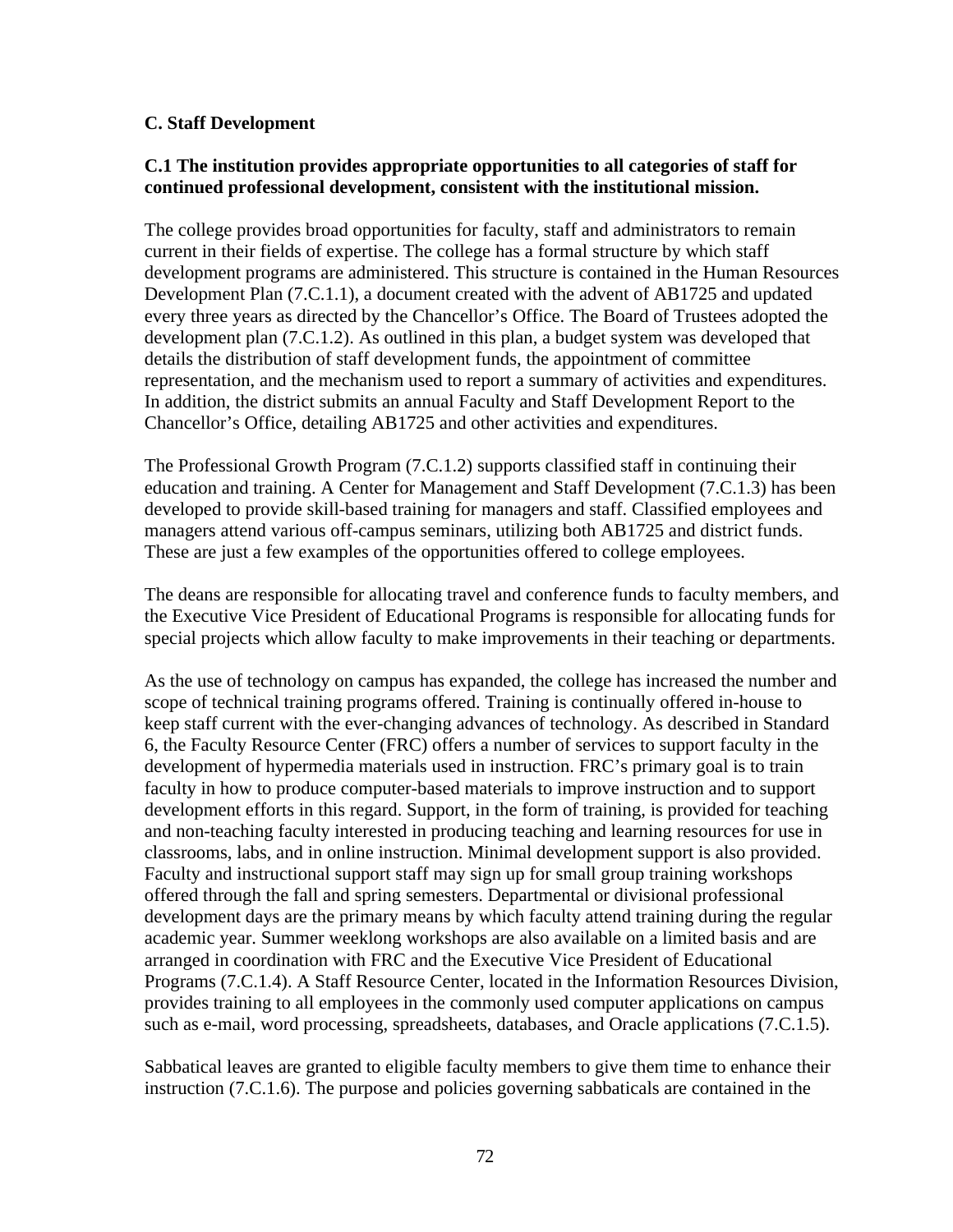District's Sabbatical Leave Policy (7.C.1.7). The district funded nine sabbaticals for the 2000-01 fiscal year (7.C.1.8). Faculty returning from sabbaticals make a formal report to the Board of Trustees, detailing their activities and the positive effects on instruction. The district also has a formal policy that encourages faculty to develop online courses. Faculty may receive funding for online course development through sabbaticals and/or faculty enrichment grants.

The faculty and staff development program is very active and has wide participation by faculty, both full-time and part-time, and classified staff and administration/management. With AB1725 funds and local funds, the district has provided substantial support for technology training, sabbaticals, in-service and other programs for faculty and/or staff. For fiscal year 2000-01, \$65,650 of AB7125 funds were expended for staff development. The district contributed an additional \$1,181,315, of which \$471,258 was the budget for the Faculty Resource Center.

Each employee of the college has a number of options available each year to participate in staff development programs offered on campus by these groups, as well as programs supported off campus. For 2000-01, the Board of Trustees approved the creation of a new Center for Management and Staff Development and an expanded staff development program. Human Resources maintains a library of print, audio, and video training and development materials that are housed and catalogued in the Learning Resource Center. These materials are available to all faculty and staff. The college also belongs to a consortium of colleges and school districts that receive training, in the form of management seminars, from the public school law firm of Liebert, Cassidy, and Whitmore.

Evaluation of staff development activities is done on a formal and informal basis. Employees attending certificated and classified in-services are surveyed to determine the effectiveness of those programs. Periodically, the Human Resources and Legal Affairs Division and/or the Classified Council conduct interest surveys to gather employee input on future in-service and other training and development activities. Managers fill out a survey following the annual Management Retreat (7.C.1.9) and respond to informal e-mail surveys regarding Management Breakfasts (7.C.1.10) and other training and development programs.

#### **C.2 Planning and evaluation of staff development programs include the participation of staff who participate in, or are affected by, the programs.**

The Faculty Enrichment Committee and the Classified Council administer most staff development activities. The Vice President of Human Resources/Legal Affairs administers management development. In addition, there is a newly formed Professional Development Cross-Functional Team that plans and supports staff development for the entire campus.

The Faculty Enrichment Committee coordinates faculty professional development. The committee reviews applications and recommends approval of Faculty Enrichment Grants, which are given to improve instructional techniques.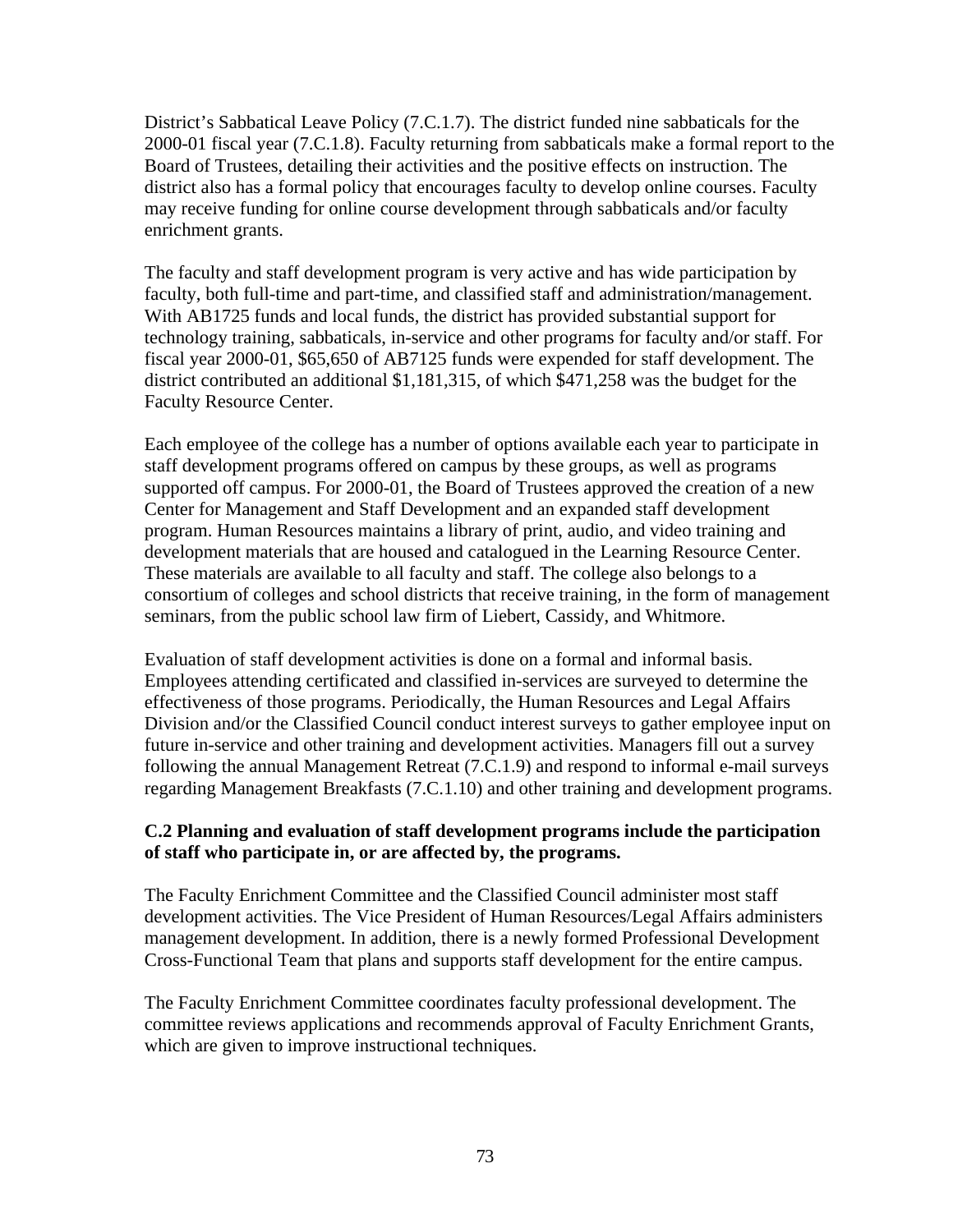The Faculty Enrichment Committee publishes the Faculty Voice, a literary magazine by and for faculty members (7.C.2.1). The committee also co-sponsors the Faculty Colloquium, which features presentations by SBCC staff members (7.C.2.2). The committee coordinates in-service speakers for fall and spring semesters, workshops for faculty members, including several on teaching under-represented students and foreign students, orientations for new full- and part-time faculty members and other enrichment activities.

## **D. General Personnel Provisions**

## **D.1 The institution has and adheres to written policies ensuring fairness in all employment procedures.**

The recruitment and selection processes for faculty/administrators and staff are set forth in district policies 1412-20 and 1410-1432 respectively (7.D.1.1), and communicated through the Guides for Selection Committees (7.D.1.2) and orientation of selection committees by Human Resources/Legal Affairs staff. The basic policy is set forth in the following statement: "The Personnel Department shall recruit for positions and process applications in accordance with the District Affirmative Action Policy." The policy is intended to ensure fairness throughout the recruitment and selection process. Applicants who believe that have been unfairly treated in the recruitment or application process may appeal to the district's Affirmative Action Officer. Employees who believe that they have been treated unfairly in the course of their employment may use the district's complaint or grievance processes. The Faculty Grievance Policy is set forth in Appendix F of the District's "Faculty and Educational Administrators' Policies" (7.D.1.3). The complaint procedure for classified staff is set forth in District Policy 1700, "Complaints Concerning Division, Office, or Employee" (7.D.1.4). The grievance procedure for classified staff is set forth in District Policy 1550 (7.D.1.5). The complaint and grievance policies are intended to ensure fairness throughout the course of employment.

## **D.2 The institution regularly assesses and reports its achievement of its employment equity objectives, consistent with the institutional mission.**

Written policies promote equity in the employment process. These policies are established in accordance with state guidelines and are contained in the district's Affirmative Action Program Plan (7.D.2.1) and the selection procedures for classified, faculty and administrators (7.D.2.2). An aggressive recruitment effort is made by the district to ensure a well-qualified applicant pool for all regular vacancies. This includes wide advertising, job fairs, and advertisement in minority-oriented publications. The hiring process is conducted under the direction of the Affirmative Action Officer who monitors the process from committee formation and orientation through screening of applications and interviews. Reports are made to the Administration and Affirmative Action Committee. Such reports include applicant flow analyses and longitudinal reports showing minority/female hiring and population over the years (7.D.2.3).

There have been steady gains in the proportion of women and minorities employed by the college over the years as shown in the next table: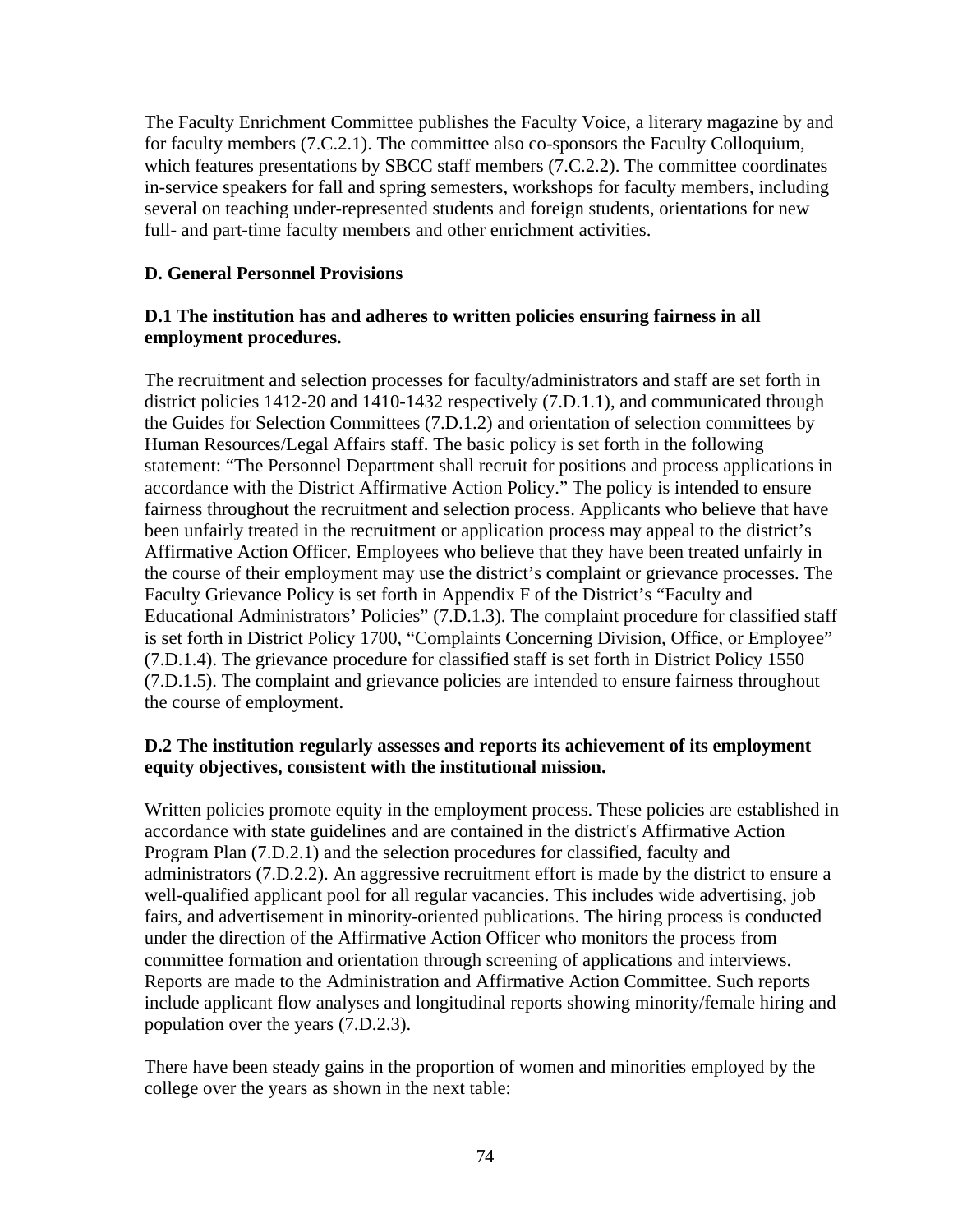| Year    | <b>Classification</b> | # Minority     | % Minority | # Female | % Female |
|---------|-----------------------|----------------|------------|----------|----------|
| 1995-96 | Management            |                | 23         | 14       | 45       |
|         | Faculty               | 38             | 20         | 86       | 46       |
|         | Classified            | 9 <sub>1</sub> | 36         | 151      | 60       |
|         |                       |                |            |          |          |
| 2000-01 | Management            |                | 16         | 32       | 58       |
|         | Faculty               | 36             | 17         | 104      | 48       |
|         | Classified            | 104            | 39         | 169      | 64       |

**Santa Barbara City College Employees**

#### **D.3 Personnel policies and procedures affecting all categories of staff are systematically developed, clear, equitably administered, and available for information and review.**

The college has developed and maintains a comprehensive set of personnel policies and procedures (7.D.3.1). Policies and procedures dealing with full-time and part-time faculty matters were developed over the years in a collaborative manner with the Santa Barbara City College Academic Senate, which is responsible for the review of new policies for faculty. The Instructors' Association (IA) and the California School Employees Association (CSEA) have negotiated other personnel policies under collective bargaining. These policies are distributed on a routine basis. In addition to the district's Personnel Policies, there is also a Faculty Manual for both credit and non-credit faculty (7.D.3.2) and a Classified Employee Handbook, "You and Your Job" (7.D.3.3), which is distributed to all new employees. A Faculty Department Chair Handbook has also been developed and distributed (7.D.3.4). In addition, the Educational Programs and the Human Resources/Legal Affairs Divisions conduct New Employee Orientation Programs for all new employees. These orientations include part-time faculty members. The college makes extensive use of the Faculty-Staff Newsletter (FAST News) and e-mail to keep employees informed of district policy and new policy changes. The above-mentioned policies and procedures apply to appointments, evaluation, retention (tenure, probation, termination), advancement and due process.

The Human Resources and Legal Affairs Division has initiated a policy project, with implementation planned for 2002, with the following goals:

All college policies and procedures will be available in a reference binder for staff use and on the college Web site for the public, students and faculty. A unified numbering system, a comprehensive index system and word and topic search capability will provide greater access and accuracy for researching college practices and regulations.

Other critical documents that will be available include collective bargaining agreements, agendas and minutes of Board of Trustee's meetings, and agendas and minutes of standing Board and college committees.

## **D.4 The institution makes provision for the security and confidentiality of personnel records. Personnel records are private, accurate, complete, and permanent.**

Personnel files and information are kept strictly confidential and are only released in accordance with provision of the Public Records Act, court orders, subpoenas, or with the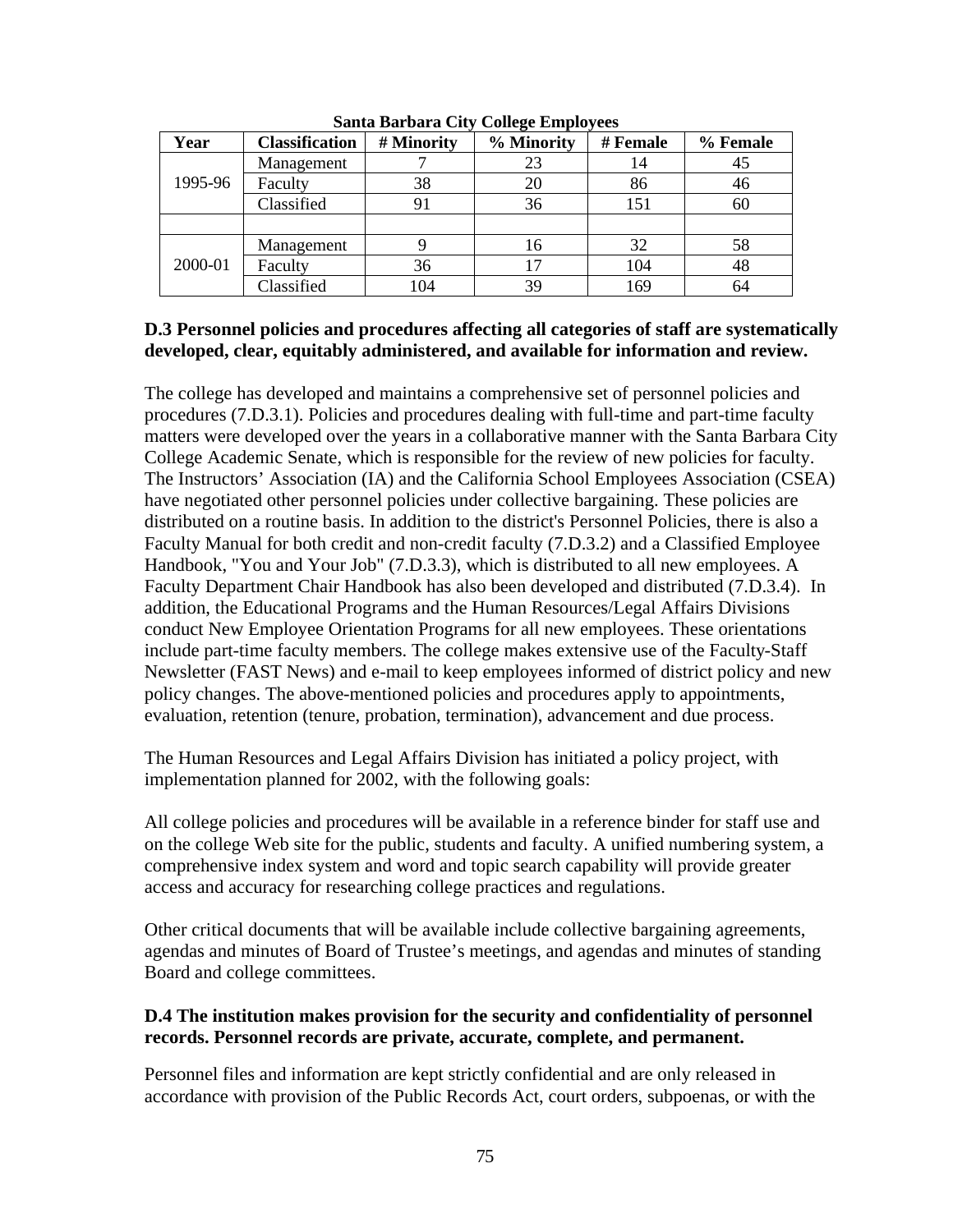approval of the employee, if appropriate. Personnel files are kept in fire safes and inspection of files is done in accordance with District Policy 1610 -- "Personnel Records" and 2420 -- "Right of a Faculty Member to Inspect Materials in his/her Personnel File" (7.D.4.1).

Concluding Statement: Based on the information provided in this section and the supporting documents on file, SBCC affirms that it meets the requirements of Standard 7.

| <b>Standard Seven Supporting Documents</b> |                                                                |  |
|--------------------------------------------|----------------------------------------------------------------|--|
| 7.A.1.1                                    | Chancellor's Office Statistics on Full-Time Faculty Obligation |  |
| 7.A.1.2                                    | <b>College Catalog</b>                                         |  |
| 7.A.2.1                                    | Personnel Policies, Selection Committee Guides: Academic and   |  |
|                                            | Classified                                                     |  |
| 7.A.2.2                                    | <b>Selection Committee Guides</b>                              |  |
| 7.B.1.1                                    | District Policy 2100 -- Policies for Faculty and Educational   |  |
|                                            | Administrators                                                 |  |
| 7.B.1.2                                    | District Policy 1531                                           |  |
| 7.B.1.3                                    | <b>CSEA</b> Contract                                           |  |
| 7.B.1.4                                    | District Policy 1532                                           |  |
| 7.B.2.1                                    | District Policy 2210                                           |  |
| 7.B.2.2                                    | Policies -- Faculty                                            |  |
| 7.B.2.3                                    | District Policies 1531 and 1532                                |  |
| 7.B.3.1                                    | District Policy 2120                                           |  |
| 7.C.1.1                                    | Three-year Human Resources Development Plan                    |  |
| 7.C.1.2                                    | Board of Trustees Agenda/Minutes                               |  |
| 7.C.1.3                                    | Management Development Booklet                                 |  |
| 7.C.1.4                                    | Faculty Resource Center Web Site                               |  |
| 7.C.1.5                                    | SRC Course Schedule for 2001-02                                |  |
| 7.C.1.6                                    | <b>Sabbatical Leave Policy</b>                                 |  |
| 7.C.1.7                                    | District Policy 2022.11                                        |  |
| 7.C.1.8                                    | <b>Staff Development Report</b>                                |  |
| 7.C.1.9                                    | <b>Surveys Results from Management Retreats</b>                |  |
| 7.C.1.10                                   | <b>Evaluations of Management Breakfasts</b>                    |  |
| 7.C.2.1                                    | The Faculty Voice                                              |  |
| 7.C.2.2                                    | List of Faculty Colloquium Speakers                            |  |
| 7.D.1.1                                    | District Policies 1412-20 and 1410-1432                        |  |
| 7.D.1.2                                    | <b>Committee Selection Guides</b>                              |  |
| 7.D.1.3                                    | <b>Faculty Grievance Policy</b>                                |  |
| 7.D.1.4                                    | District Policy 1700 -- Complaint Policy                       |  |
| 7.D.1.5                                    | District Policy 1550 -- Classified Grievance Policy            |  |
| 7.D.2.1                                    | Affirmative Action Plan, Report                                |  |
| 7.D.2.2                                    | District Policies 1412-20 and 1410-1432, Selection Guides      |  |
| 7.D.2.3                                    | <b>Ethnic and Gender Distribution Reports</b>                  |  |
| 7.D.3.1                                    | <b>Personnel Policies</b>                                      |  |
| 7.D.3.2                                    | Faculty Manuals, Credit and Non-Credit                         |  |
| 7.D.3.3                                    | You and Your Job Booklet                                       |  |
| 7.D.3.4                                    | Department Chair Handbook                                      |  |
| 7.D.4.1                                    | District Policies 1610 and 2420                                |  |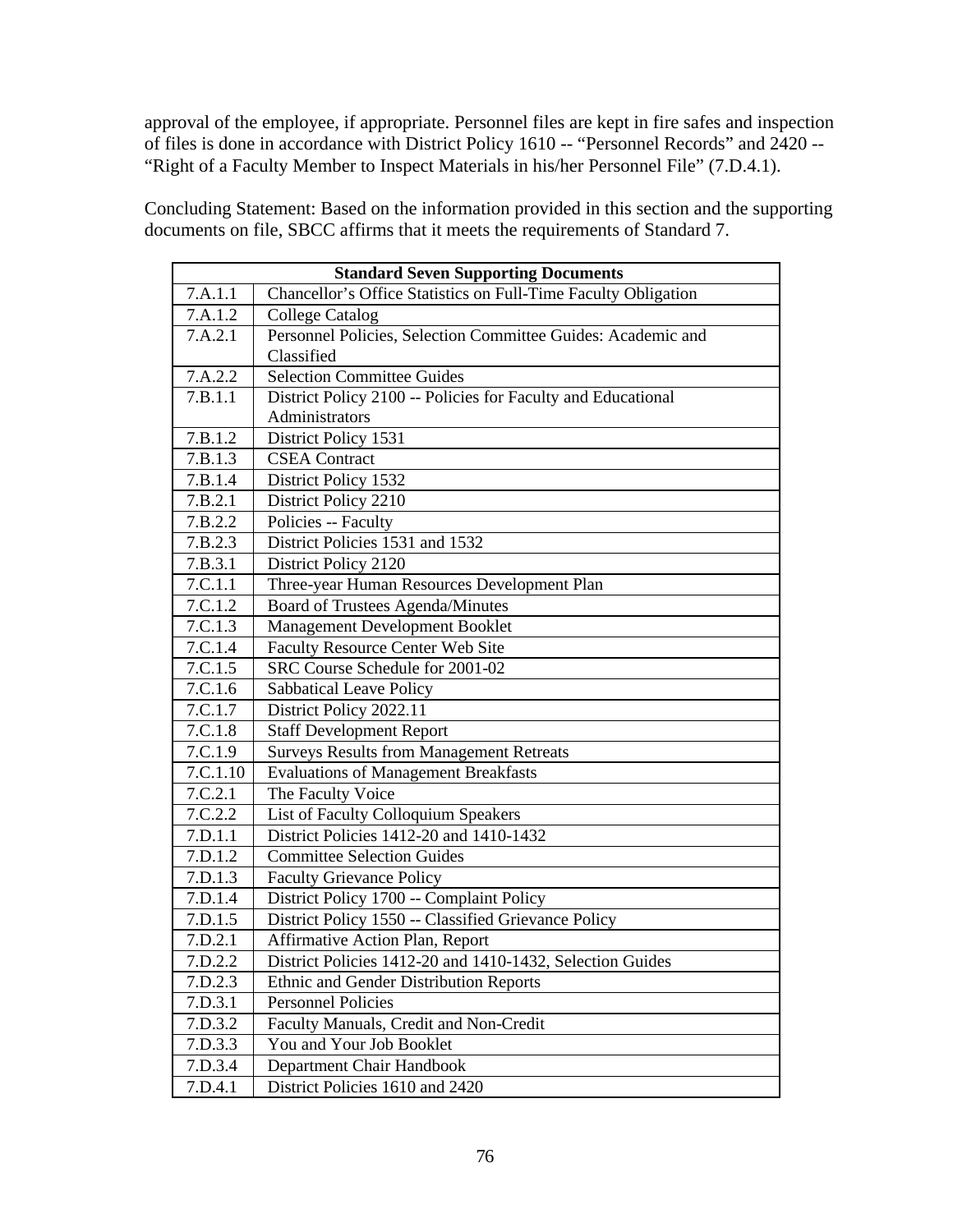## **Standard Eight: Physical Resources**

**The institution has sufficient and appropriate physical resources to support its purposes and goals.**

#### **1. The institution ensures that adequate physical resources are provided to support its educational programs and services wherever and however they are offered.**

The institution ensures that adequate physical resources are provided to support educational programs and activities through long-range planning and commitment of significant financial resources.

The long-range planning is a reflection of the anticipated growth in enrollment and changing demands and expectations of tomorrow's students. Whereas the college expects to grow an average of 2.5-3% in full time equivalent students (FTES) over the next five years, much of that growth will take place off of the main campus. The college is actively planning for both on-campus improvements and expansion as well as off-campus site creation.

The on-campus long-range plan was first developed in 1975 and was amended in 1984 and again in 2000 (8.1.1). The current plan calls for renovation of the Life Science/Geology building (presently underway), the Physical Sciences building (8.1.2) and the Gymnasium (8.1.3), as well as the addition of three new classroom/office buildings and a parking structure. Assuming state funding becomes available, the renovation projects should be complete by December 2005, while the additional buildings will be added after anticipated bond measure approval between 2006-2010. The parking structure will be added prior to any of the new classroom/office buildings (8.1.4).

Off-campus expansion is taking place in several ways. The college is expanding the use of satellite facilities such as the Employee University buildings located several miles from campus and the Cosmetology Academy in Goleta. The college is looking into a number of other significant off-campus facilities such as housing for faculty, staff and students and a cooperative venture and satellite campus with California State University, Channel Islands.

The institution has dedicated substantial financial resources not only to the expansion of facilities, but also to the maintenance and repair of existing buildings (8.1.5). Over the past six years, a total of \$18.3 million has been transferred from the General Fund to the Construction and Rehabilitation Fund. During that period, the college has completed several major renovations and scheduled maintenance projects including remodeling the Administration Building (\$3.2 million), expanding the Cosmetology Academy (\$.7 million) and remodeling the Studio Theater (\$1 million). In 2000, two modular office buildings were constructed (\$0.5 million), which included 32 offices and workrooms. The most significant project during this period is the remodel of the Life Science/Geology building (8.1.6), which will cost approximately \$10.9 million, and the creation of a temporary Science Village to accommodate students during the construction phase. Finally, a number of major landscaping projects, totaling more than \$1.6 million, have been recently completed.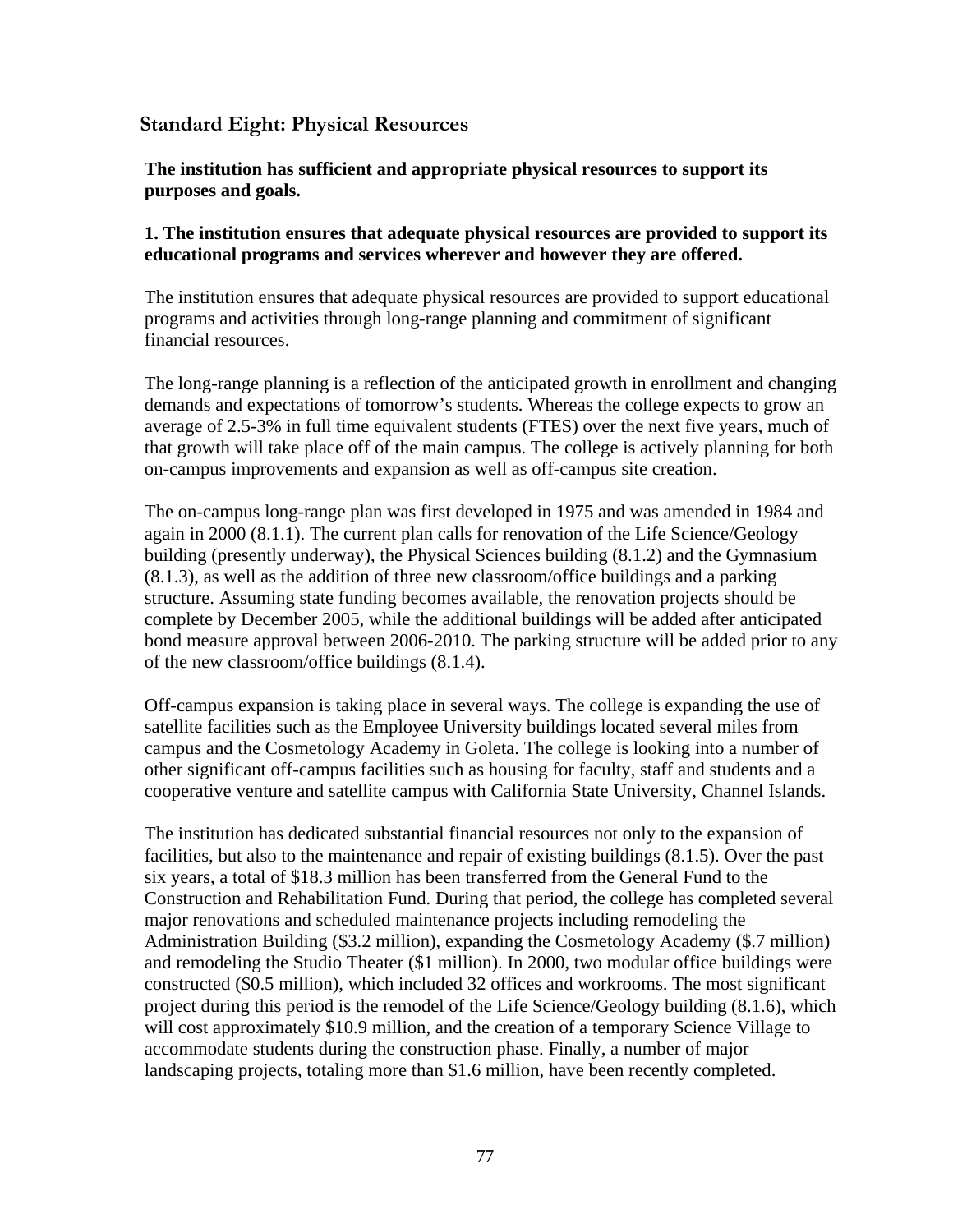Whereas the expenditure on renovation projects has averaged over \$4.2 million annually over the past three years, the college has also been able to set aside over \$7 million for future projects, including \$4.5 million for the parking structure. These construction reserves allow the college to apply for and accept the state's (50% match) scheduled maintenance funds and contribute to the major capital improvement projects, which are now requiring sizable local match. Furthermore, these reserves have allowed the college to maintain the campus facility renewal, despite significant funding cuts from the state.

As with many colleges, parking is an issue for students, faculty and staff. There are currently fewer than 2,500 parking spaces on campus to accommodate over 16,000 students and 1,000 full- and part-time employees. Additional parking facilities are being planned, as is aggressive transportation demand management -- TDM. The college's TDM plan calls for every student, faculty and staff member to have a Metropolitan Transit District (MTD) bus pass, 25% of all parking to be dedicated to carpools, and many other incentives for alternative transit (8.1.7).

The college employs other techniques to ensure physical resource availability. These include campus committees such as the Hazardous Materials Workgroup, the Signage Development Committee and the Facilities, Security and Safety Committee. An energy management system is used to reduce energy costs, and periodic upgrades are undertaken to improve energy efficiency. In 2001, the campus conducted an extensive energy audit and co-generation study to determine opportunities for further enhancements and energy independence.

## **2. The management, maintenance, and operation of physical facilities ensure effective utilization and continuing quality necessary to support the programs and services of the institution.**

The institution uses several processes to ensure effective utilization of physical resources. The facilities and operations group uses systematic planning to maintain the campus infrastructure and keep it clean. The custodial group is implementing a computer application to assess the amount of work for each custodian and create a detailed schedule for facilities cleaning. Additionally, a web-based work order system allows staff and faculty to request work of the maintenance group and report facilities problems.

Over the past few years, the campus has been testing and is now implementing a broadbased resource scheduling application that will allow the academic staff to more fully utilize the instructional space of the college, as well as offer available spaces for community service events. This software, called Resource 25, will encompass functionality related to facility use and assignment, maintenance and cleanliness.

## **3. Physical facilities at all site locations where courses, programs, and services are offered are constructed and maintained in accordance with the institution's obligation to ensure access, safety, security, and a healthful environment.**

The institution ensures that all of its facilities are built or modified in compliance with the Field Act, provide widest possible access to persons with disabilities and operate in an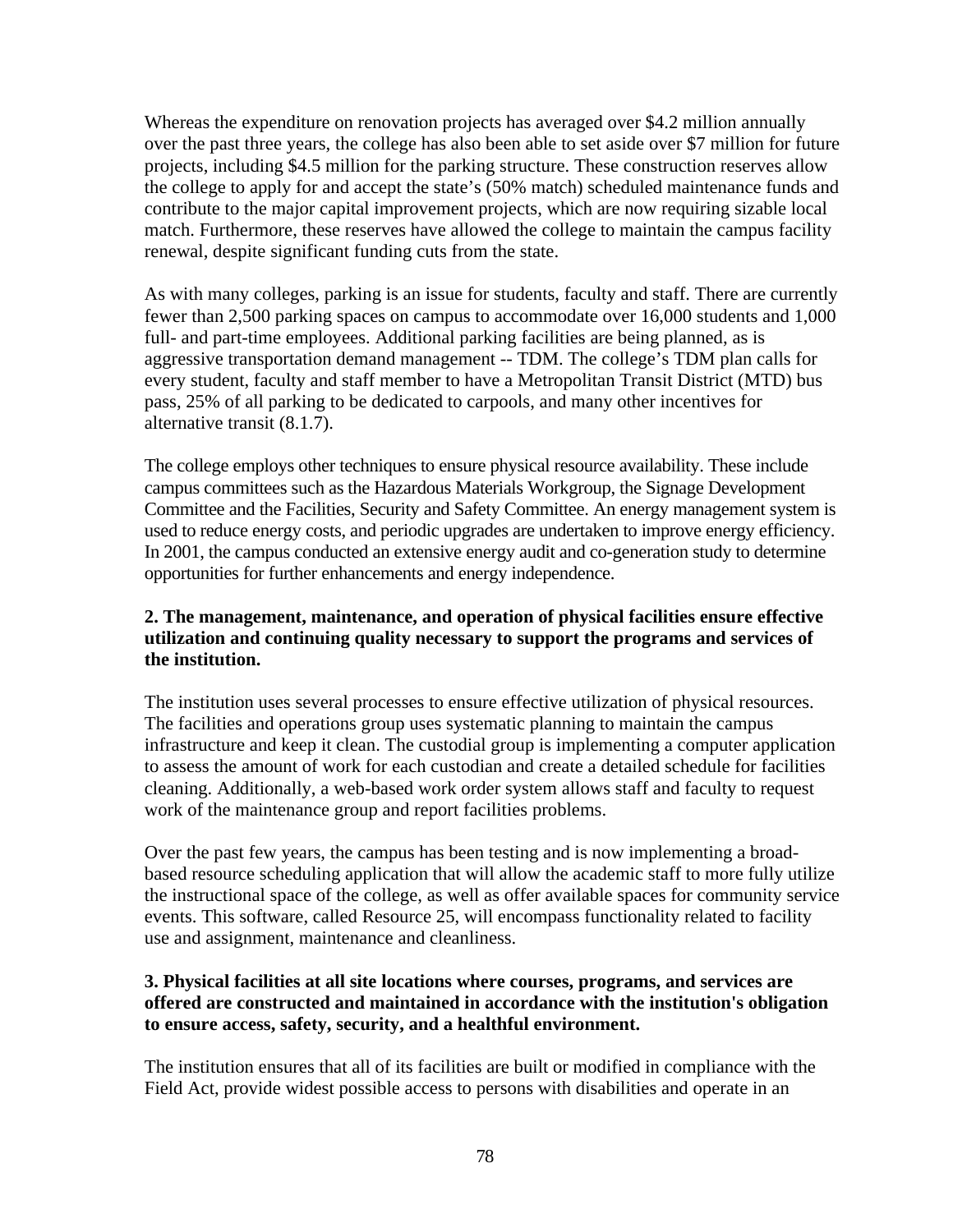environmentally sensitive manner. In 1993, the college conducted a detailed survey of campus facilities that did not meet current Americans with Disabilities Act requirements (ADA) (8.3.1). This list of deficiencies has been used as a guide in progressively improving access across campus. Staff and faculty knowledgeable in ADA issues review all major renovation projects plans prior to construction. In fiscal year 1998-99, the state granted the college \$240 thousand in funding specifically for architectural barrier removal. Those projects, which totaled over \$450 thousand dollars with the college 50% funding match, were completed in May 2002.

As evidenced in several significant programs, the college attempts to operate in an environmentally friendly manner. Hazardous materials are inventoried, handled, stored and disposed of in strict compliance with state and federal regulations. A hazardous materials workgroup has been formed to discuss issues related to dangerous materials and resolve problems. An independent specialist (8.3.2) with expertise in hazardous material safety works on campus each week to provide direct faculty/staff support.

During 2001, the campus grounds department converted to integrated pest management methods. With the elimination of all pesticides and herbicides as a goal, the employees have received training and specialized equipment in order to reduce reliance on hazardous substances and the creation of hazardous emissions. For example, electric carts are extensively utilized on campus while electric leaf blowers have replaced gas-powered models. Recently the campus purchased a weed steamer to be used in lieu of the herbicide Roundup. Composting, mulching and other environmentally friendly techniques are being employed. Surface drains throughout campus have been marked to indicate their eventual output to the ocean.

Recycling is a major activity on campus whereby nearly every waste product that has a market for reuse or recycle is diverted from the landfill. Throughout campus, commingled waste containers are available for cans, bottles, plastics and paper. Food waste from the cafeteria is composted with the assistance of environmental horticulture students. Green waste from the grounds department is sent to the county mulching operation. Construction materials are sent to a local separation facility where they are divided and reused. Engine oil as well as other similar materials are recycled or reused.

## **4. Selection, maintenance, inventory and replacement of equipment are conducted systematically to support the educational programs and services of the institution.**

In addition to the college's long-range planning and funding commitment for facilities, equal emphasis is placed on planning and funding equipment replacement or acquisition. For planning and funding purposes, equipment is divided into technical equipment, such as desktop computers, servers and other network devices, and non-technical equipment, such as desks, chairs, vehicles or tools. Detailed asset records are kept for all technical equipment and all non-technical equipment over \$5,000 in value (8.4.1).

In 1999, the college adopted a goal of technical equipment replacement every three years for desktop computers and servers (8.4.2). The replacement cycle reflects the institution's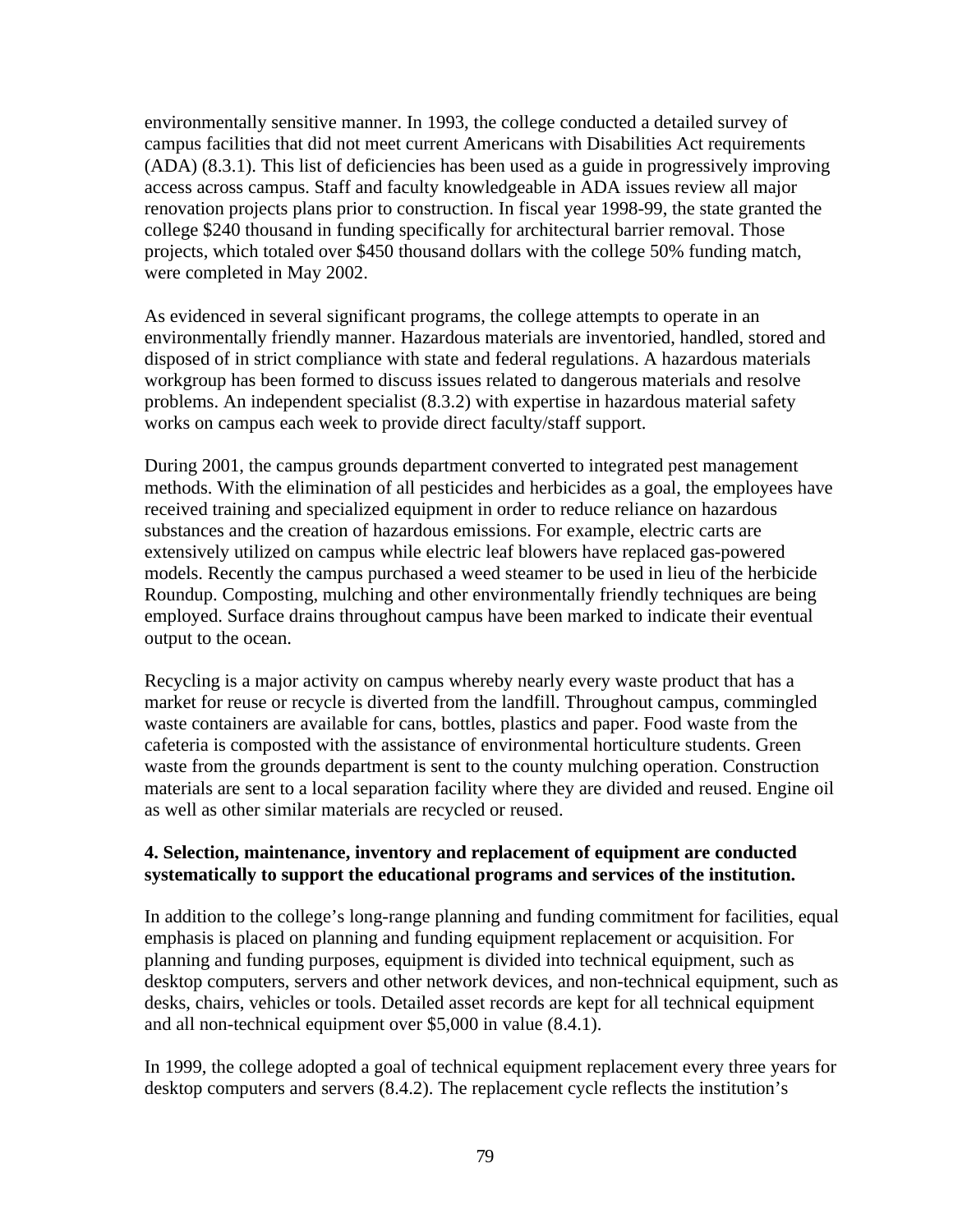commitment to a state-of-the-art learning experience and workplace environment. Funding for this accelerated replacement methodology is possible because of significant fund transfers to the equipment replacement fund from the general fund. Over the past six years a total of \$17.5 million has been transferred to the equipment replacement fund.

Non-technical equipment replacement occurs as needed and is funded through an allocation to the various departments. Smaller items are normally purchased with these funds, whereas major equipment is funded through interest earnings in the equipment fund.

The funding emphasis over the past six years has allowed the college to build adequate reserves for future replacements. Additionally, as new equipment is acquired, ongoing funding streams are identified and designated. Through these mechanisms the college is able to sustain the equipment replacement activity in spite of state funding cuts. For example, in fiscal year 2001-02, the Governor of California reduced ongoing funding for equipment replacement from over \$500 thousand to less than \$200 thousand. Block grant funding for equipment in fiscal year 2000-01 was over \$1.2 million, but was eliminated in fiscal year 2001-02. Despite this \$1.5 million reduction in state funding and because of the reserving policies of the college, the equipment replacement cycle will be maintained. At the beginning of fiscal year 2001-02, equipment replacement reserves totaled \$6.4 million of which \$4.4 million is for technical equipment (8.4.3).

## **5. Physical resource planning and evaluation support institutional goals and are linked to other institutional planning and evaluation efforts, including district or system planning and utilization where appropriate.**

Physical resource planning and expenditures are directly related to institutional goals. Two examples of this connectivity are the allocation of Partnership for Excellence funds over the past three years and the college's long-range development plan. Partnership for Excellence funding occurred over a three-year period and was allocated through an extensive and exhaustive, consultative process. Certain decisions in that process resulted in purchase of technical equipment and designation of ongoing funds for this technical equipment periodic replacement.

A second clear example of the direct link between planning and resource allocation and institutional goals is the long-range development plan (8.5.1). That plan attempts to accommodate future increases in enrollment and to anticipate the types of facilities these new students will require. A high tech building, general classrooms, offices, as well as parking, are included in the plan.

Future enrollment will, to a significant degree, be accomplished through internet-based courses and other technology-driven activities. An investment in the infrastructure for these classes is central to the college's long-range planning. Significant resources are devoted to the electronic as well as physical campus structure.

Concluding Statement: Based on the information provided in this section and the supporting documents on file, SBCC affirms that it meets the requirements of Standard 8.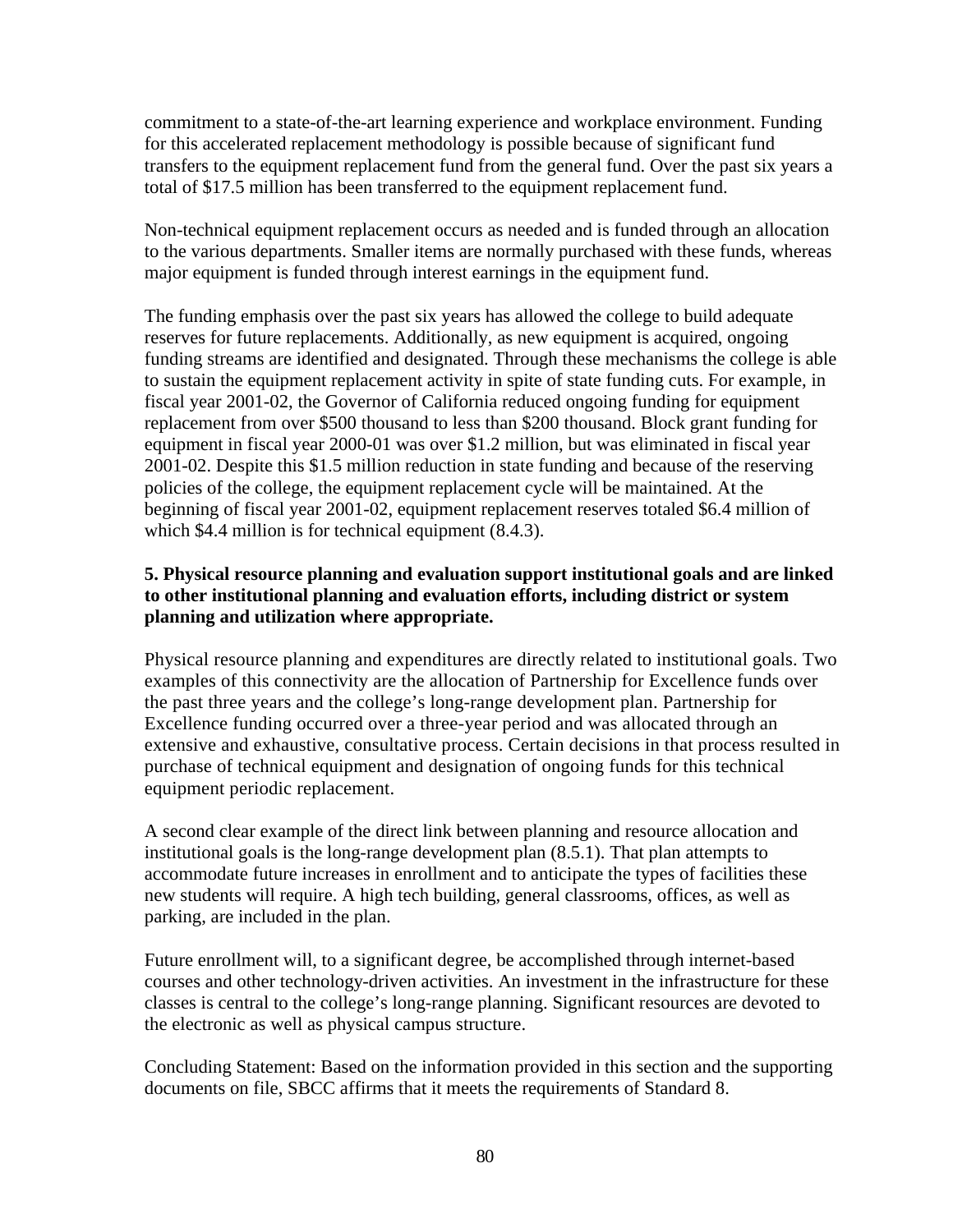| <b>Standard Eight Supporting Documents</b> |                                                                    |
|--------------------------------------------|--------------------------------------------------------------------|
| 8.1.1                                      | Long Range Development Plan, December 1999                         |
| 8.1.2                                      | Capital Outlay Budget Change Proposal, April 2001                  |
| 8.1.3                                      | Capital Outlay Budget Change Proposal, May 2001                    |
| 8.1.4                                      | Five-Year Capital Improvement Plan, November 2001                  |
| 8.1.5                                      | Construction and Rehabilitation Fund FY 2001-02 Budget             |
| 8.1.6                                      | Capital Outlay Budget Change Proposal, May 1999                    |
| 8.1.7                                      | Transportation Demand Management Plan, September 2000              |
| 8.3.1                                      | Americans with Disabilities Act Campus Study, 1993                 |
| 8.3.2                                      | CJSeto Support Services, LLC letters March 2000 through July 2001  |
| 8.4.1                                      | Fixed Asset Inventory, October 2001                                |
| 8.4.2                                      | Computer Replacement Policy http://www.sbcc.edu/itc/computers.cfm. |
| 8.4.3                                      | Equipment Replacement Fund FY 2001-02 Budget                       |
| 8.5.1                                      | Long Range Development Plan, December 1999 (see 8.1.1)             |

## **Standard Nine: Financial Resources**

**The institution has adequate financial resources to achieve, maintain, and enhance its programs and services. The level of financial resources provides a reasonable expectation of financial viability and institutional improvement. The institution manages its financial affairs with integrity, consistent with its educational objectives.**

#### **Financial Planning**

#### **A.1 Financial planning supports institutional goals and is linked to other institutional planning efforts.**

The foundation for Santa Barbara Community College District's financial planning is its stated mission and fundamental purposes (9.A.1.1). Every proposed use of funds must relate to the statements included in these documents.

#### **A.2 Annual and long-range financial planning reflects realistic assessments of resource availability and expenditure requirements.**

Financial planning is dependent on the current assessment of available and anticipated resources and expenditure requirements. The relatively good economy of the last few years is changing, as must the assumptions affecting financial planning. The current assumptions used for financial planning are as follows:

- Over the next three years, energy costs will increase significantly
- The economy will decline and will negatively affect available financial resources of the college
- The college will have increasingly less discretion in the allocation of fiscal resources
- The 50% rule will begin to restrict the expenditure of funds for faculty support activities
- Expectations regarding the World Wide Web will increase, making it more important to the business processes of the college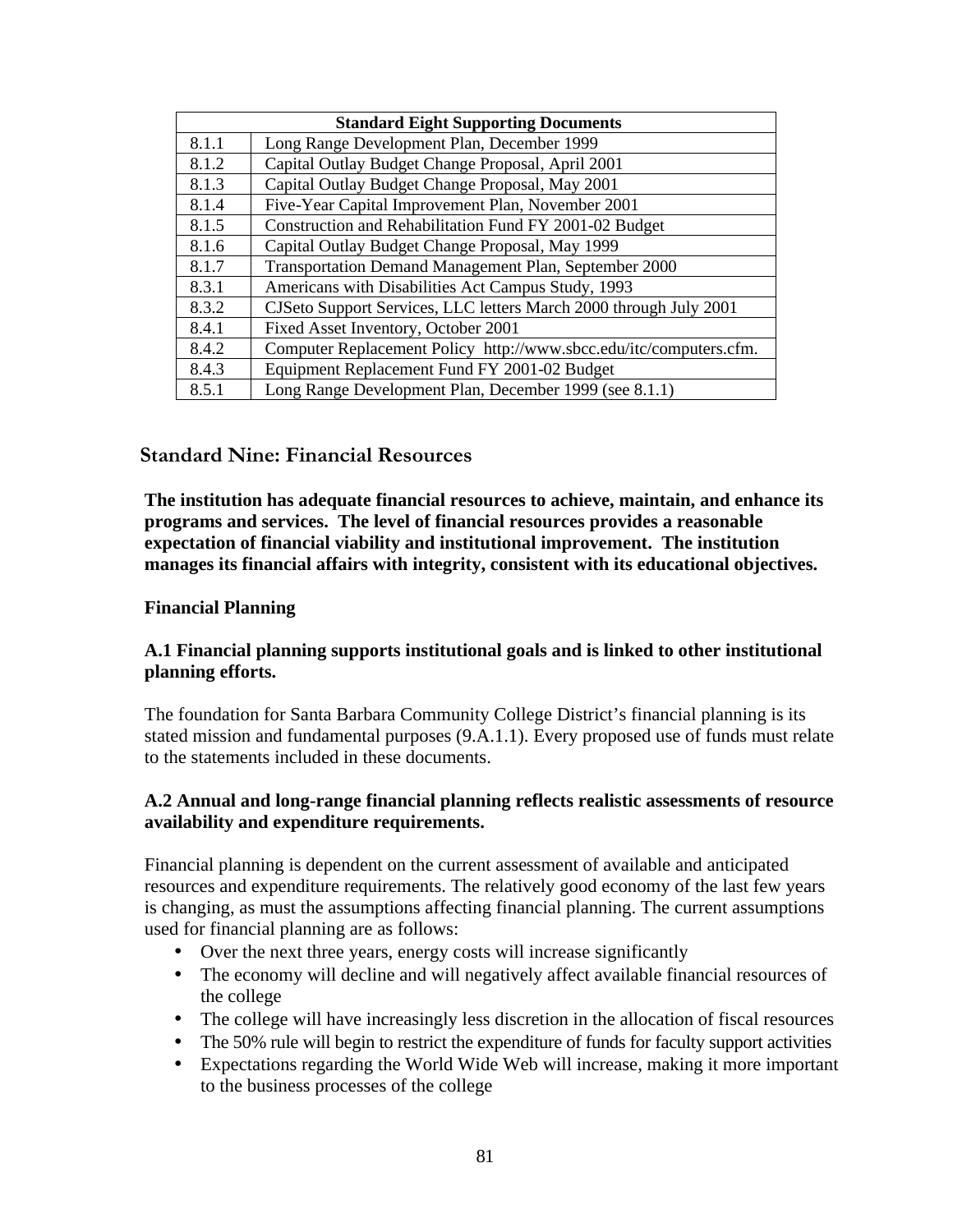- Housing, transportation and parking will negatively affect enrollment and faculty/staff retention and, if not addressed, will negatively affect the fiscal health of the college
- Campus facilities will continue to be developed and will become more concentrated and complex
- Accounting and financial reporting requirements will become more complex
- External forces will continue to apply pressure to reduce waste streams and increase recycling efforts
- Handling, storage and disposal of hazardous materials will continue to become more expensive and begin to affect course offerings and other campus activities

#### **A.3 Annual and long-range capital plans support educational objectives and relate to the plan for physical facilities.**

Student population growth and an expanded and changing educational curriculum require the updating of facility needs, as reflected in the long-range development plan (9.A.3.1) and the five-year facility construction plan (9.A.3.2). Millions of dollars have been invested in buildings to enable the college to carry out its educational mission. To provide a funding source for the maintenance of existing facilities, and fund additions and modifications, the Board of Trustees adopted in 1991 the policy stating that the general fund end-of-year balances shall be first considered for these purposes (9.A.3.3). A total of \$18.3 million has been transferred from the General Fund to the Construction and Rehabilitation Fund over the last six years.

Another long-range capital policy, also adopted by the Board of Trustees in 1991, addresses the ongoing equipment inventory replacement need (9.A.3.4). It states that lottery income not allocated for salaries will be used primarily for the systematic and timely replacement of the equipment inventory. This policy significantly contributed to the district's ability to transfer a total of \$17.5 million from the General Fund to the Replacement of Equipment Fund.

## **A.4 Institutional guidelines and processes for financial planning and budget development are clearly defined and followed.**

## **A.5 Administrators, faculty, and support staff have appropriate opportunities to participate in the development of financial plans and budgets.**

In addition to the stated mission and fundamental purposes, and the current planning assumptions, principles of budget development are reviewed and updated at the beginning of each budget development cycle as another financial planning tool (9.A.4.1). Key to the process is the College Planning Council. The College Planning Council participates in the development of the college budget, makes recommendations to the President on allocation of college resources, and serves as advisory group to the President on fiscal planning matters. Membership includes administrators, faculty (including representatives of the Academic Senate), support staff, and a student (9.A.5.1). The budget development process includes input from the departmental level, and, as it progresses, is available online so that all interested parties can be readily informed of the current status.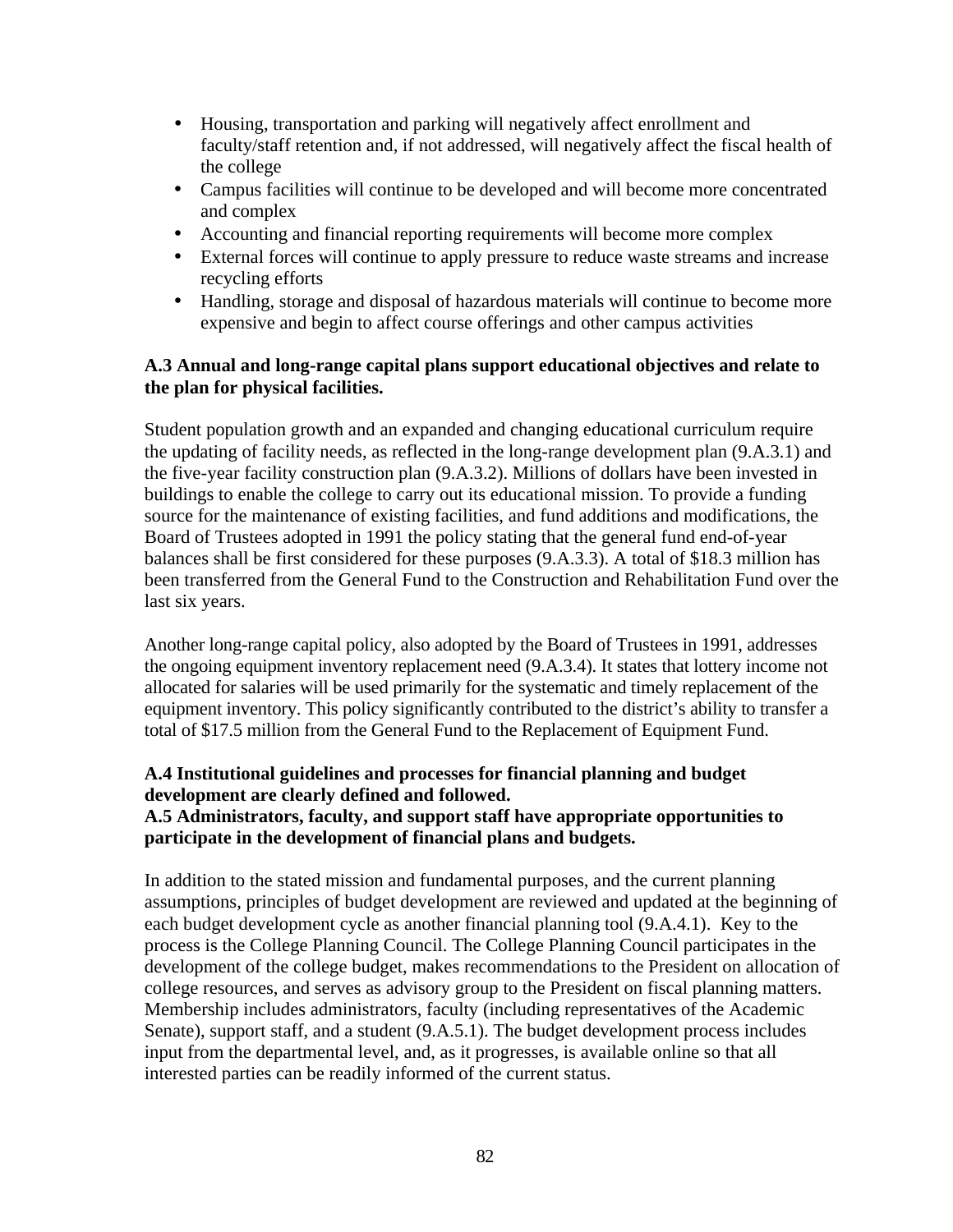#### **Financial Management**

**B.1 The financial management system creates appropriate control mechanisms and provides dependable and timely information for sound financial decision-making. B.2 Financial documents, including the budget and independent audit, reflect appropriate allocation and use of financial resources to support institutional programs and services. Institutional responses to external audit findings are comprehensive and timely.**

Appropriate control mechanisms and dependable and timely information are available for financial decision making. Budgeted revenue and appropriations are adjusted on a regular basis to reflect changes. Web access to current financial information in a variety of easily accessible and understandable formats has been developed during the last two years and is available to anyone with budget control responsibility. This facilitates budget monitoring at all appropriate levels. Maximizing the effective use of limited financial resources is a necessity aided by delegating to the Vice Presidents, subject to Board of Trustees approval, the authority to redistribute budgeted funds within their area of responsibility, as needs change during the fiscal year.

## **B.3 The institution practices effective oversight of finances, including management of financial aid, externally-funded programs, contractual relationships, auxiliary organizations or foundations, and institutional investments.**

Effective oversight of finances requires frequent re-evaluation of internal control procedures and other methods that are in place. Several improvements have recently been made. The automated posting of the financial aid distribution detail to the general ledger has been implemented, improving accuracy and timeliness. Significantly improved and automated bank reconciliation of the auxiliary accounts trust and financial aid bank accounts has been completed. An improved salary budget model developed this year makes it possible to monitor budgets by position. The Board of Trustees is assisted in its oversight responsibility by means of standard monthly and quarterly reports, and fiscal committee and study session involvement. In addition, the implementation of the Governmental Accounting Standard Board's (GASB) Statements 34 and 35 has begun.

## **B.4 Auxiliary activities and fund raising efforts support the programs and services of the institution, are consistent with the mission and goals of the institution, and are conducted with integrity.**

The Foundation for Santa Barbara City College was established in 1976 to inform the public of SBCC's multifaceted contribution to the educational, cultural, economic and civic life of Santa Barbara, and to cultivate interest in the college's mission. Its ultimate responsibility is to secure private support to aid the college in achieving a "margin of excellence" beyond what is possible with state funding, including direct financial assistance to deserving students. The Foundation for SBCC is one of the most effective community college fundraising organizations in California with new gifts averaging more than 5.6 million annually for the last five years (9.B.4.1, 9.B.4.2).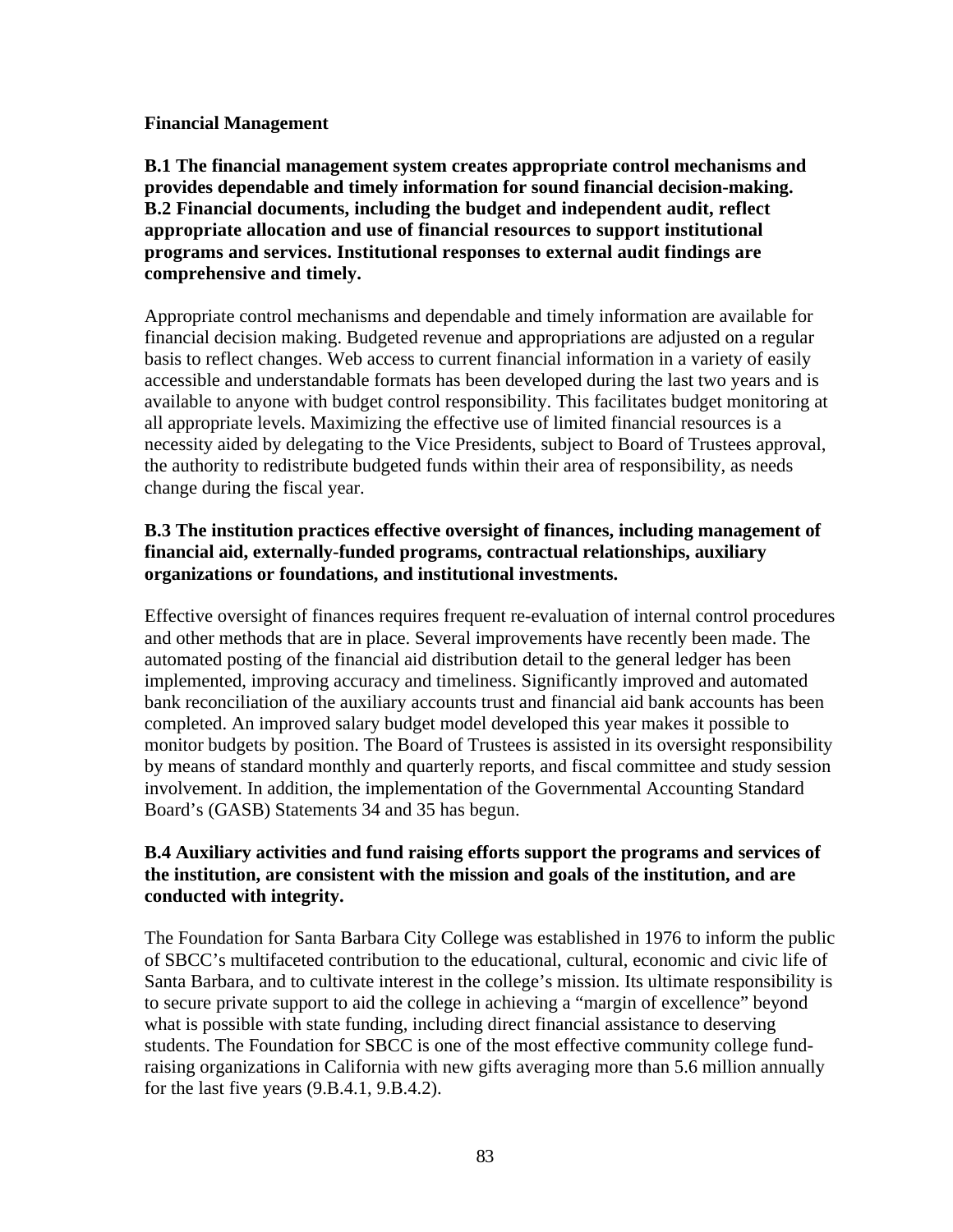## **B.5 Contractual agreements with external entities are governed by institutional policies and contain appropriate provisions to maintain the integrity of the institution. B.6 Financial management is regularly evaluated and the results are used to improve the financial management system.**

Financial management is regularly evaluated. A Business Process Manager position was recently created and filled by an individual with strong technological and accounting skills. A Business Services Technology Plan has been developed and technology projects defined, each designed to improve financial management by maximizing the use of technology (9.B.6.1). The cafeteria financial functions have been reviewed and procedure and staffing changes implemented. Input from faculty and staff was recently obtained by means of a survey designed to measure satisfaction with each business services function, and the results are being used to implement improvements.

## **Financial Stability**

## **C.1 Future obligations are clearly identified and plans exist for payment.**

Future obligations are identified, and designated fund balances for those purposes are established each year (9.C.1.1). Two current examples are designated reserves established in anticipation of health and welfare and energy cost increases. The Board's policy of transferring general fund resources to the Construction/Rehabilitation Fund for major maintenance repairs and upgrades ensures a source of revenue for that purpose. The Board policy of transferring general fund resources, including a specific allocation of lottery revenue, to the Equipment Fund provides resources for purchasing equipment.

## **C.2 The institution has policies for appropriate risk management.**

Membership in joint powers authorities and a risk management association aid in the development and updating of policies related to loss control, risk analysis, safety training, and claims handling. A separate Self-Insurance Fund exists with a current 1.3 million dollar balance. Very little has been expended in the past, the intent being to establish an ongoing source of funding to meet risk management contingencies not covered by insurance.

## **C.3 Cash flow arrangements or reserves are sufficient to maintain stability.**

The existence of sufficient fund balances, as well as the Chancellor's Office apportionment advances policy, has allowed the college to maintain cash flow stability and avoid the need for short-term borrowing. The district has no long-term liabilities. The last of the bonded indebtedness was paid off in 1998 (9.C.3.1).

## **C.4 The institution has a plan for responding to financial emergencies or unforeseen occurrences.**

Prudent fiscal reserves have been established to buffer the effect of the changing economy, financial emergencies, and unforeseen occurrences. An ongoing 5% General Fund reserve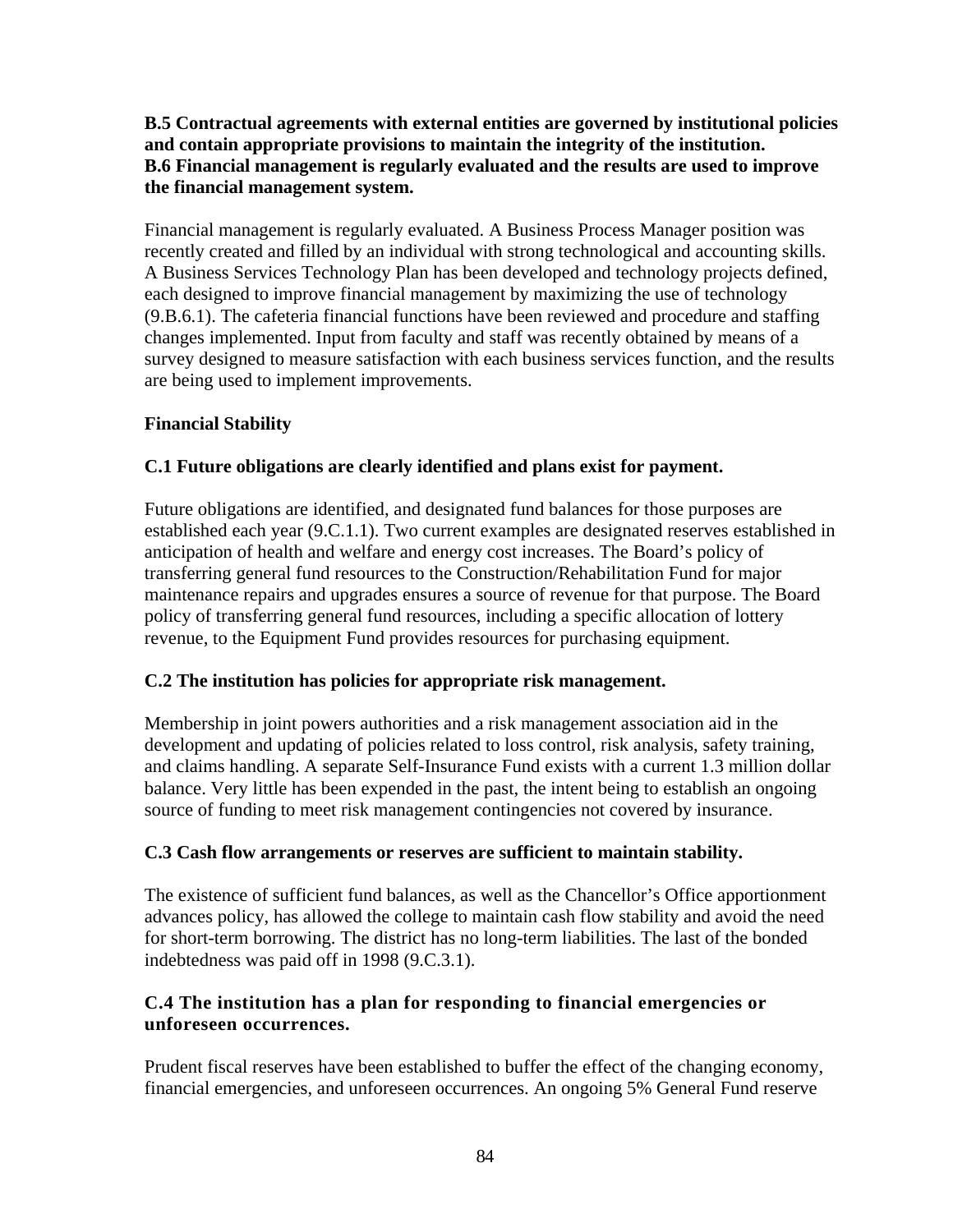for contingencies, mandated by the Board of Trustees, has been established in addition to the designated reserves.

Concluding Statement: Based on the information provided in this section and the supporting documents on file, SBCC affirms that it meets the requirements of Standard 9.

| <b>Standard Nine Supporting Documents</b> |                                                              |  |
|-------------------------------------------|--------------------------------------------------------------|--|
| 9.A.1.1                                   | <b>SBCC Mission and Fundamental Purposes</b>                 |  |
| 9.A.3.1                                   | Long-Range Development Plan                                  |  |
| 9.A.3.2                                   | Five-Year Facilities Construction Plan                       |  |
| 9.A.3.3                                   | Board of Trustees Policy on Construction/Rehabilitation Fund |  |
| 9.A.3.4                                   | Policy on Equipment Replacement                              |  |
| 9.A.4.1                                   | <b>Budget Development Principles</b>                         |  |
| 9.A.5.1                                   | College Planning Council Membership                          |  |
| 9.B.4.1                                   | <b>Foundation Fundraising</b>                                |  |
| 9.B.4.2                                   | <b>Foundation for SBCC Fiscal Audits</b>                     |  |
| 9.B.6.1                                   | <b>Business Services Technology Plan</b>                     |  |
| 9.C.1.1                                   | <b>Designated Fund Balances</b>                              |  |
| 9.C.3.1                                   | <b>Bonded Indebtedness</b>                                   |  |

**Standard Ten: Governance and Administration**

**The institution has a Governing Board responsible for the quality and integrity of the institution. The institution has an administrative staff of appropriate size to enable the institution to achieve its goals and is organized to provide appropriate administrative services. Governance structures and systems ensure appropriate roles for the Board, administration, faculty, staff, and students, and facilitate effective communication among the institution's constituencies.**

Santa Barbara City College's practices adhere to the specific expectations of each of the substandards and to the spirit behind what each standard is intended to achieve. For example, the college's Governing Board has demonstrated an exceptional record for longevity and quality of service. The administrative staff also has been fortunate to obtain the services of individuals highly competent in their individual skill areas, who have demonstrated a capacity to work well together and with the constituent groups that constitute the college community. The college's governance structures and systems provide for faculty, staff, and students to have open and effective communication in confronting and making progress in meeting the challenges and issues inherent in a community as vital as Santa Barbara City College.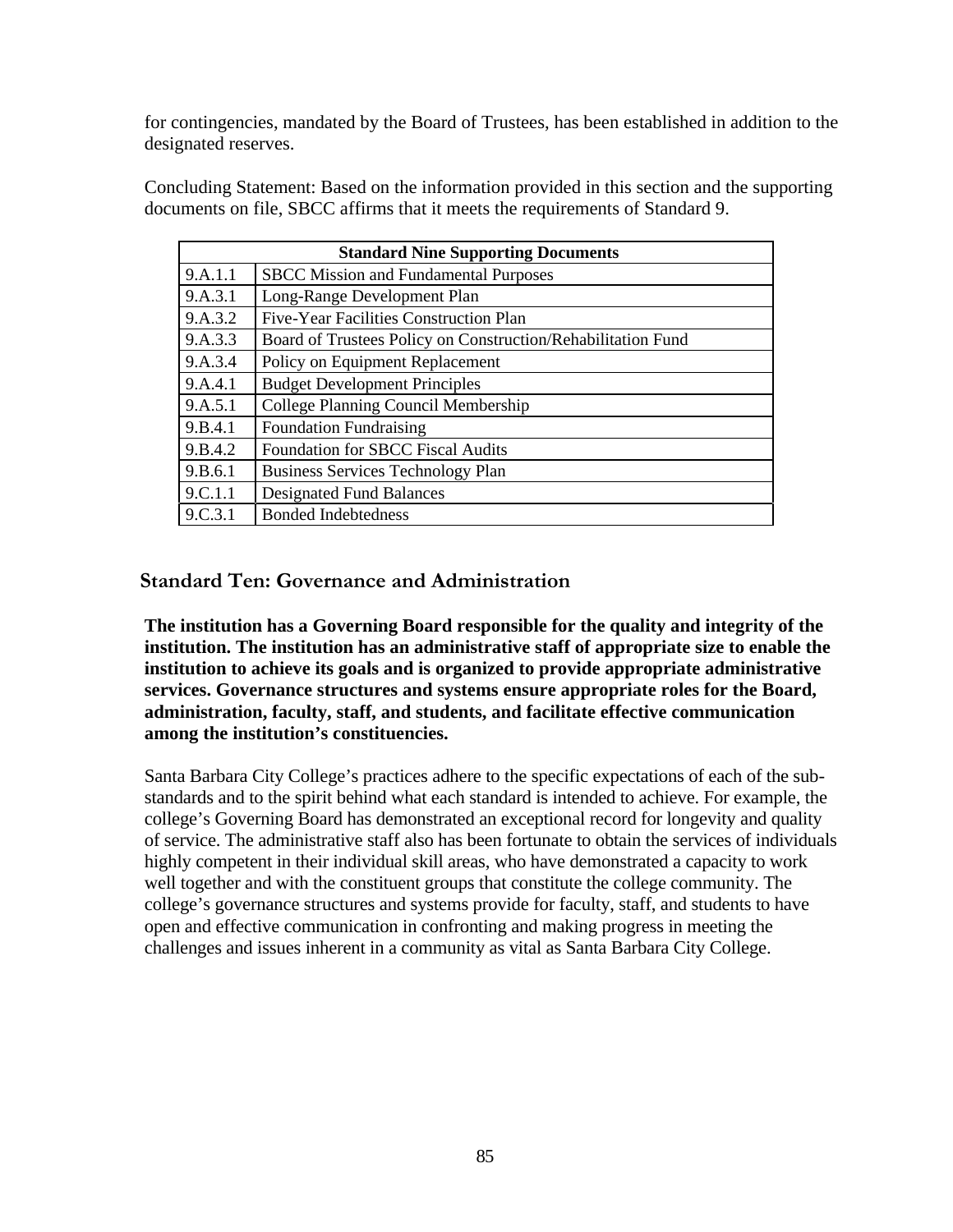#### **A. Governing Board**

#### **A.1 The governing board is an independent policy-making board capable of reflecting the public interest in board activities and decisions. It has a mechanism for providing the continuity of board membership and staggered terms of office.**

The Governing Board, consisting of seven members, has had the benefit of long service by its members. Four of the Board members combined have a record of service that extends beyond one hundred years. The newest Board member is well into his second four-year term. These seven individuals are independent, but cohesive, and work as a team.

The Board has a well-established policy for rotating its leadership and for the thorough evaluation of policies and issues by working through Board committees, study sessions and Board meetings.

#### **A.2 The governing board ensures that the educational program is of high quality, is responsible for overseeing the financial health and integrity of the institution, and confirms that institutional practices are consistent with the board-approved institutional mission statement and policies.**

The Board, through the work of its three committees, Financial, Facilities, and Educational Policies (10.A.2.1), ensures the high quality of the college's Educational Programs, oversees the financial health and integrity of the institution and confirms practices are consistent with policies. In addition, timely reports on major directions of the college, such as Information Technology, Student Success, and Enrollment Management, are regularly presented to the Board (10.A.2.2).

#### **A.3 The governing board establishes broad institutional policies and appropriately delegates responsibility to implement these policies. The governing board regularly evaluates its policies and practices and revises them as necessary.**

The Board is aware and highly supportive of the thorough evaluation being conducted of all district policies. Policies are reviewed by the Board and changed as needed; however, a more comprehensive review of the policies is now taking place. With the reorganization of the Human Resources and Legal Affairs area, such a comprehensive policy review was felt to be necessary.

#### **A.4 In keeping with its mission, the governing board selects and evaluates the chief executive officer and confirms the appointment of other major academic and administrative officers.**

After extensive service by the college's current Superintendent/President, the Board oversaw a process whereby a new CEO was selected. The process ensured broad-based college involvement through the work of a Screening Committee. The Board fulfilled its responsibility by selecting the candidate best able to provide leadership for the district.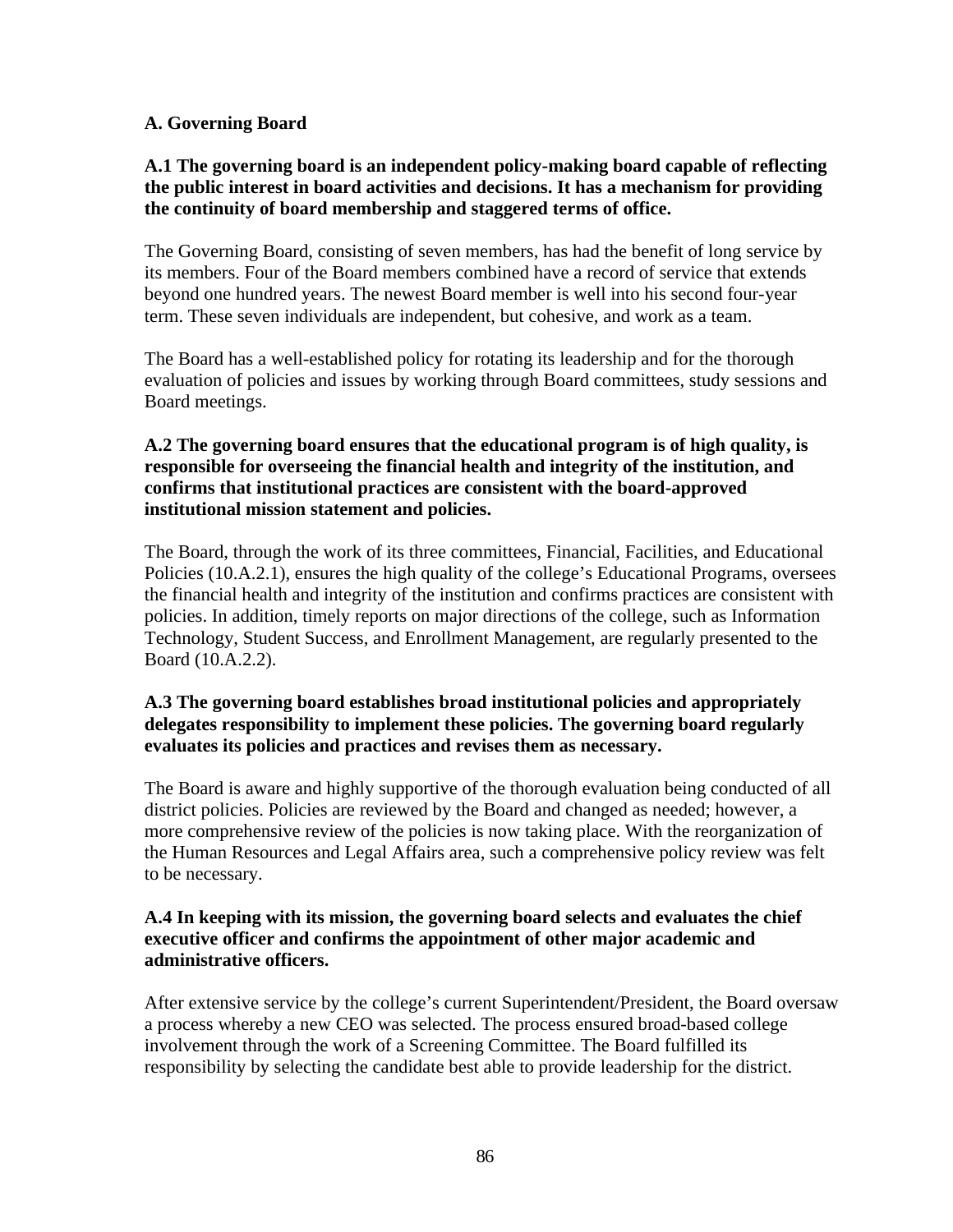The Board of Trustees evaluates the college President annually. The Board also confirms the appointments of all college administrative faculty and classified staff.

## **A.5 The size, duties, responsibilities, ethical conduct requirements, structure and operating procedures, and processes for assessing the performance of the governing board are clearly defined and published in board policies or by-laws. The board acts in a manner consistent with them.**

The Board's "Standards of Conduct" set forth the operational and ethical responsibilities of the Santa Barbara Community College District Board members. The Board has a clear record of acting consistently with these standards. The Board's meeting times and procedures are well established and the Board always operates consistently with them.

## **A.6 The Governing Board has a program for new member orientation and governing board development.**

A process is in place for orienting and integrating new members of the Board as openings occur and are filled. In addition to orienting new members to district operations, new members are encouraged to become knowledgeable of state policies and operations. The three newest Board members have had regular attendance at state trustee conferences. One of the newer trustees serves on the Board of the California Community College Trustees Association and one on the legislation and finance commission of the Community College League.

## **A.7 The Board is informed about and involved in the accreditation process.**

The Board has been very much aware of and involved in all components of the accreditation process. Specifically, the Superintendent/President has made a number of reports to the Board, including presenting an overview of the process and specifics regarding communication with the Accrediting Commission for Community and Junior Colleges and progress reports on the completion of the self study (10.A.7.1). Through this regular reporting process, the Board has had ample opportunity to influence the process and provide appropriate support for ensuring the institution is well prepared for the accreditation review.

## **B. Institutional Administration and Governance**

## **B.1 The institutional chief executive officer provides effective leadership to define goals, develop plans and establish priorities for the institution.**

At the time of writing the self study, the college's Chief Executive Officer has provided leadership for the institution for 21 years. A new Chief Executive Officer will be in place when the team visits. Throughout the 21 years of service, the college President has ensured that district goals have been well defined and that the plans and priorities for the college have been established and vigorously pursued.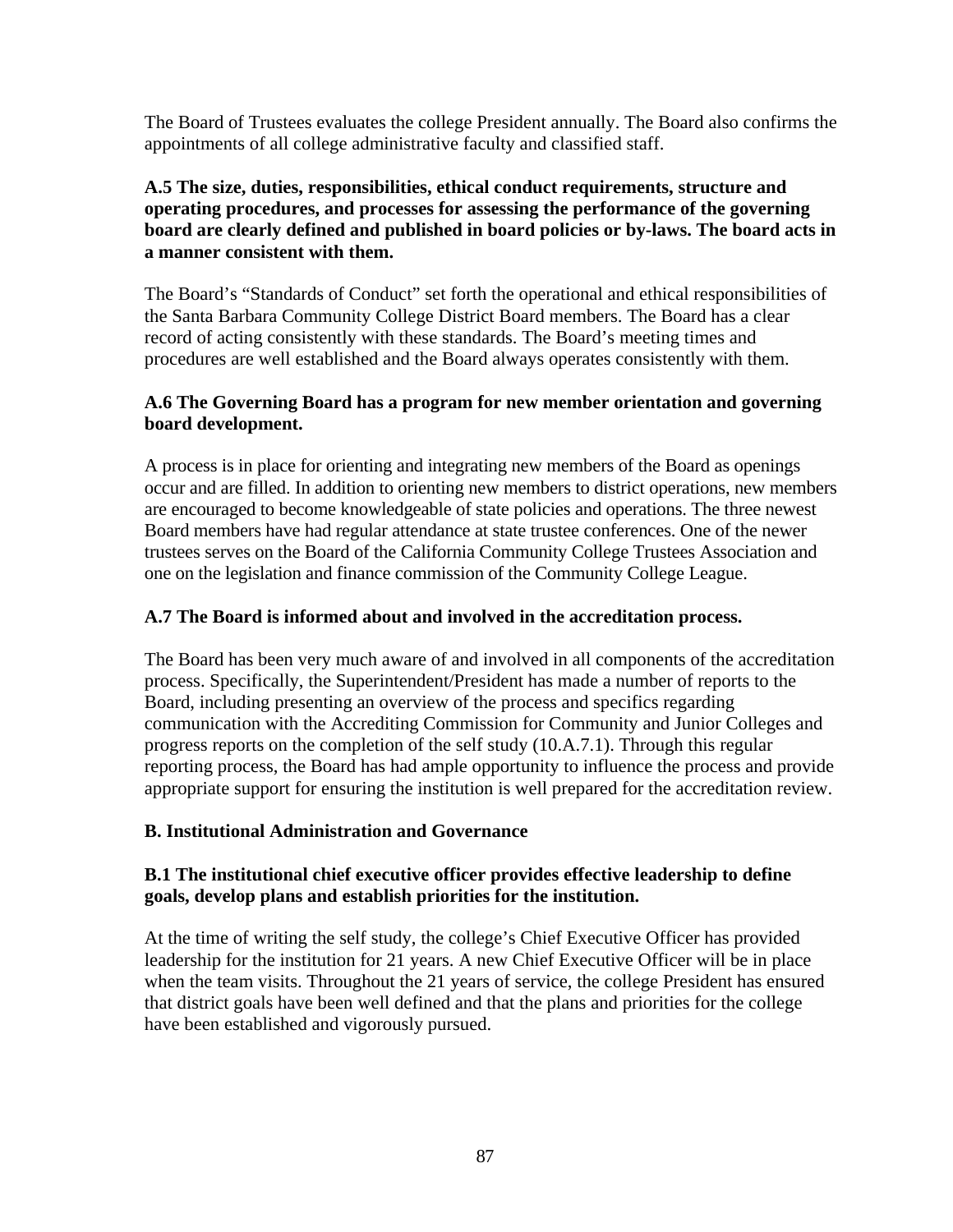## **B.2 The institutional chief executive officer efficiently manages resources, implements priorities controlling budget and expenditures, and ensures the implementation of statutes, regulations, and board policies.**

The resources of the institution have been managed effectively. This has been greatly aided by the development and focus of the college plans and by mechanisms to assess institutional effectiveness. The college ensures through an annual financial audit that it is complying with appropriate state and federal requirements and operating within its resources. The audit process has affirmed the college's effectiveness in that regard (10.B.2.1).

## **B.3 The institution is administratively organized and staffed to reflect the institution's purposes, size, and complexity. The administration provides effective and efficient leadership and management, which make possible an effective teaching and learning environment.**

The college's administrative staff is set up in a structure and with a sufficient number to meet its complex and vital mission. The administrative staff is highly committed, very effective, efficient, creative, and innovative in supporting the development of an exciting environment for teaching and learning.

## **B.4 Administrative officers are qualified by training and experience to perform their responsibilities and are evaluated systematically and regularly. The duties and responsibilities of institutional administrators are clearly defined and published.**

The training and background of the administrative staff is consistent with their responsibilities. All administrators are evaluated through a comprehensive process. The process involves a self-evaluation, extensive survey of peers and of clients and an evaluation by the supervisor. The desired outcome of the evaluation process is to strengthen the administrator's capacity to meet her/his complex responsibilities at as high a level of performance as is possible. The evaluations are based upon duties and responsibilities that are well defined and available in writing to the administrator.

## **B.5 Administration has a substantive and clearly defined role in institutional governance.**

The role of the administration is well defined. The Superintendent/President has the responsibility for forwarding to the Board recommendations that meet the college requirements. The responsibilities of the officers reporting to the Superintendent/President - the Executive Vice President of Educational Programs, four Vice Presidents and the Director of Institutional Assessment, Research and Planning -- both college wide and within their own areas are well established. They all serve on the College Planning Council and various other committees. There are many cross functional groups, temporary in duration or membership, where the administration is represented as needed. Since the 1996 accreditation, there have not been any issues showing confusion regarding the role of the administration in institutional governance.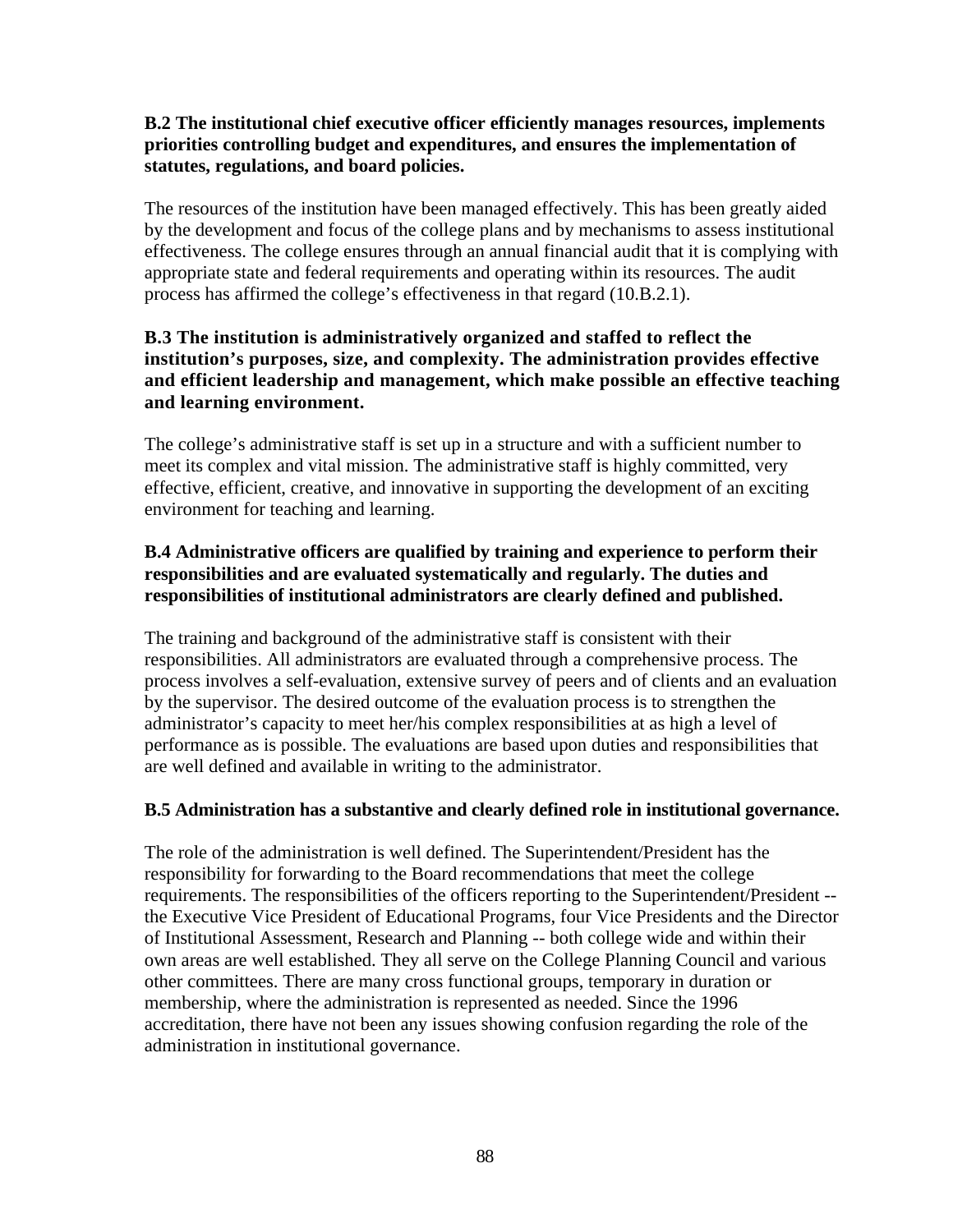#### **B.6 Faculty have a substantive and clearly defined role in institutional governance, exercise a substantial voice in matters of educational program and faculty personnel, and other institutional policies which relate to their areas of responsibility and expertise.**

Faculty have a substantive and clearly defined role in institutional governance (10.B.6.1). The Santa Barbara City College faculty, through the Academic Senate (10.B.6.2), their participation on the College Planning Council, and their involvement before Board subcommittees and the Board of Trustees meetings, exercise a substantial voice in matters of the college's educational program and faculty personnel. Faculty are thoroughly involved in the recruiting process, selecting the final three candidates to be interviewed, and participating in the final interviews conducted by the Superintendent/President and the Executive Vice President of Educational Programs.

## **B.7 Faculty have established an academic senate or other appropriate organization for providing input regarding institutional governance. In the case of private colleges, the institution has a formal process for providing input regarding institutional governance.**

## **B.8 The institution has written policy, which identifies appropriate institutional support for faculty participation in governance and delineates the participation of faculty on appropriate policy, planning, and special purpose bodies.**

The Academic Senate represents the faculty in college governance matters. The Academic Senate meets on a regular basis and is provided with institutional support to carry out its governance responsibilities.

The college's policy defines the appropriate role for faculty participation and governance and the faculty has certainly been responsible and deeply involved in carrying out this role.

## **B.9 The institution clearly states and publicizes the role of staff in institutional governance.**

## **B.10 The institution clearly states and publicizes the role of students in institutional governance.**

Policies are established that define the role of the college staff and students in institutional governance (10.B.9.1, 10.B.9.2, 10.B.9.3). Both the college staff and students have contributed to the college's progress through the available governance mechanisms.

In all respects, the college seeks to involve everyone in the activities of Santa Barbara City College and to recognize the capacity of each individual to contribute to the college's capability to more fully carry out its mission. One of the strengths of the college is the value embraced by the college faculty, staff and administration to work collaboratively to achieve the institution's mission.